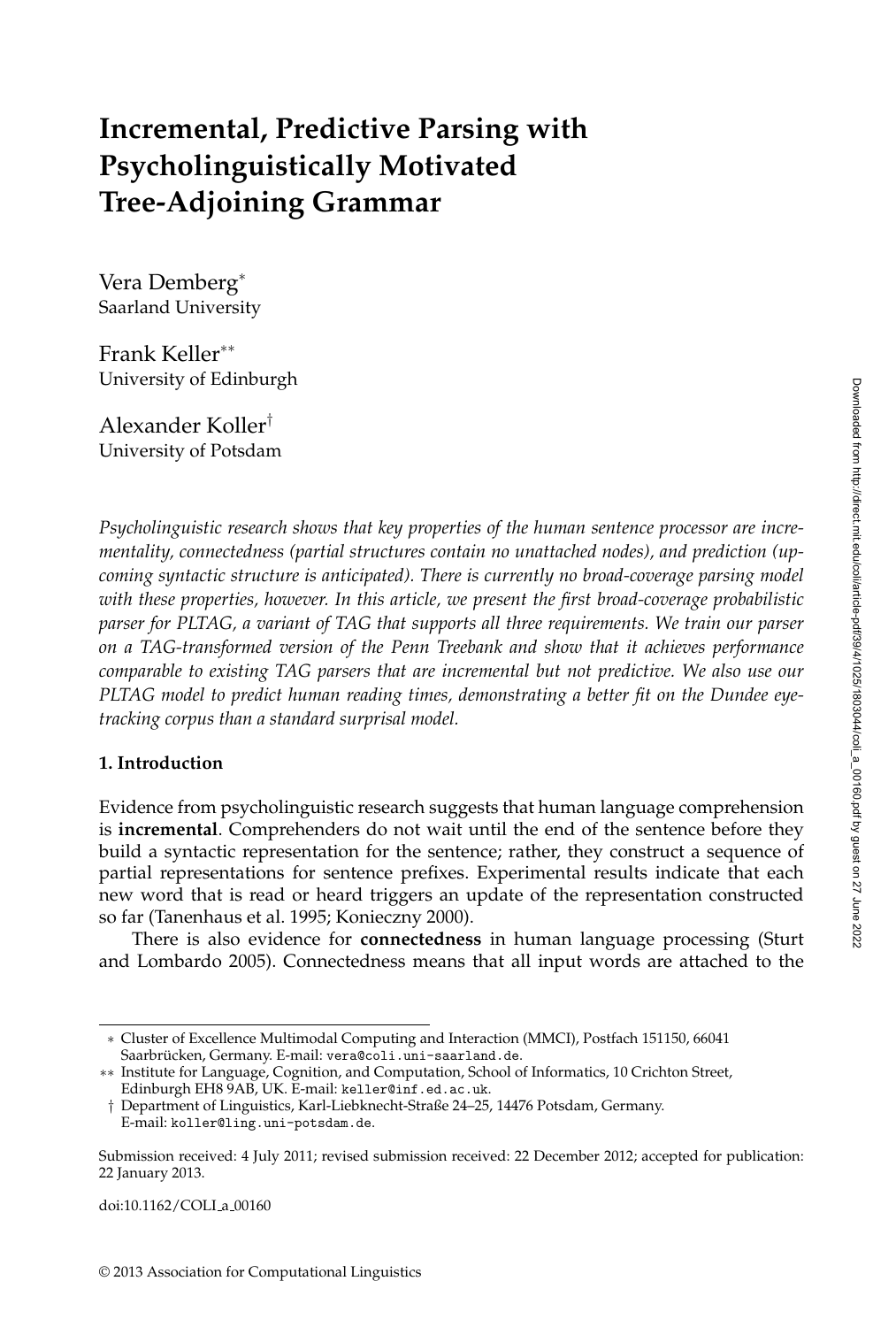same syntactic structure (though connected structures can be constructed in parallel); comprehenders build no unconnected tree fragments, even for the sentence prefixes that arise during incremental processing.

Furthermore, a range of studies show that comprehenders make **predictions** about upcoming material on the basis of sentence prefixes. There is experimental evidence that listeners predict complements of verbs based on their selectional restrictions (Altmann and Kamide 1999); readers predict a phrase introduced by *or* on encountering the word *either* (Staub and Clifton 2006); also the subcategorization frame of a verb can be used for prediction (Arai and Keller 2013). These studies find processing facilitation if predictions can be verified successfully, compared with sentences where predictions cannot be made or turn out to be incorrect. Presumably, the human sentence processor uses prediction mechanisms to enable efficient comprehension in real time.

The three concepts of incrementality, connectedness, and prediction are fundamentally interrelated: Maintaining connected partial analyses is only nontrivial if the parsing process is incremental, and prediction means that a connected analysis is required also for words the parser has not yet seen. In this article, we exploit the interrelatedness of incrementality, connectedness, and prediction to develop a parsing model for psycholinguistically motivated TAG (PLTAG; Demberg and Keller 2008b). This formalism augments standard tree-adjoining grammar (TAG; Joshi, Levy, and Takahashi 1975) with a predictive lexicon and a verification operation for validating predicted structures. As we show in Section 2, these operations are motivated by psycholinguistic findings.

We argue that our PLTAG parser can form the basis for a new model of human sentence processing. We successfully evaluate the predictions of this model against reading time data from an eye-tracking corpus, showing that it provides a better fit with the psycholinguistic data than the standard surprisal model of human sentence processing. Crucially, this evaluation relies on the **broad-coverage** nature of our PLTAG parser, that is, the fact that it achieves high coverage and good parsing accuracy on corpus data. Only a broad-coverage parser can be used to model naturalistic data such as reading times from an eye-tracking corpus; this sets our approach apart from most other psycholinguistic models, for which only small-scale implementations for restricted data sets are available.

On the technical side, our key contribution is a novel parsing algorithm for probabilistic PLTAG. Incremental fully connected parsing is fundamentally more difficult than non-incremental parsing or parsing without connectedness: Explicit hypotheses about how the words in a sentence are connected have to be made before all of the relevant evidence has been encountered in the input. The number of connected analyses grows quickly with the length of the sentence, and this problem gets worse in the presence of predicted structure. Our parsing algorithm addresses this by grouping equivalent analyses together by only considering the **fringes** of trees, and by controlling the prediction process via supertagging. We evaluate our parser on a TAG-converted version of the Penn Treebank, achieving a coverage of 98.09% and an F-score of 79.41. These results approach the performance of previous (non-predictive) incremental TAG parsers.

We present a formalization of PLTAG in Section 3, introduce the PLTAG parsing algorithm and probability model in Section 4, show how a PLTAG lexicon can be induced from an augmented version of the Penn Treebank in Section 5, test parsing performance in Section 6, and finally provide a psycholinguistic evaluation on an eyetracking corpus in Section 7.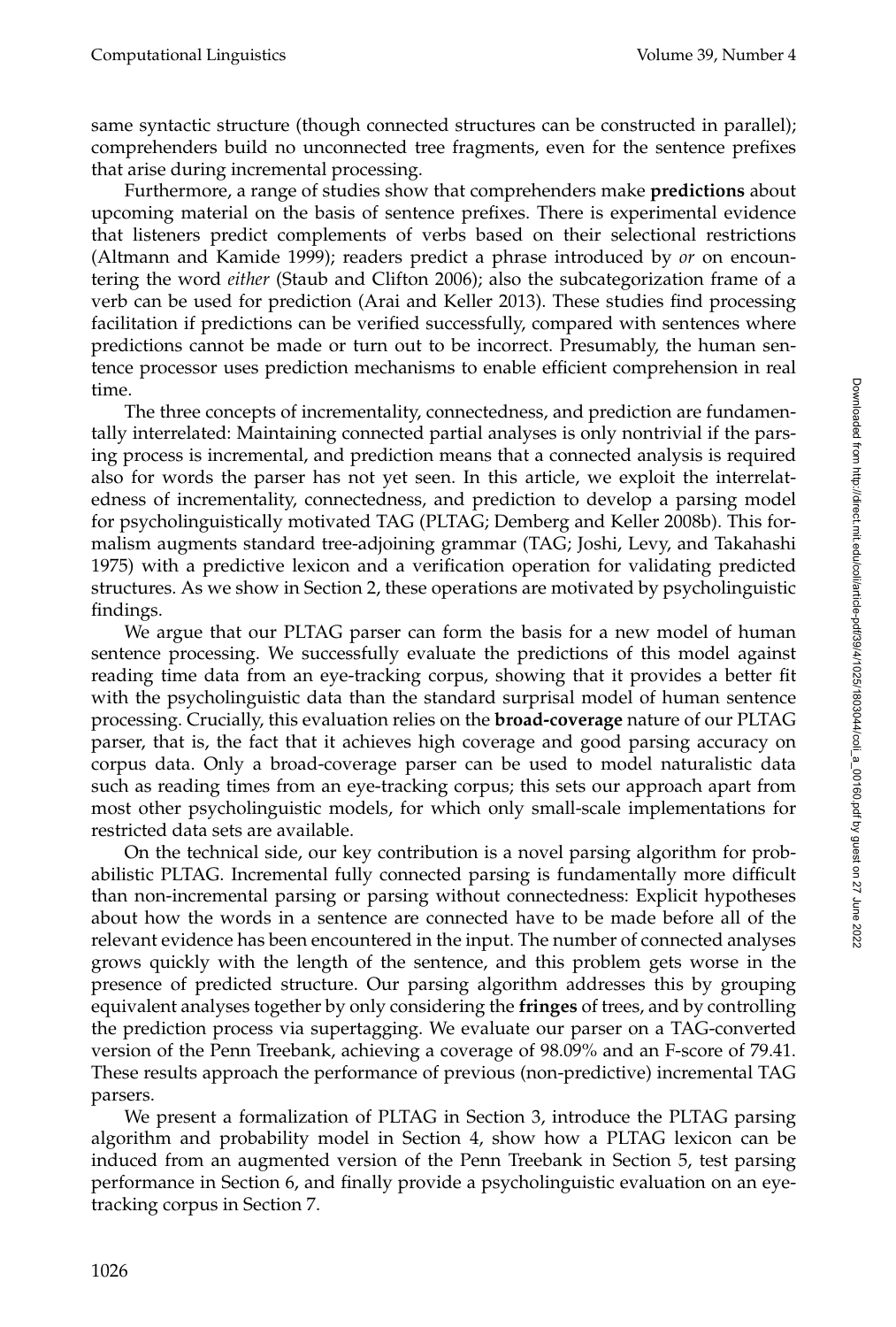### **2. Background and Related Work**

This section situates the current work with respect to the experimental literature on human parsing, and with respect to prior work on incremental parsing.

### **2.1 Prediction, Incrementality, and Connectedness in Human Parsing**

We start with a short review of the experimental evidence for incremental, predictive, and connected processing in human parsing. In a classic study, Altmann and Kamide (1999) showed that listeners can predict the complement of a verb based on its selectional restrictions. Participants heard sentences such as:

- (1) a. The boy will *eat* the cake.
	- b. The boy will *move* the cake.

while viewing images that depicted sets of relevant objects—in this example, a cake, a train set, a ball, and a model car. Altmann and Kamide (1999) monitored participants' eye-movements while they heard the sentences and found an increased number of looks to the cake during the word *eat* compared with the control condition, that is, during the word *move* (only the cake is edible, but all depicted objects are movable). This indicates that selectional preference information provided by the verb is not only used as soon as it is available (i.e., incremental processing takes place), but this information also triggers the prediction of upcoming arguments of the verb. Subsequent work has generalized this effect, demonstrating that syntactic information such as case marking is also used for prediction (Kamide, Scheepers, and Altmann 2003).

More recently, Arai and Keller (2013) used the same experimental paradigm to show that verb subcategorization information is used for prediction. They compared transitive and intransitive verbs in sentences such as:

- (2) a. The inmate *offended* the judge.
	- b. The inmate *frowned* at the judge.

Participants' eye-movements indicate which subcategorization frame they assume when they process the verb. While hearing *offended*, listeners predict upcoming patient information and look at the judge. While hearing *frowned*, no such prediction is possible, and there is no increase of looks at the judge (this increase is observable later, during *at*). This shows that the human parser uses the subcategorization frame of the verb to anticipate upcoming syntactic structure, working out whether this structure contains a noun phrase argument or not.

Selectional restrictions, case marking, and subcategorization arguably are all encoded as part of lexical items, which raises the question whether the prediction of larger structural units is also possible. This was addressed by a study of Staub and Clifton (2006), who investigated prediction in coordinate structures. They compared sentences such as:

- (3) a. Peter read *either* a book or an essay in the school magazine.
	- b. Peter read a book or an essay in the school magazine.

By monitoring eye-movements during reading, they found that the presence of *either* leads to shorter reading times on *or* and on the noun phrase that follows it in Example (3a), compared to the control condition Example (3b). This suggests that the word *either* makes it possible to anticipate an upcoming noun phrase conjunction, ruling out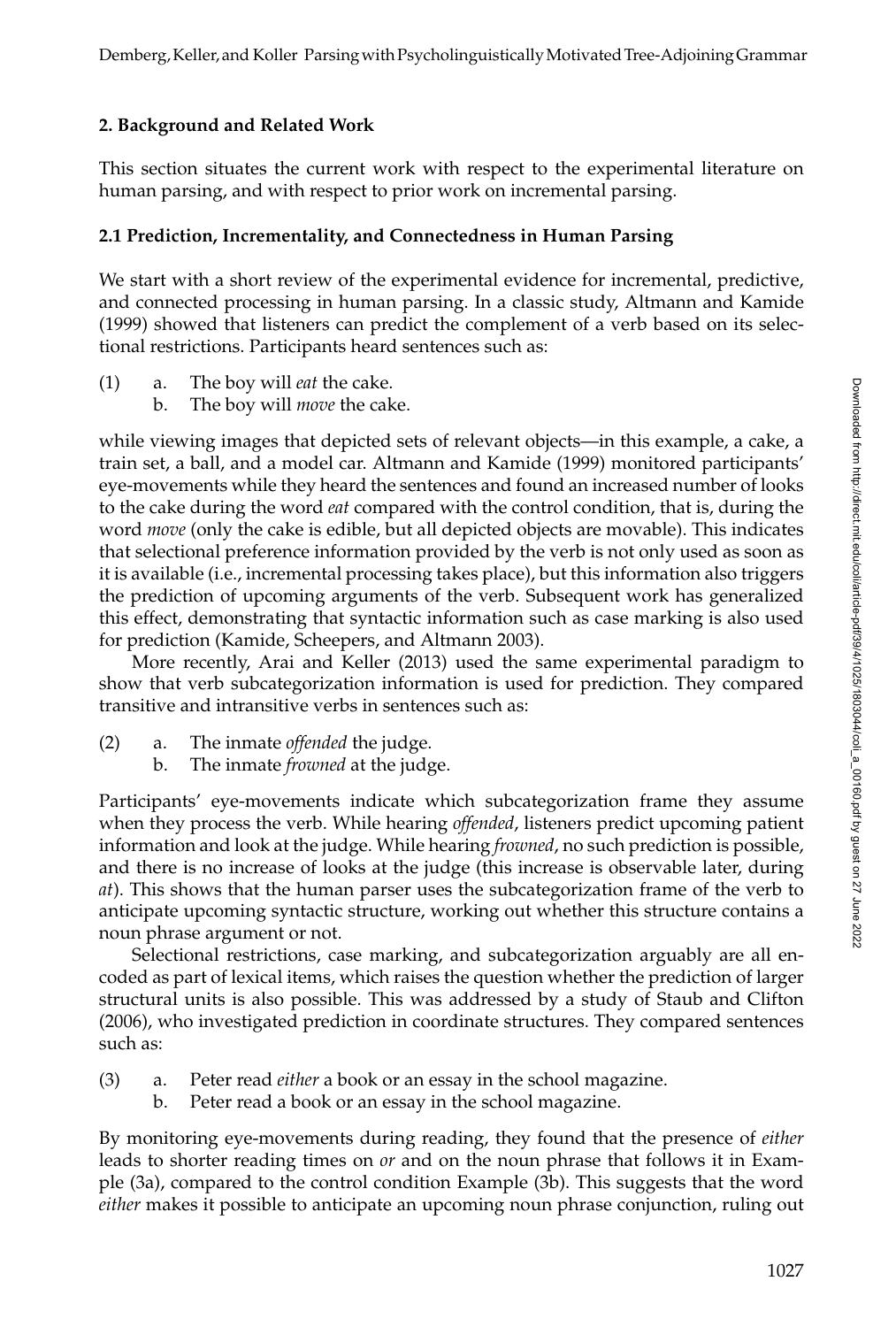verb phrase conjunction (which remains possible in Example (3b)). This result can be taken as evidence for structural prediction, that is, prediction that goes beyond the lexical information (case marking, subcategorization, etc.) encoded in the word *either*.

Let us now turn to the evidence for connectedness in human parsing. Connectedness means that the parser only generates syntactic trees that cover all of the input received so far. The claim is that comprehenders do not build unconnected tree fragments, even when the syntactic heads needed to build a connected structure are not available yet during incremental processing. Evidence for this claim comes from an experiment by Sturt and Lombardo (2005), who investigated the binding of pronouns in sentences such as:

- (4) a. The pilot embarrassed *Mary* and put *herself* in an awkward situation.
	- b. The pilot embarrassed *Mary* and put *her* in an awkward situation.

They found increased reading times on the word *herself* in Example (4a), but not on *her* in Example (4b). They attribute this to a gender mismatch between *herself* and its antecedent *pilot*, whose stereotypical gender is masculine. No such mismatch occurs in Example (4b), as the antecedent of *her* is *Mary*.

Crucially, this gender mismatch can only be detected if the anaphor is c-commanded by its antecedent. The c-command relationship can only be established if the parser builds a fully connected structure, which includes a path from the anaphor to its antecedent. A parser that operates on unconnected sentence fragments therefore is unable to predict the contrast in Example (4); Sturt and Lombardo (2005) use this to argue for TAG as the basis for a model of human sentence processing, and against formalisms with a weaker notion of connectedness, such as Combinatory Categorial Grammar (CCG; Steedman 2000). Subsequent work has provided evidence for connectedness in a range of other phenomena, including sluicing and ellipsis (Aoshima, Yoshida, and Phillips 2009; Yoshida, Walsh-Dickey, and Sturt 2013).

# **2.2 Incremental Parsing Models**

In the previous section, we identified incrementality, connectedness, and prediction as key desiderata for computational models of human parsing. In what follows, we will review work on parsing in computational linguistics in the light of these desiderata.

Incremental parsers for a range of grammatical formalisms have been proposed in the literature. An example is the work of Shen and Joshi (2005), who propose an efficient incremental parser for a variant of TAG, spinal TAG. This approach, however, allows multiple unconnected subtrees for a sentence prefix and uses a look-ahead of two words, that is, it does not build connected structures. An example of a TAG parser that is both incremental and builds connected structures is the work of Kato, Matsubara, and Inagaki (2004). This comes at the price of strong simplifying assumptions with respect to the TAG formalism, such as not distinguishing modifiers and arguments. (We will return to a discussion of other TAG parsers in Section 6.1.)

An example of an incremental parser based on context-free grammars is the one proposed by Roark (2001). That parser uses a top–down algorithm to build fully connected structures; it is also able to compute probabilities for sentence prefixes, which makes it attractive for psycholinguistic modeling, where prefix probabilities are often used to predict human processing difficulty (see Section 7 for details). The Roark parser has been shown to successfully model psycholinguistic data from eye-tracking corpora (Demberg and Keller 2008a; Frank 2009) and other reading time data (Roark et al. 2009). It therefore is a good candidate for a broad-coverage model of human parsing, and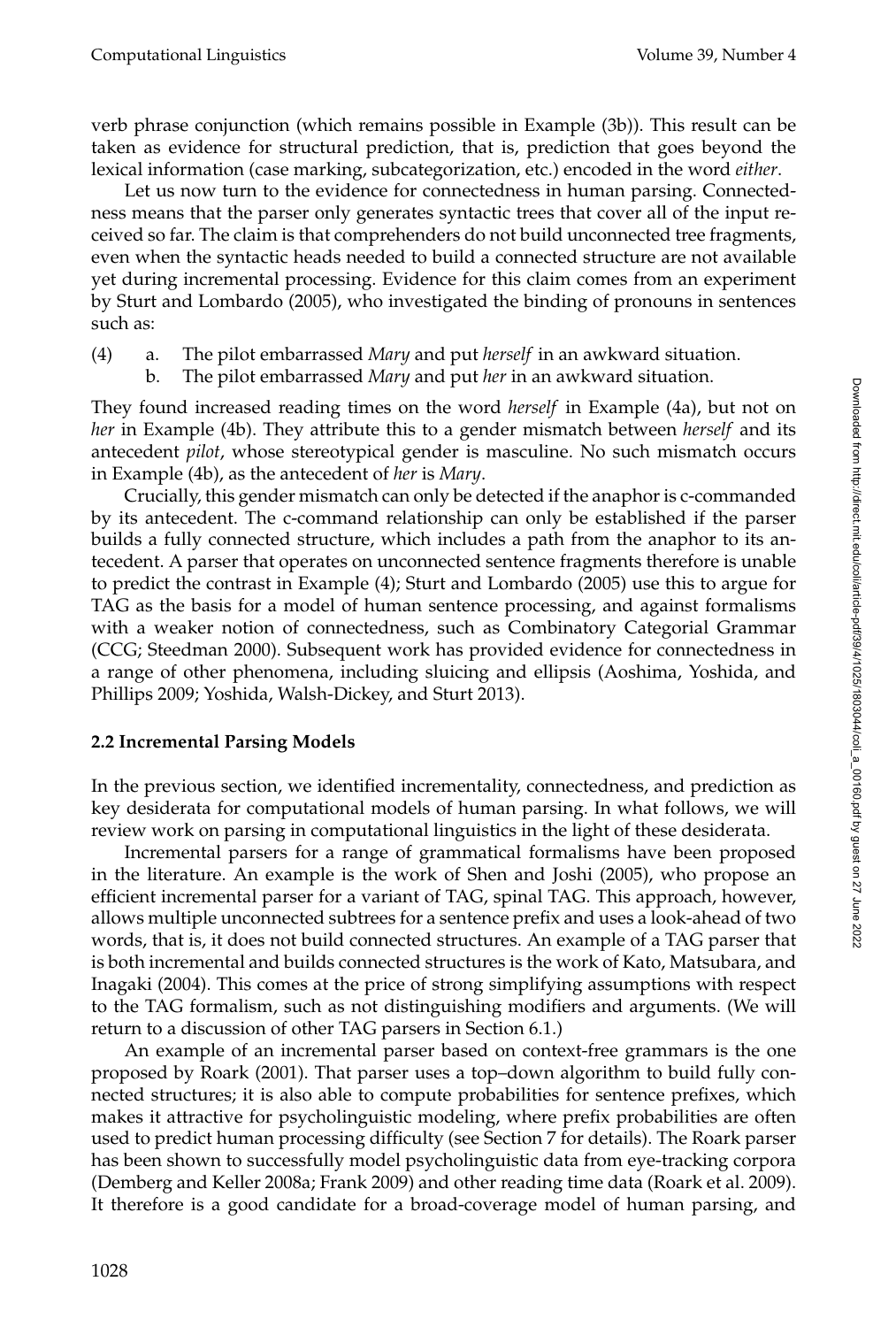will serve as a standard of comparison for the model proposed in the current article in Section 7. The Roark parser has been extended with discriminative training (Collins and Roark 2004), resulting in a boost in parsing accuracy. Prefix probabilities cannot be computed straightforwardly in a discriminative framework, however, making this approach less interesting from a psycholinguistic modeling point of view.

Wu et al. (2010) propose another approach based on prefix probabilities over context-free structures. These are generated in their approach using a bottom–up parsing algorithm based on hierarchical hidden Markov models (HMMs) (Schuler et al. 2010). They show that prefix probabilities, as well as a new measure based on the embedding depth of the HMM, successfully predicts human reading time data.

In the dependency parsing literature, Nivre (2004) proposes a parser that builds dependency structures word-by-word, based on a shift-reduce algorithm. This approach is highly efficient, but has two disadvantages from a psycholinguistic point of view: Firstly, it cannot guarantee that only connected structures are built, as the stack potentially contains unconnected words (though Nivre [2004] shows that 68.9% of all parse configurations contain only connected components, rising to 87.1% if only valid dependency graphs are considered). Secondly, Nivre (2004) uses a discriminative probability model over parser actions, which means that prefix probabilities cannot be computed directly. It is, however, possible to predict reading times using probabilities over parser actions rather than prefix probabilities, as Boston et al. (2008) have shown by using the Nivre (2004) parser to model reading times in an eye-tracking corpus of German sentences.

An interesting alternative to Nivre's approach has been proposed by Beuck, Köhn, and Menzel (2011), who introduce an incremental version of Weighted Constraint Dependency Grammar (WCDG). The proposed parsing framework is able to produce structures that are both connected and predictive; this is achieved by the introduction of virtual nodes in the dependency tree, an idea akin to our use of prediction trees in TAG (detailed subsequently). WCDG parsing is non-monotonic, that is, it uses a mechanism by which the current analysis can be revised if it becomes incompatible with the input. This contrasts with the fully monotonic approach we use in the present article. In terms of evaluation, Beuck, Köhn, and Menzel (2011) present a comparison of their incremental WCDG parser with the model of Nivre (2004) for parsing German.

What is common to all of these approaches it that they lack an explicit prediction and verification mechanism (WCDG includes prediction, but not verification), which means that they cannot be used to model psycholinguistic results that involve verification  $cost<sup>1</sup>$  A simple form of prediction can be achieved in a chart parser (incomplete edges in the chart can be seen as predictive), but in order to maintain psycholinguistic plausibility, an arc-eager left-corner parsing strategy needs to be used. Other parsing strategies fail to predict human processing difficulty that arises in certain cases, such as for center embedding (Thompson, Dixon, and Lamping 1991; Resnik 1992a). This is an argument against using a top–down parser such as Roark's for psycholinguistic modeling. Furthermore, it is important to emphasize that a full model of human parsing needs to not only model prediction, but also account for processing difficulty associated with the verification of predictions (we will return to this point in Section 7). None of the existing incremental parsing models includes an explicit verification component.

<sup>1</sup> As Demberg and Keller (2009) show, some psycholinguistic results can be accounted for by a model without verification, such as the *either . . . or* finding, whereas other results, such as the relative clause asymmetry, require a verification component; see Section 7.4 for more discussion.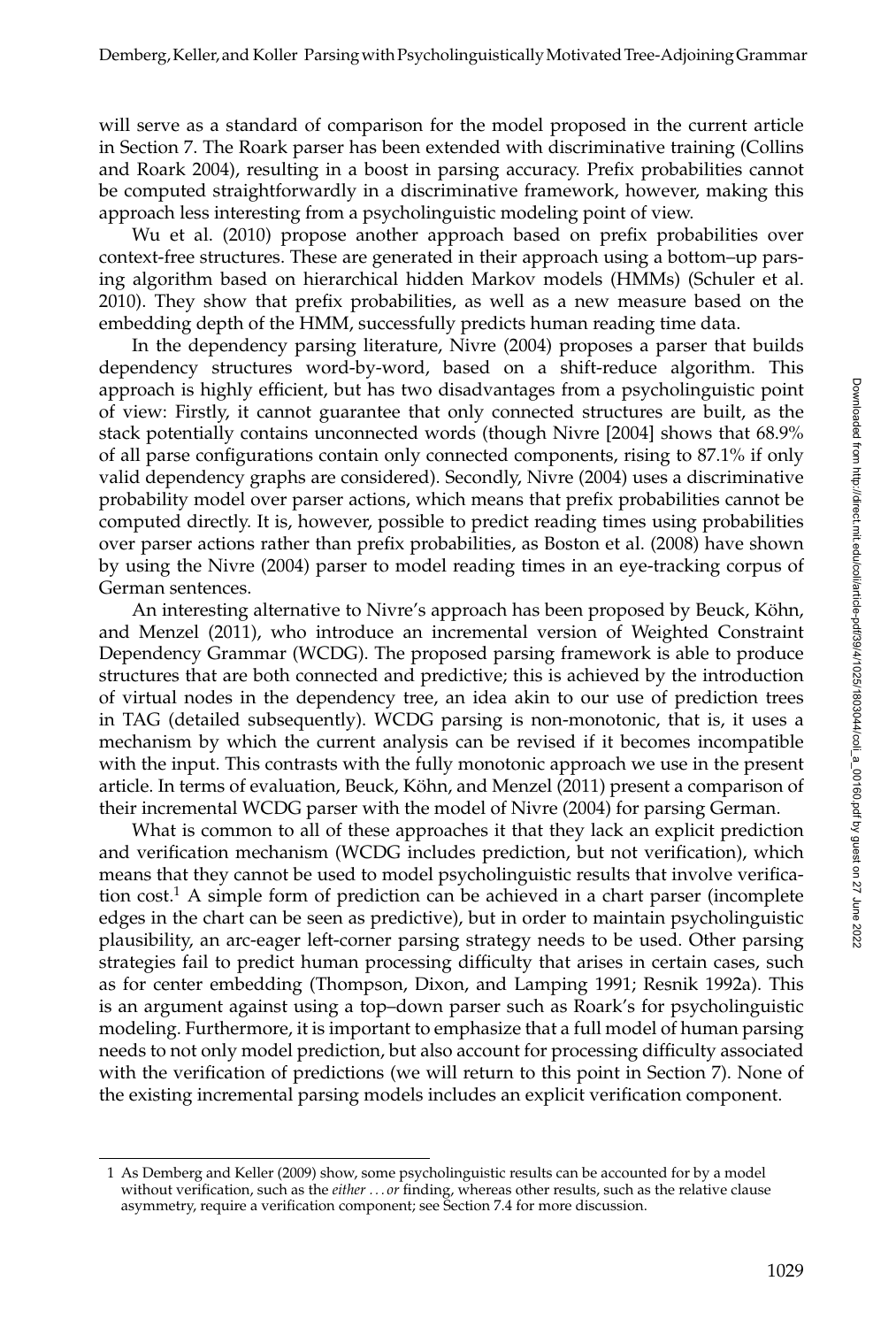In this article, we propose the first parser that instantiates the properties of incrementality, connectedness, and prediction in a psycholinguistically motivated way. We achieve this by exploiting the fact that these three concepts are closely related: In order to guarantee that the syntactic structure of a sentence prefix is fully connected, it may be necessary to build phrases whose lexical anchors (the words that they relate to) have not been encountered yet. In other words, the parser needs to predict upcoming syntactic structure in order to ensure connectedness. This prediction scheme is complemented by an explicit verification mechanism in our approach. Furthermore, unlike most existing psycholinguistic models (see Keller 2010 for an overview), our model achieves broad coverage and acceptable parsing performance on a standard test corpus. This property is essential for testing psycholinguistic models on realistic data, including eye-tracking corpora.

The PLTAG formalism was first proposed by Demberg-Winterfors (2010), who also presents an earlier version of the parsing algorithm, probability model, implementation, and evaluation described in the current article.

# **3. The PLTAG Formalism**

We start by introducing the PLTAG formalism, which we will use throughout the article.

# **3.1 Incremental TAG Parsing**

Tree Adjoining Grammar (TAG) is a grammar formalism based on combining trees. In what follows we will focus on lexicalized TAG (TAG; Joshi and Schabes 1992), which is the most widely used version of TAG. In this formalism, a TAG lexicon consists of a finite set of **elementary trees** whose nodes are labeled with nonterminal or terminal symbols. Each elementary tree contains an **anchor**, a leaf node labeled with a terminal symbol. At most one other leaf—the **foot node**—may carry a label of the form *A*∗, where *A* is a nonterminal symbol. All other leaves are **substitution nodes** and labeled with symbols of the form *A*↓. Elementary trees that contain a foot node are called **auxiliary trees**; those that contain no foot nodes are **initial trees**. We will generally call leaves of trees that are labeled with words **lexical** leaves. An example TAG lexicon is shown in Figure 1a–c.

TAG builds grammatical derivations out of these elementary trees using two treecombining operations, **substitution** and **adjunction**. Figure 2 shows a derivation of the



# **Figure 1**

Elementary trees in an example PLTAG lexicon. The predictive status of nodes in a prediction tree (see Section 3.2) is marked with the markers  $k$  and  $k$ .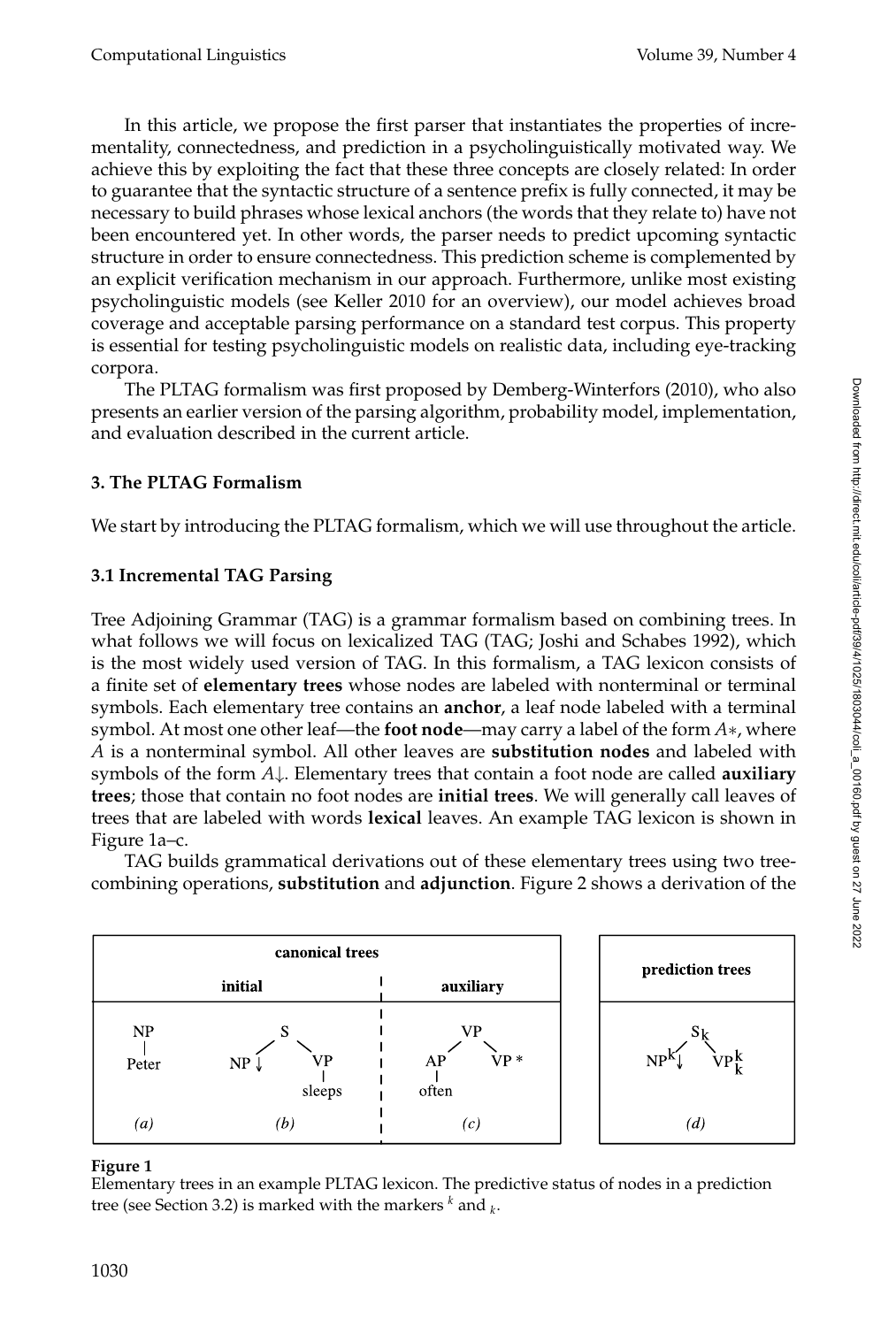

#### **Figure 2**

Example of a (non-incremental) TAG derivation of *Peter often sleeps* using the elementary trees from Figure 1.

string *Peter often sleeps*. In the first step, this derivation substitutes the elementary tree (a) from Figure 1 into the substitution node of (b). This is allowed because (a) is an initial tree, the nonterminal at the root of (a) and the nonterminal on the substitution node are the same; the substitution operation then replaces this substitution node by (a). Second, the derivation adjoins the auxiliary tree (c) into the VP node of the tree for *Peter sleeps*; we call the VP node the **adjunction site**. The resulting tree is like the original from the root down to the VP node; then it continues with (c), with the foot node replaced by what was below the VP node before. The result is a tree whose leaves are all labeled with terminal symbols, which read *Peter often sleeps* from left to right. We call such a tree a **derived tree** for this string. We generically call a substitution or adjunction operation an **integration**, and the (inner or substitution) node at which it is applied the **integration site**.

Notice that one can think of the adjunction operation as cutting the adjunction site in two halves. The upper half is identified with the root of the auxiliary tree; if one thinks of root nodes as being only the lower half of a node, these two halves recombine into a complete node. The lower half of the adjunction site is identified with the foot node; we think of the foot node as only having an upper half, which again makes a whole node. We assume that lexical leaves only have an upper half, too; this makes no difference, as no substitution or adjunction can be performed on those nodes anyway. The process is illustrated in Figure 3, which shows the recombination of node halves from different elementary trees in the adjunction step of Figure 2: Black node halves come from the elementary tree for *sleeps*, gray node halves from *Peter*, and white ones from *often*. The idea of distinguishing upper and lower node halves that are pushed apart by adjunction comes from FTAG (Vijay-Shanker and Joshi 1988), which equips each node half with a separate feature structure; at the end of the derivation process, the upper and lower feature structures of each node are unified with each other. Node halves will also play a crucial role in PLTAG.

### **3.2 Prediction Trees**

We have argued earlier that a psycholinguistic model of sentence processing should be incremental. In the context of TAG and related formalisms, this means that a derivation



#### **Figure 3**

Fine structure of adjunction. The semicircles represent node halves; all node halves from the same elementary tree are drawn in the same color.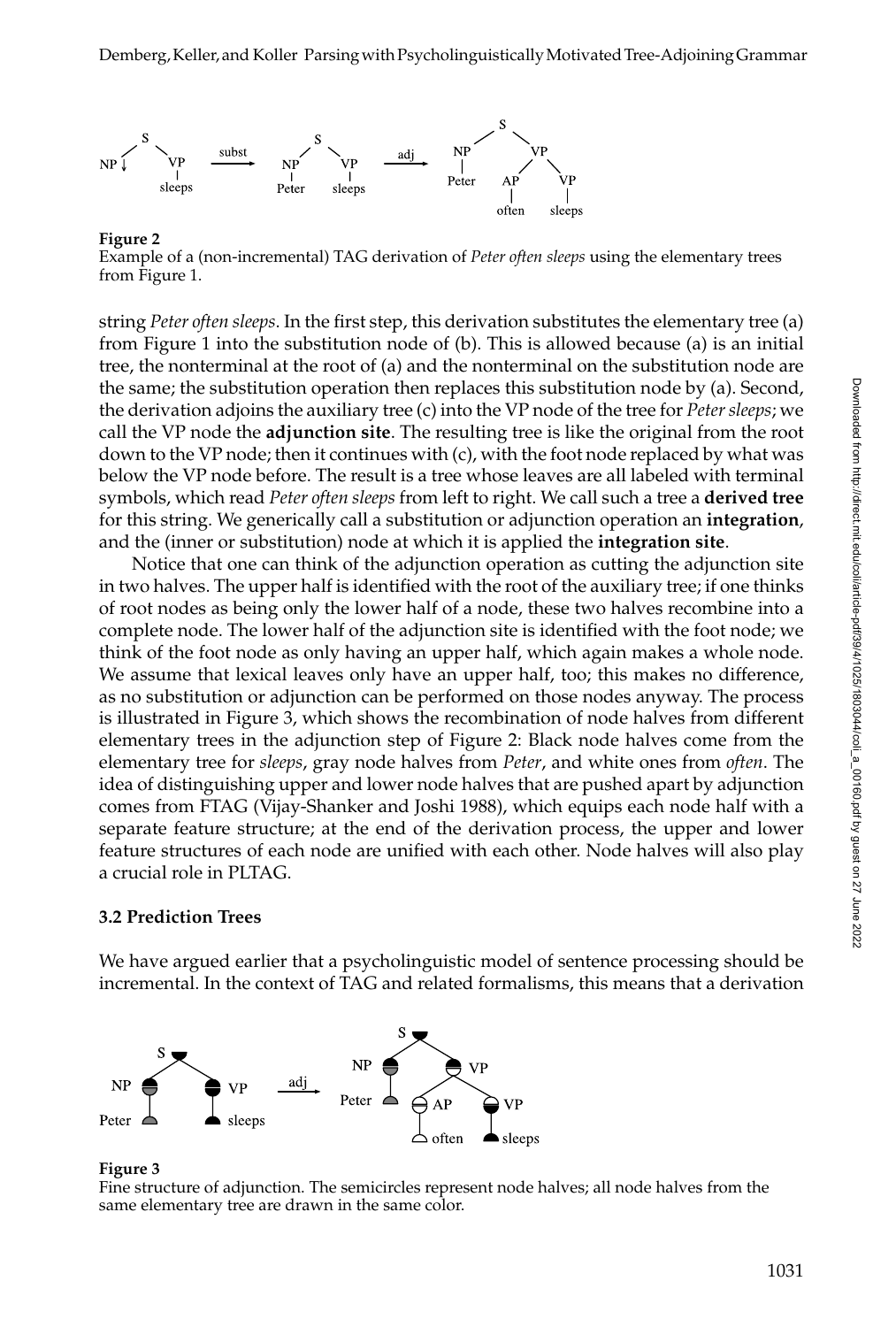

### **Figure 4**

Example of an (incremental) PLTAG derivation of *Peter often sleeps* using the elementary trees from Figure 1.

starts with a lexicalized elementary tree for the first word of the sentence, then combines it with an elementary tree for the second word, and so on. The derivation in Figure 2 is not incremental in this sense, because it combines a tree for the first word directly with a tree for the third word in the sentence, and only then adjoins a tree for the second word. In fact, it is not possible to produce an incremental derivation of *Peter often sleeps* with the TAG grammar in Figure 1a–c (or any other linguistically motivated TAG grammar for English), because the tree for *often* must adjoin into a VP node, which is not yet available after processing *Peter*.

The PLTAG formalism (for psycholinguistically motivated TAG) solves this problem by introducing **prediction trees** in addition to the usual initial and auxiliary trees of TAG (which we will call **canonical trees**). Prediction trees are elementary trees that may or may not contain a lexical anchor (see the right part of Figure 1 for an example). PLTAG derivations can use them to predict syntactic structure that will be introduced by later words in the incremental derivation, in order to keep the syntactic structure connected and provide adjunction sites. Each node in a prediction tree carries one or two **markers** to indicate that this node has only been predicted, and is not actually part of the syntactic structure introduced by any word that has been processed so far. These markers can be thought of as decorating the upper and lower half of the node, as described earlier; therefore internal nodes always have an upper and lower marker, root nodes only have lower markers, and substitution and foot nodes only have upper markers. Note that unlike canonical trees, prediction trees can have leaves that are not substitution nodes, foot nodes, or lexical leaves, and that therefore have two halves (and, therefore, two markers); the VP leaf of the tree in Figure 1d is an example. A discussion of how the prediction tree lexicon is acquired, and how the configurations of prediction trees relate to the canonical elementary trees, is provided in Section 5.1.

When a prediction tree is used in a PLTAG derivation, all of its markers are first instantiated with fresh symbols, so we can always tell apart the markers introduced by different prediction trees. In the example PLTAG derivation of Figure 4, all the *k*-markers from the lexicon entry are instantiated with 1-markers. The operations of substitution and adjunction are then applied to prediction tree instances in exactly the same way as to canonical trees. In particular, adjoining into a node that carries markers pushes the two markers apart. The upper marker becomes the upper marker of the root of the auxiliary tree, whereas the lower marker becomes the lower marker of the foot node (see the second step of Figure 4). Note that if a prediction tree is adjoined into a node that already carries markers, this may create nodes that have an upper and lower marker with different values.

The use of prediction trees in PLTAG is conceptually similar to the use of type raising in incremental derivations in CCG (Steedman 2000). For example, the prediction tree in Figure 1d effectively raises the NP in Figure 1a to type  $(S/(S\backslash NP))$  so that it can compose with the adverb in Figure 1c. Prediction trees, however, are more powerful in terms of the incremental derivations they support: Some psycholinguistically crucial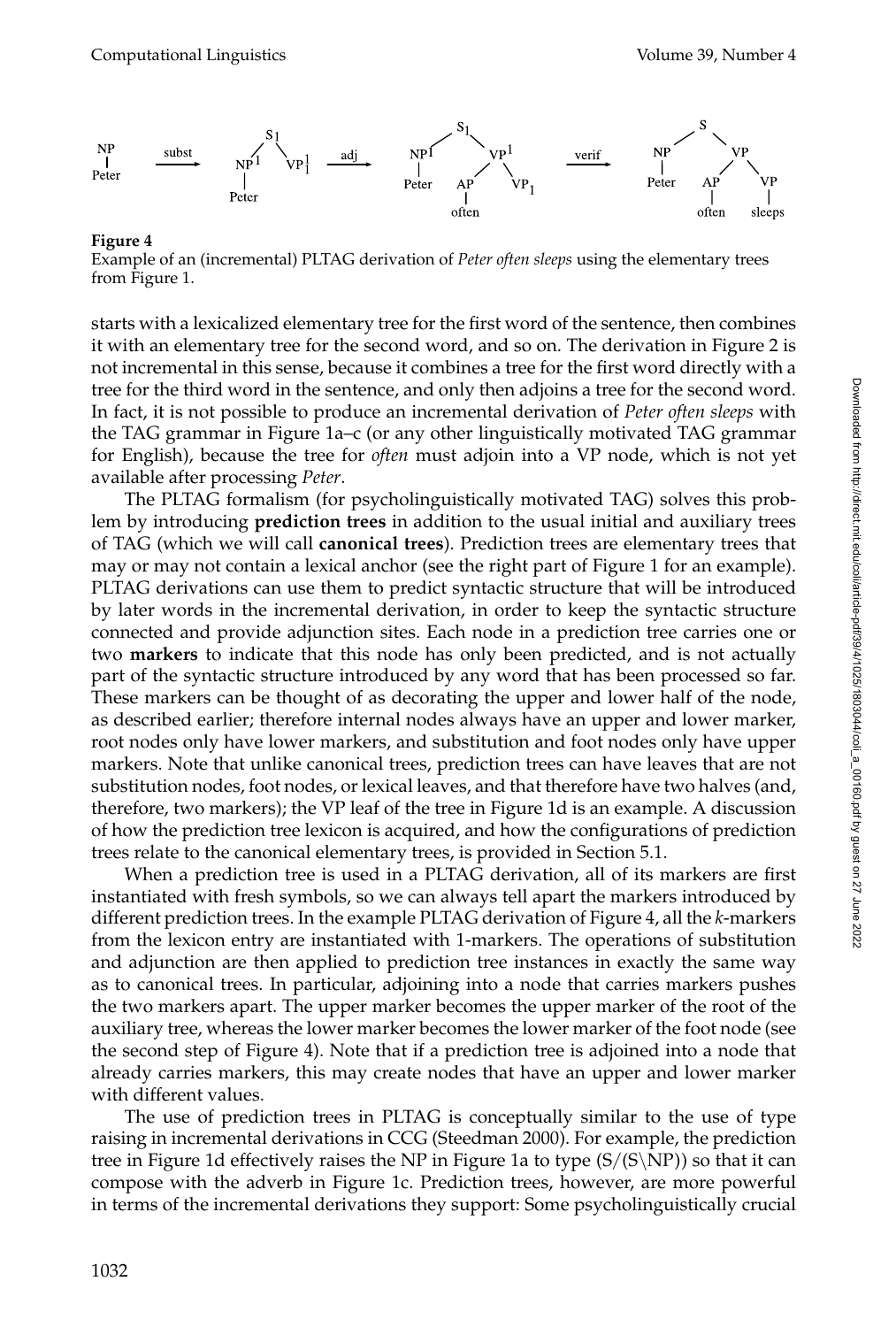constructions (such as object relative clauses) are handled easily by PLTAG, but are not incrementally derivable in standard CCG (Demberg 2012). According to Demberg, this problem can be overcome by generalizing the CCG categories involved (in the case of object relative clauses, the category of the relative pronoun needs to be changed).

#### **3.3 Verification**

Markers are eliminated from a partial derived tree through a new operation called **verification**. Recall that markers indicate nodes that were predicted during the derivation, without having been introduced by a word that was actually observed so far. The verification operation removes these markers by matching them with the nodes of the canonical elementary tree for a word in the sentence. An example is shown in the last step of Figure 4. This is a verification step for the marker 1, using the canonical tree for *sleeps* as the **verification tree**  $\tau_v$ .

Informally speaking, the job of the verification operation for the marker *i* is to (a) check that the *i*-marked node halves in the prefix tree correspond to nodes in the verification tree with respect to their labels and their tree structure; (b) remove the markers from these node halves in the prefix tree; and (c) add nodes to the prefix tree that are only present in the verification tree, but not the prediction tree. The formal definition of the verification operation is complicated by the fact that the nodes that were introduced by one prediction tree may have been pushed apart through subsequent adjunctions. This means that the *i*-marked node halves whose labels and relative positions have to be matched to the verification tree in (a) may be scattered throughout the prefix tree. Consider the example in Figure 5. In the middle prefix tree (for *Peter often*), the black node halves were contributed by the same prediction tree (with marker 1), but they were pushed apart by the adjunction of a canonical tree for *often*. These node halves are still in their original configuration in the verification tree in the box (for *sleeps*); furthermore, the canonical tree contains additional nodes that were not present in the prediction tree.

The verification operation solves this problem by establishing a **correspondence** between node halves in the prefix tree  $\tau$  and the verification tree  $\tau_v$ . Intuitively, a mapping between nodes can only be called a correspondence if the marked node halves in  $\tau$  are arranged in the same configuration as the corresponding node halves in  $\tau_v$ .



#### **Figure 5**

Fine structure of the verification operation. The dotted arrows indicate the correspondence *f* between the 1-marked node halves and the node halves of the *sleeps* tree from Figure 1.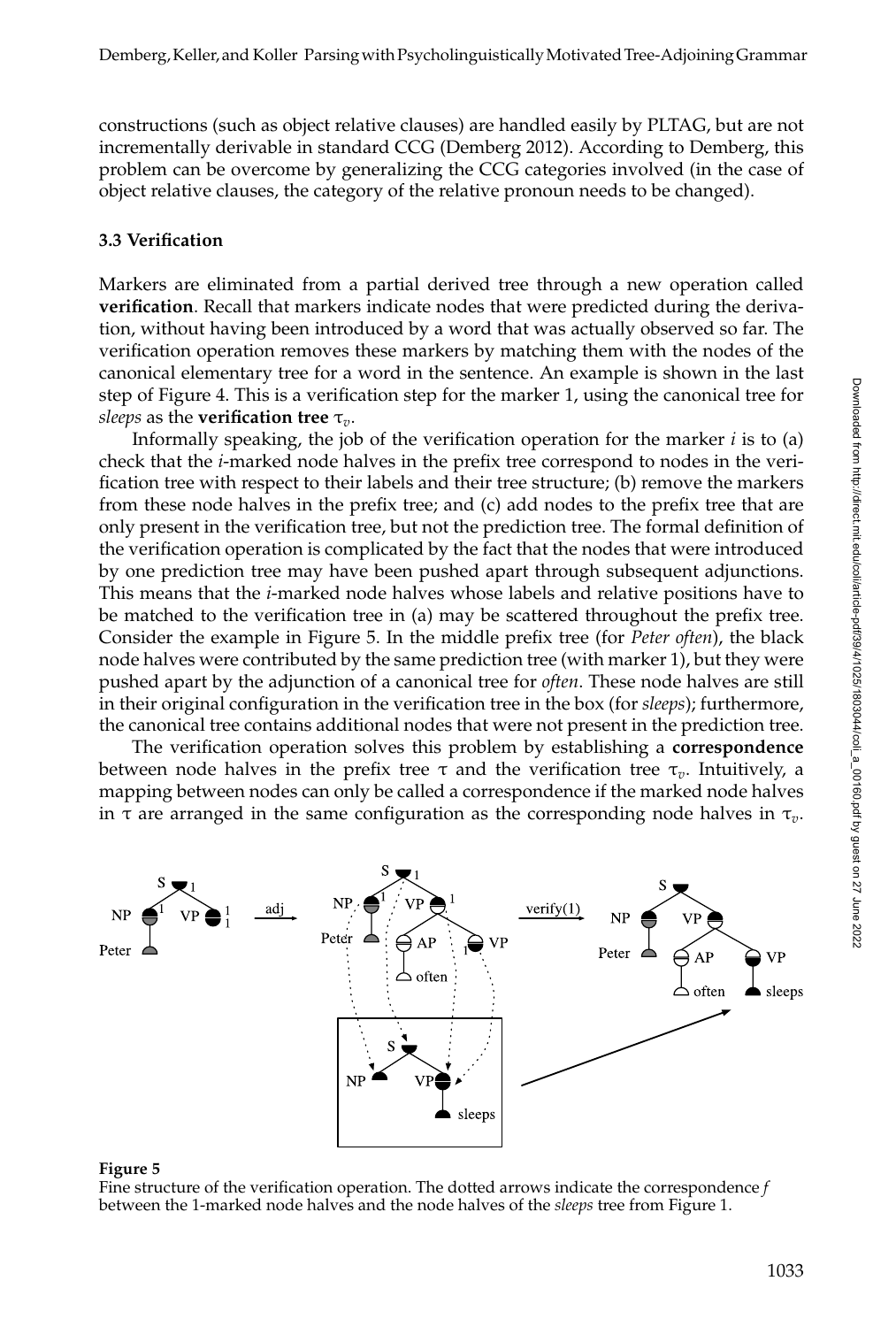All node halves with a given marker in the prefix tree must have corresponding node halves in  $\tau_v$ . Conversely,  $\tau_v$  may contain node halves without correspondents in  $\tau$ . These unmatched nodes are added to τ.

Technically, a mapping *f* of node halves in the tree  $\tau$  to node halves in the verification tree  $\tau_v$  is called a **correspondence** if it has the following properties:

- $\bullet$ for each node half *h*, the node labels of *h* and *f*(*h*) are the same;
- for each lower (upper) node half *h*, *f*(*h*) is also a lower (upper) node half;
- the mapping is injective, that is,  $h_1 \neq h_2$  entails  $f(h_1) \neq f(h_2)$  for all node halves  $h_1$  and  $h_2$ ;
- for any two node halves  $h_1$  and  $h_2$ , if  $h_1$  is above  $h_2$  in  $\tau$ , then the node half *f*( $h_1$ ) is above the node half *f*( $h_2$ ) in  $\tau_v$ ;
- for any two node halves  $h_1$  and  $h_2$ , if  $h_1$  precedes  $h_2$ , then  $f(h_1)$  precedes  $f(h_2)$ .

A node half *h*<sup> $\prime$ </sup> of  $\tau$ <sub>*v*</sub> **matches** the node half *h* in  $\tau$  if  $f(h) = h'$ . Because *f* need not be subjective, not every node half in  $\tau_v$  necessarily matches something. We will say for short that an entire node  $u$  in  $\tau$ <sub>*v*</sub> matches a node half *h* if it is clear from the context which half of *u* matches *h*.

Not all correspondences are useful when performing a verification. In particular, we must require that the region of  $\tau_v$  that matches node halves in  $\tau$  is contiguous and starts at the root of  $\tau_v$ ; and if some node in  $\tau_v$  has unmatched children, then these must be the rightmost children of their parent. A correspondence is called **admissible** if the following holds:

- $\bullet$ if a node in  $\tau_v$  has two halves and one half matches something, then the other half also matches something;
- if the upper half of the  $i + 1$ -st child of some node  $u$  of  $\tau_v$  matches anything, then the upper half of the *i*-th child of *u* must also match something (for any  $i \geq 1$ );
- if the upper half of any child of some node  $u$  of  $\tau_v$  matches something, then the lower half of *u* must match something as well.

The verification operation for the marker *i* can now be performed on the prefix tree τ with a verification tree τ*<sup>v</sup>* if there is an admissible correspondence *f* that maps all *i*-marked node halves of  $\tau$  to node halves of  $\tau_v$ . The effect of the operation is to add subtrees to certain nodes of  $\tau$ : If some node *u* in  $\tau_v$  with children  $u_1, \ldots, u_n$  (from left to right) matches a (lower) node half *h*, and *u*1, ... , *uk* but not *uk*+1, ... , *un* match (upper) node halves in  $\tau$  (i.e., upper node halves of children of *h*), then the subtrees of  $\tau$ <sub>*v*</sub> below  $u_{k+1}, \ldots, u_n$  are added to  $\tau$  as the  $k+1$ -st to *n*-th child of *h*. Furthermore, the marker *i* is removed from all node halves in τ; these predicted nodes have now been verified.

We illustrate the definition with the example in Figure 5. The verification rule first establishes a correspondence between the four 1-marked node halves of the tree for *Peter often* and the node halves of the canonical tree for *sleeps* below, drawn as dotted arrows in the figure. This correspondence maps one lower half to the root, one upper half to the substitution node, and one upper and one lower half to the VP node, and the lexical anchor node *sleeps* does not match any node half. This correspondence is admissible.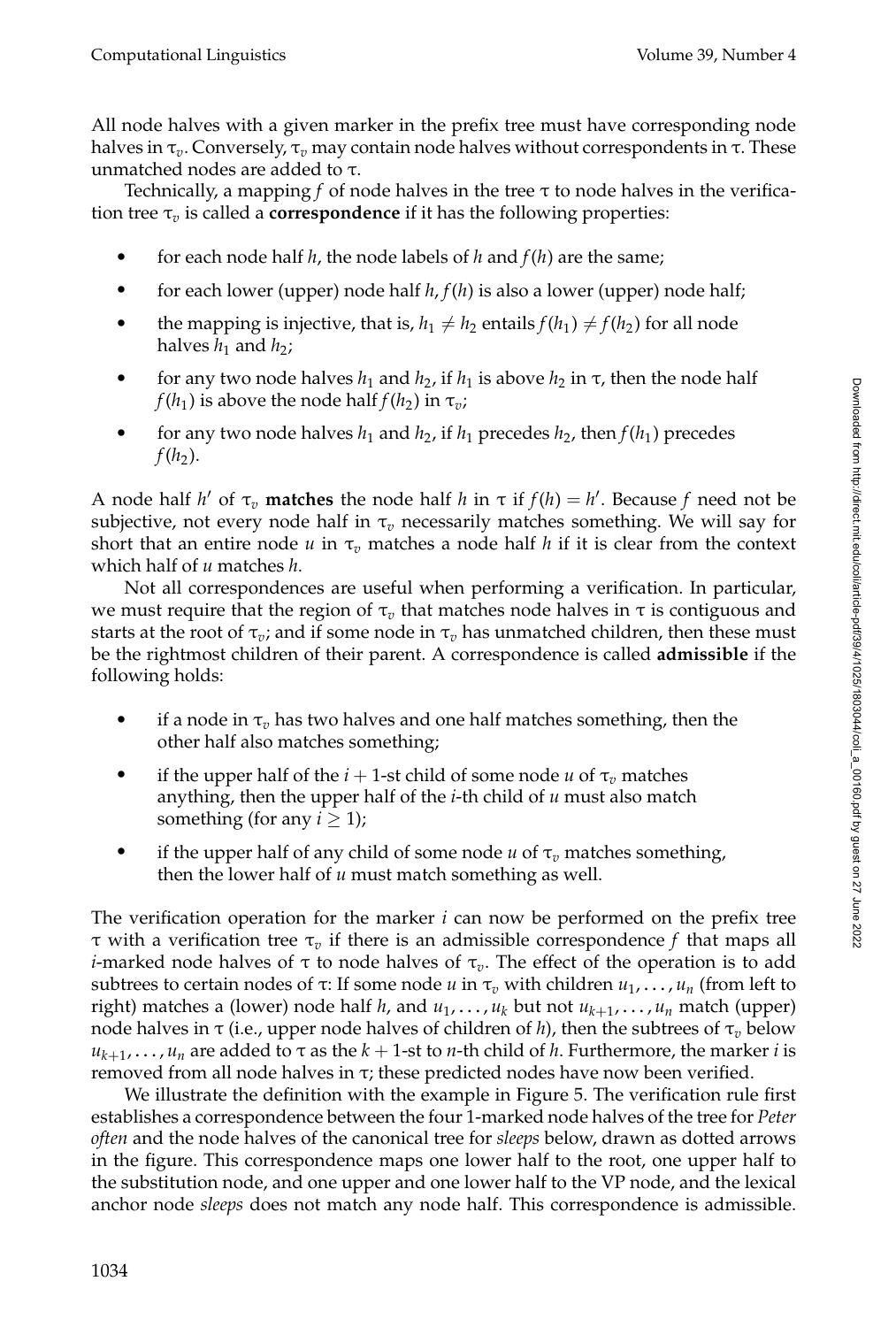We can therefore apply the verification rule. It removes all 1-markers from the tree. Furthermore, because the node corresponding to the lower black VP node half has an unmatched child (the *sleeps* node), this node is added to the tree by the verification operation. In addition to the new lexical anchor, the verification tree could also contain further nodes below and to the right of predicted nodes; all of these would then be added.

#### **3.4 Derivations in PLTAG**

A **PLTAG derivation** starts with an elementary tree for the first input word, and then applies substitution, adjunction, and verification operations. We require a PLTAG derivation to be **incremental**, in the sense that after each derivation step, the first *i* leaves of the partial derived tree are unmarked and labeled with the words  $w_1 \ldots w_i$ , for some *i*, and there are no other unmarked lexical leaves. Because of this property, the partial derived trees are **prefix trees**. In the case of substitution, adjunction, or verification steps with canonical trees, we need to always add an elementary tree with anchor  $w_{i+1}$  to a prefix tree for the first *i* words; this constraint does not apply to unlexicalized prediction trees. We call a derivation of a sentence  $w_1 \dots w_n$  complete if  $i = n$ , the prefix tree contains no more substitution nodes, foot nodes, or prediction markers, and the root symbol of the prefix tree is S. The **string language** of a PLTAG grammar is the set of string yields of its complete prefix trees.

As explained in Section 2, incrementality and connectedness are key desiderata for a psycholinguistically motivated parsing model. In order to implement these properties in PLTAG we need to ensure that the parser always constructs well-formed prefix trees. This entails that PLTAG parsing differs in crucial ways from standard non-incremental TAG parsing. The reason for this is that not all operations that could be performed in a non-incremental parsing regime lead to a well-formed prefix tree. The simplest example involves a prefix tree that contains two substitution nodes: A derivation which substitutes a canonical tree into the rightmost substitution node will produce a derived tree in which a substitution node comes before a lexical leaf, and which therefore violates the incrementality requirement. Similarly, if a verification tree contains any unmatched nodes to the left of its spine (the **spine** is the path from the root to the lexical anchor), the result of the verification operation will also contain leaves that are to the left of the rightmost leaf that is labeled with a word. Such derivation steps can never be used in an incremental PLTAG derivation.

To conclude the exposition of the definition of PLTAG, let us compare the expressive capacities of PLTAG and TAG. First, PLTAG cannot be more expressive than TAG. In any derivation of some PLTAG grammar *G*, the nodes that each prediction tree contributes to the derived tree are replaced by the nodes of some (canonical) verification tree. Therefore the resulting derived tree can be built (non-incrementally) from only canonical trees, using substitution and adjunction. Thus if we build a TAG grammar *G*- from *G* by removing all prediction trees, *G* and *G*- describe the same set of derived trees.

Conversely, for any TAG grammar *G* we can also build a PLTAG grammar *G*- that describes the same derived trees. The basic idea is that *G*- contains all elementary trees of *G*; for each elementary tree α of *G*, *G*- furthermore contains an unlexicalized version of α as a prediction tree. Given some derived tree of *G*, we can then build an incremental derivation of *G*- which first builds an unlexicalized version of the derived tree using substitution and adjunction of prediction trees, and then verifies this derived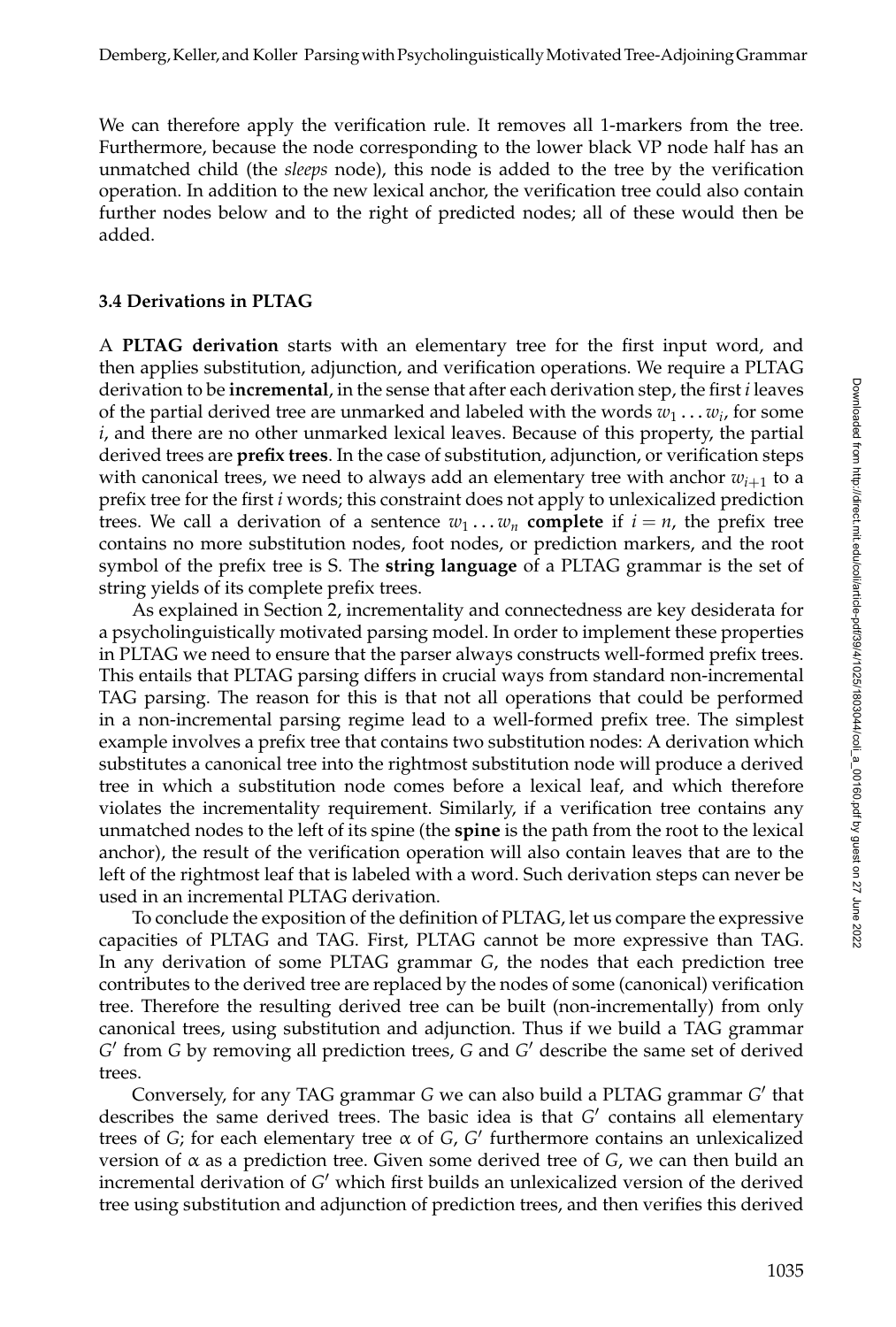tree from left to right. In other words, anything that TAG can derive, PLTAG can derive incrementally.

# **3.5 Heads**

We will now describe a probability model for PLTAG derivations. Having such a model is crucial for two reasons. First, our psycholinguistic model depends on prefix probabilities to predict surprisal and reading times (Section 7). Second, the probability model will allow our parser to perform a more focused search for an incremental derivation (Section 4).

The PLTAG probability model is a bilexical probability model; that is, the probability for an operation combining elementary and prefix trees depends both on the (lexicalized) elementary tree and on the lexical head of the integration site. We use two different perspectives on lexical heads. First, we keep track of what (possibly lexicalized) elementary tree  $\tau$  contributed each node in the prefix tree. When we perform a substitution or adjunction, we can condition the probability of the operation on the identity of τ.

Second, we consider a notion of heads based on the phrase structure of the (prefix or elementary) tree. We assume that this phrase structure is linguistically valid, in that the syntactic categories represent various types of phrases, and we can recognize from the node labels of a parent and its children which of the children is the head child. For instance, in the final derived tree in Figure 4, the head daughter of the S node is the VP, whereas the head daughter of the upper VP is the lower VP. If *u* is any node in the tree, we can follow the head daughters down to a leaf; we call this leaf the **head** of *u*. The head is often a lexical leaf (in the final derived tree in Figure 4, the head of the S node is *sleeps* and the head of the NP node is *Peter*), but could also be the non-lexical leaf of a prediction tree (the head of the upper VP node in the third prefix tree is the lower VP node). The head of any node on the spine of a canonical elementary tree is always the lexical anchor.

# **3.6 Probability Model**

We are now ready to define the probability model for PLTAG. This model allows us to define a probability distribution over the derivations of any given PLTAG grammar. It makes the same independence assumptions as standard models for probabilistic TAG (Resnik 1992b; Chiang 2000): Any two applications of derivation rules are statistically independent events. We deviate from these models, however, with regard to what these events are. Earlier approaches always modeled the probability of substituting or adjoining the **lower** elementary tree, given the **upper** elementary tree and the integration site. This is inconsistent with the incremental perspective we take here, which assumes that the prefix tree is given, and we must decide how to integrate an elementary tree for the next word with it. We therefore model the probability of substituting, adjoining, or verifying the **elementary** tree, given the **prefix** tree.

Because a substitution or adjunction step may either integrate the elementary tree into the prefix tree or vice versa, we must distinguish the direction in which the operation is applied. We do this by conditioning the probability of integrating the elementary tree on the prefix tree, as well as the lower tree's root node and the upper tree's integration site. We refer to these nodes as *ue* for the root or integration site node in the elementary tree, and  $u_p$  for the prefix tree root or integration site node, depending on which out of the prefix and elementary tree is the upper tree in the operation. We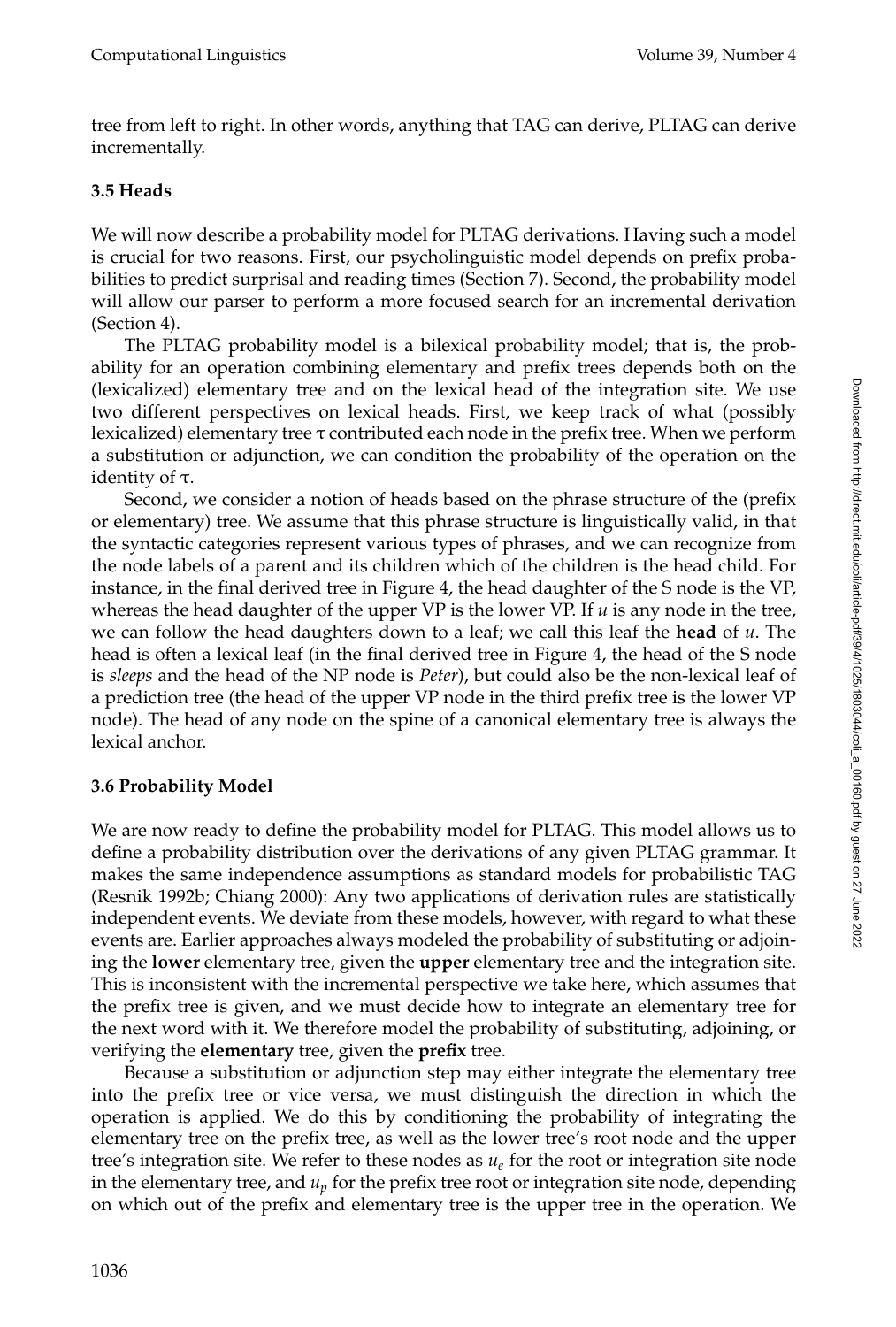obtain probability distributions  $P<sub>S</sub>$  and  $P<sub>A</sub>$  for substitution and adjunction, as well as *P<sub>I</sub>* for the initial operation that introduces the first tree, as follows.  $τ<sub>e</sub>$  stands for the (possibly lexicalized) elementary tree and  $\tau_p$  for the prefix tree.

**Initial:** 
$$
\sum_{\tau_e} P_I(\tau_e) = 1
$$
 (5)

Substitution: 
$$
\sum_{\tau_e} P_S(\tau_e | \tau_p, u_e, u_p) = 1
$$
 (6)

**Adjunction:** 
$$
\sum_{\tau_e} P_A(\tau_e|\tau_p, u_e, u_p) + P_A(NONE|\tau_p, u_p) = 1
$$
 (7)

Each sum is over all elementary trees  $\tau_e$  in the lexicon, that is, all canonical and prediction trees. For the adjunction probabilities  $P_A$ , we must also consider the possibility that the derivation process chooses not to adjoin anything at a given node  $u_p$  of the prefix tree; this is modeled as the probability of *NONE*.

For a verification step, we condition on the original integration site of the prediction tree *upredict* and the prediction tree τ*predict* that is matched by the verification tree; areas of the prefix tree  $\tau_p$  outside of  $\tau_{predict}$  are ignored. The probability distribution  $P_V$  for verification operations is defined as follows:

**Verification:** 
$$
\sum_{\tau_v} P_V(\tau_v | \tau_{predict}, u_{predict}) = 1
$$
 (8)

Here the sum is over all canonical trees  $\tau$ <sub>*v*</sub> in the lexicon. The probability of an entire derivation is then the product of the probabilities of the individual operations in the derivation.

Because we are unlikely to ever have seen the exact prefix tree before, we will approximate its probability using only certain **features** of the trees and nodes involved. We will discuss the features we use in Section 5.3. Furthermore, we circumvent the usual sparse data problem involved in probability models of lexicalized TAG by assuming that the choice of the unlexicalized elementary tree and the lexical anchor are independent. For substitution and adjunction probabilities, we assume that:

$$
P(\tau_e|\tau_p, u_e, u_p) = P(\text{unlex}(\tau_e)|\tau_p, u_e, u_p) \cdot P(\text{anchor}(\tau_e)|\text{unlex}(\tau_e), \text{head}(u_r))
$$
(9)

where  $u_r$  is the root of the elementary tree that introduced  $u_p$  in the prefix tree, unlex( $\tau_e$ ) is the elementary tree  $\tau_e$  without its lexical anchor (i.e., the tree template), anchor( $\tau_e$ ) is the lexical anchor of the elementary tree  $\tau_e$ , and head(*u*) is the head of the node *u*.

If the elementary tree  $\tau_e$  is substituted or adjoined into the prefix tree, then  $u_p$  is the integration site at which  $\tau_e$  is added to the prefix tree  $\tau_p$ , and thus head( $u_r$ ) is the anchor of the elementary tree that introduced the integration site. On the other hand, if the prefix tree is substituted or adjoined into the elementary tree, then  $u_p$  is the root of the prefix tree  $\tau_p$ , and head( $u_r$ ) amounts to the head of the entire prefix tree that we have seen so far; this may be a word (*Peter* in the first tree of Figure 4), or a syntactic category (e.g., the lower VP node in the second tree of Figure 4). Note that if  $\tau_e$  is an unlexicalized prediction tree, anchor( $\tau_e$ ) is undefined; in these cases,  $\tau_e = \text{unlex}(\tau_e)$ .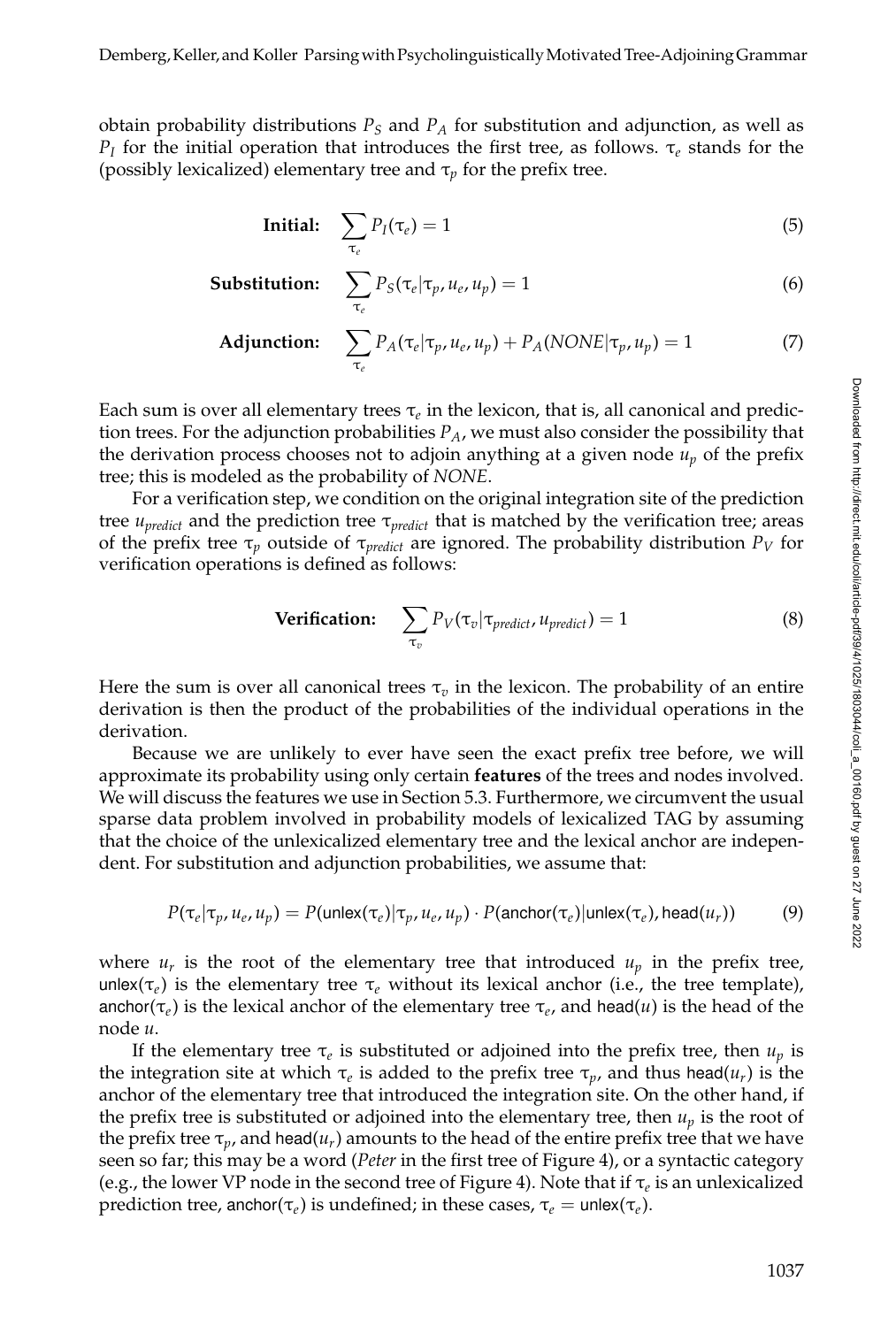For verification, we condition the choice of the lexical anchor of the verification tree on the head of the node *upredict*, that is, the root or integration site of the tree that was combined with τ*predict* when τ*predict* was added in the derivation. For instance, in the last step of Figure 4, head( $u_{predict}$ ) is *Peter*, because the prediction tree was added to the derivation by substituting the elementary tree for *Peter* into it. This replicates the situation in a non-incremental, top–down TAG derivation, in which the verification tree would have been directly integrated with *upredict* without the intermediate prediction step. Thus we factorize the bilexical probability as follows:

 $P(\tau_v|\tau_{predict}, u_{predict}) = P(\textsf{unlex}(\tau_v)|\tau_{predict}) \cdot P(\textsf{anchor}(\tau_v)|\textsf{unlex}(\tau_v), \textsf{head}(u_{predict}))$  (10)

In order to calculate the probability of a derived tree using this probability model, each node is visited twice during the derivation, once from the left side and once from the right side. At each step, a substitution, $^2$  an adjunction, or no adjunction can happen, and the probability of the event is factored into the derivation probability.

# **4. The Parsing Algorithm**

Now that we have defined PLTAG, we can address the question of how PLTAG can be **parsed** efficiently. Parsing, in the context of PLTAG, means finding the most probable incremental derivation whose yield is the given input string.

A naive parser might proceed as follows. It starts with a canonical tree for the first word as the initial prefix tree. Then it nondeterministically adds an arbitrary number of prediction trees (or possibly none at all) using substitution and adjunction. Third, it nondeterministically adds a canonical tree for the second word using substitution, adjunction, or verification. It repeats the second and third step until it either gets stuck (no suitable canonical tree for the next word is available) or it has found a complete derivation for the input sentence.

An actual implementation of this algorithm must perform a search that spells out all the nondeterministic choices that the algorithm makes. An unconstrained implementation is therefore prohibitively slow. The naive algorithm shares this problem with all other incremental parsing algorithms that maintain connected partial structures. In particular, parsing algorithms based on bottom–up dynamic programming are not applicable because they necessarily compute constituents for substrings that are not prefixes. A parser for PLTAG faces the additional challenge that the use of predictive trees adds a large amount of non-determinism to the parsing task, as most predictive trees are not lexically anchored in the current input, and their use is therefore less constrained.

We will now describe how the naive parser can be refined into an incremental parser for PLTAG that is efficient enough for practical use. We first introduce the concept of **fringes** of trees in Section 4.1, and describe their use in an efficient schema for tabulating parse items (Section 4.2). Then we will show how to use **supertagging** to control the use of prediction trees (Section 4.3). We will focus on the parsing algorithm from an implementation perspective here. The rule schema that our parser implements is formalized in Appendix A.

<sup>2</sup> Substitution can only happen if the node being considered is a substitution node.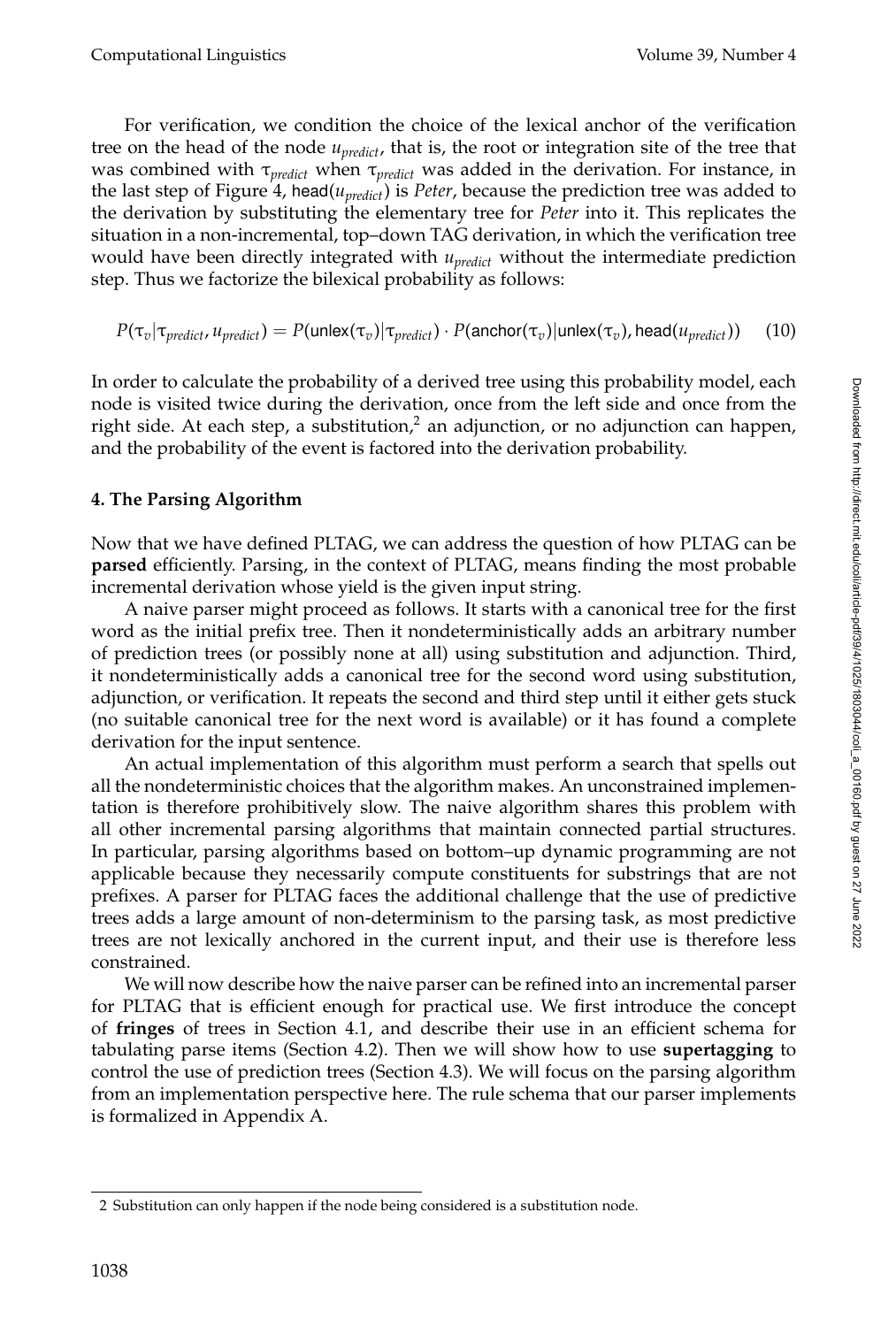

#### **Figure 6**

Substitution in an incremental derivation. Substitution into the second substitution node (b) leads to an invalid prefix tree. The dashed line indicates the current fringe.

#### **4.1 Fringes**

The crucial insight for efficient PLTAG parsing is that an incremental derivation is highly constrained in the nodes at which it may integrate a canonical tree with a prefix tree. Consider, for instance, the situation of Figure 6. The prefix tree has two substitution nodes, for *B* and *C*. Only substitution into *B*, however, leads to a valid prefix tree; if we substitute into *C*, we obtain the tree in Figure 6(b), which does not represent a prefix of the input string. A similar situation occurs for adjunction, as in Figure 7. We may adjoin an auxiliary tree  $\beta_1$  whose foot node is the leftmost leaf into the left *A* node; the result is shown in (a). Alternatively, we may adjoin an auxiliary tree  $\beta_2$  whose foot node is the rightmost leaf into the right *A* node, to obtain (b). If we try to adjoin  $\beta_1$  into the right *A* node, we get (c), which is not a prefix tree. If we try to adjoin  $\beta_2$  into the left *A* node, the result is (d); this is a tree whose first two leaves are lexical, but we have processed the second word before the first in the derivation. Thus, only the steps (a) and (b) are valid.

We can generalize this observation using the concept of **fringes**. Imagine a depthfirst, left-to-right traversal of an (elementary or prefix) tree; this produces a sequence σ of nodes of the tree in which each node occurs exactly twice, once when it is first visited and once when it is left after its entire subtree has been processed. If the node is a leaf, its "downward" and "upward" occurrences are adjacent in  $\sigma$ . We can cut  $\sigma$ into components at these points. A fringe is a maximal subsequence of σ that starts at the downward visit of the root or the upward visit of a leaf, and ends at the upward visit of the root or the downward visit of a leaf. Consider, for example, the second prefix tree in Figure 4. Abusing node labels to indicate nodes to simplify the presentation, the traversal sequence σ is  $S^{+}NP^{+}$ Peter<sup>+</sup>Peter<sup>-</sup>NP<sup>-</sup>VP<sup>+</sup>VP<sup>-</sup>S<sup>-</sup>, where + indicates downward visits and − upward visits (see Figure 8). This sequence consists of three fringes, namely, S<sup>+</sup>NP<sup>+</sup>Peter<sup>+</sup> (= root to first leaf), Peter<sup>−</sup>NP<sup>−</sup>VP<sup>+</sup> (= first leaf to second leaf), and  $VP-S^-$  (= second leaf to root).



#### **Figure 7**

Adjunction in an incremental derivation. Only adjunction of auxiliary trees with leftmost foot nodes into upward visits of the current fringe (a) or with rightmost foot nodes into downward visits (b) result in valid prefix trees; the other two combinations are invalid  $(c, d)$ .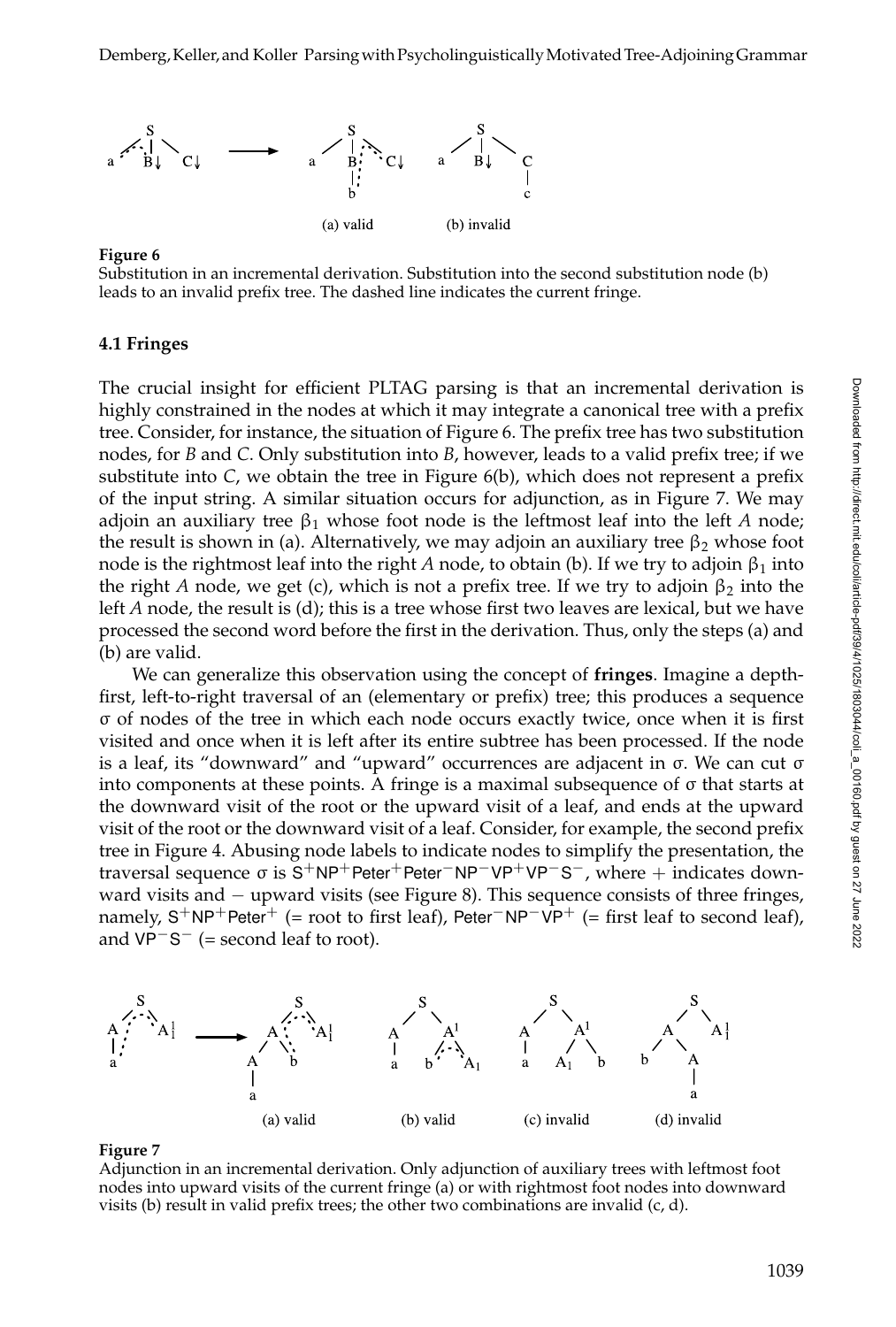

### **Figure 8**

A depth-first, left-to-right traversal of a tree consisting of three fringes. The second fringe is current.

All substitution and adjunction operations that are applied to a (prefix or elementary) tree τ in a successful incremental derivation must use a node on the **current** fringe of τ. This is the fringe that starts with the upward visit of the rightmost lexical leaf that has no markers. Consider the examples in Figure 6; the current fringe of the original prefix tree is indicated by a dashed line. Here the first substitution node is at the end of the current fringe, and is therefore available for substitution. The second substitution node is not on the current fringe, and can therefore not be used at this point. For the adjunctions in Figure 7, we must distinguish further between the "upward" and the "downward" part of the current fringe. This distinction is important because the current fringe contains both an upward visit of the left *A*, which we may right-adjoin into (see Figure 7(a)), and a downward visit of the right *A*, at which we may left-adjoin (see Figure 7(b)). Right-adjoining into a downward visit, as in Figure 7(c), or left-adjoining into an upward visit, as in Figure 7(d), is not allowed, and the downward visit to the left *A* and the upward visit to the right *A* are not on the current fringe.

Substitution and adjunction of **prediction** trees is not constrained in the same way. A derivation step that substitutes an unlexicalized prediction tree into the *C* substitution node of Figure 6 would produce a prefix tree, because the derivation step does not contain lexical leaves that the original prefix tree did not. The prediction tree might even contain a lexical leaf for some word *wk*: Because all nodes in a prediction tree carry markers, the resulting tree would be a valid prefix tree, and eventually the marker on the  $w_k$  leaf would be removed by a verification step at the right time. Nevertheless, we may still assume that prediction trees are only integrated with the prefix tree at a time when the integration site is on the current fringe, because an integration to the right of the current fringe does not affect the operations that can be performed to the current fringe. For the purposes of the following parsing algorithm, we therefore assume that prediction trees are only integrated at the current fringe as well.

Finally, **verification** is a more global operation whose applicability cannot be determined just from the current fringe, because the marked nodes of the matched prediction tree may be dispersed throughout the prefix tree. A verification step for the marker *i* will only be successful, however, if the lower half of the last node on the current fringe is marked with *i*. Thus the current fringe can at least provide a necessary condition for filtering out obviously useless verification operations.

# **4.2 Chart Parsing for PLTAG**

Our parser exploits fringes to tabulate intermediate results. It manipulates a chart-like data structure with two dimensions: the index of the word up to which we have parsed the sentence, and the current fringe. The cell for  $(i, f)$  contains all the prefix trees whose first *i* leaves are the first *i* words (without markers) and whose current fringe is *f*.

The parser successively computes all chart entries for *i* from 1 to the sentence length. It starts by initializing the chart column for 1 with all canonical trees for the first word.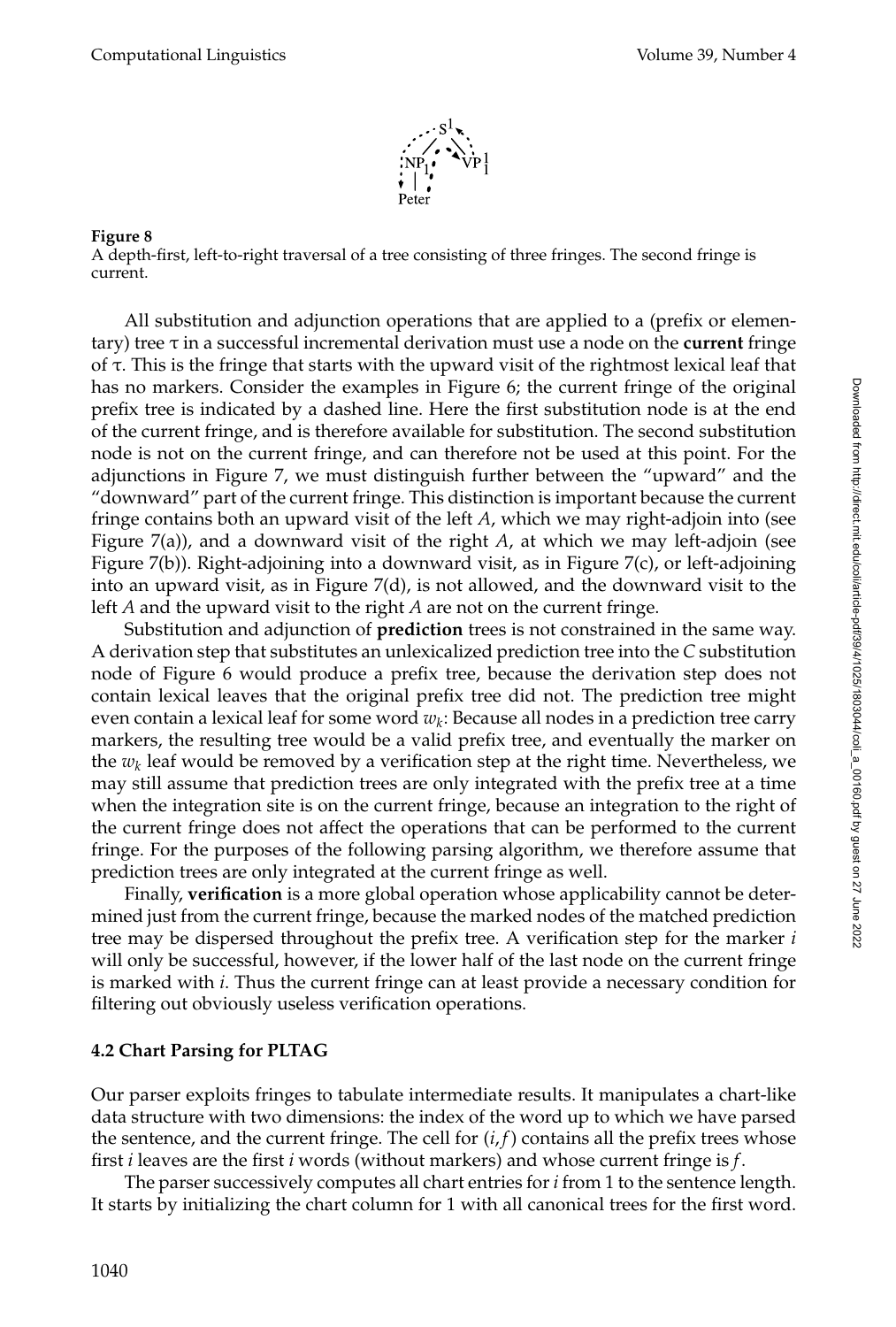The current fringe of each of these trees is the sequence from the first to the second leaf, so each of these trees is stored under that fringe.

To extend the prefix trees for  $i$  to prefix trees for  $i + 1$ , the parser then retrieves all current fringes  $f$  such that the chart has entries in the cells  $(i, f)$ . For each such fringe, it determines the canonical trees that can be combined with *f* using substitution or adjunction, based on the heuristics outlined earlier. The prefix tree is integrated into the canonical tree if *f* ends in the root; otherwise the canonical tree is integrated into the prefix tree. In this way, the test whether a substitution or adjunction is possible can be done efficiently, for all prefix trees in  $(i, f)$  at once, simply by comparing  $f$  with the current fringes of the canonical trees in the lexicon. For those canonical trees that can be combined with *f*, the parser computes the resulting prefix trees, determines their probabilities, and enters each resulting prefix tree with current fringe f' into the cell  $(i+1,f').$ 

Determining and performing the applicable ways of combining the entries of  $(i, f)$ with **prediction** trees proceeds in exactly the same way, except that the parser is restricted to never combine the prefix tree with two prediction trees in a row. Strictly speaking, this makes it incomplete for the problem of computing PLTAG derivations: There can be PLTAG derivations that can only be obtained by combining a prefix tree with two or more prediction trees in a row. This restriction keeps the parser from guessing prediction trees in a completely uncontrolled fashion; unlike canonical trees, prediction trees are not necessarily licensed by a word in the input string and could therefore be added arbitrarily. In practice, the restriction to single prediction steps is counterbalanced by our extraction of "pre-combined" prediction trees from the treebank (see Section 5.1), which can contain nodes from multiple canonical trees at once.

Finally, the parser also attempts a **verification** step for all prefix trees in  $(i, f)$  for which the last node on the current fringe carries some marker *k*. It looks up the prediction tree that introduced the marked node and determines all verification trees that match this prediction tree and whose lexical anchor is the *i* + 1-st word of the sentence. These verifications are then applied to the prefix tree, and the results are added to the appropriate cells as before.

In order to increase parsing speed, the parser uses beam search, which only retains the most likely prefix trees (see Section 6) by pruning both unlikely chart entries and unlikely analyses within a chart entry.

#### **4.3 Supertagging for Prediction Trees**

A major remaining source of complexity is the fact that (unlexicalized) prediction trees can be combined freely with prefix trees, which creates a great number of new prefix trees: At each prediction step, thousands of prediction trees can potentially be combined with all prefix trees; this is computationally not feasible. Non-incremental parsers, which do not use the unlexicalized prediction trees, have to deal with the much lower level of ambiguity among canonical trees (about 50 trees per word on average if using a lexicon the size of our canonical lexicon).

In our parser implementation, we use **supertagging** to select only the best prediction trees in each step, which reduces the search space considerably. Supertagging (Bangalore and Joshi 1999) is a common approach used in the context of TAG and CCG parsing; the idea is to limit the elementary trees for each word to those that are evaluated highly by some shallow statistical model. We only use supertagging for prediction trees; for canonical trees, we use all (lexicalized) trees that the grammar contains for the word (rare words are replaced by "UNK").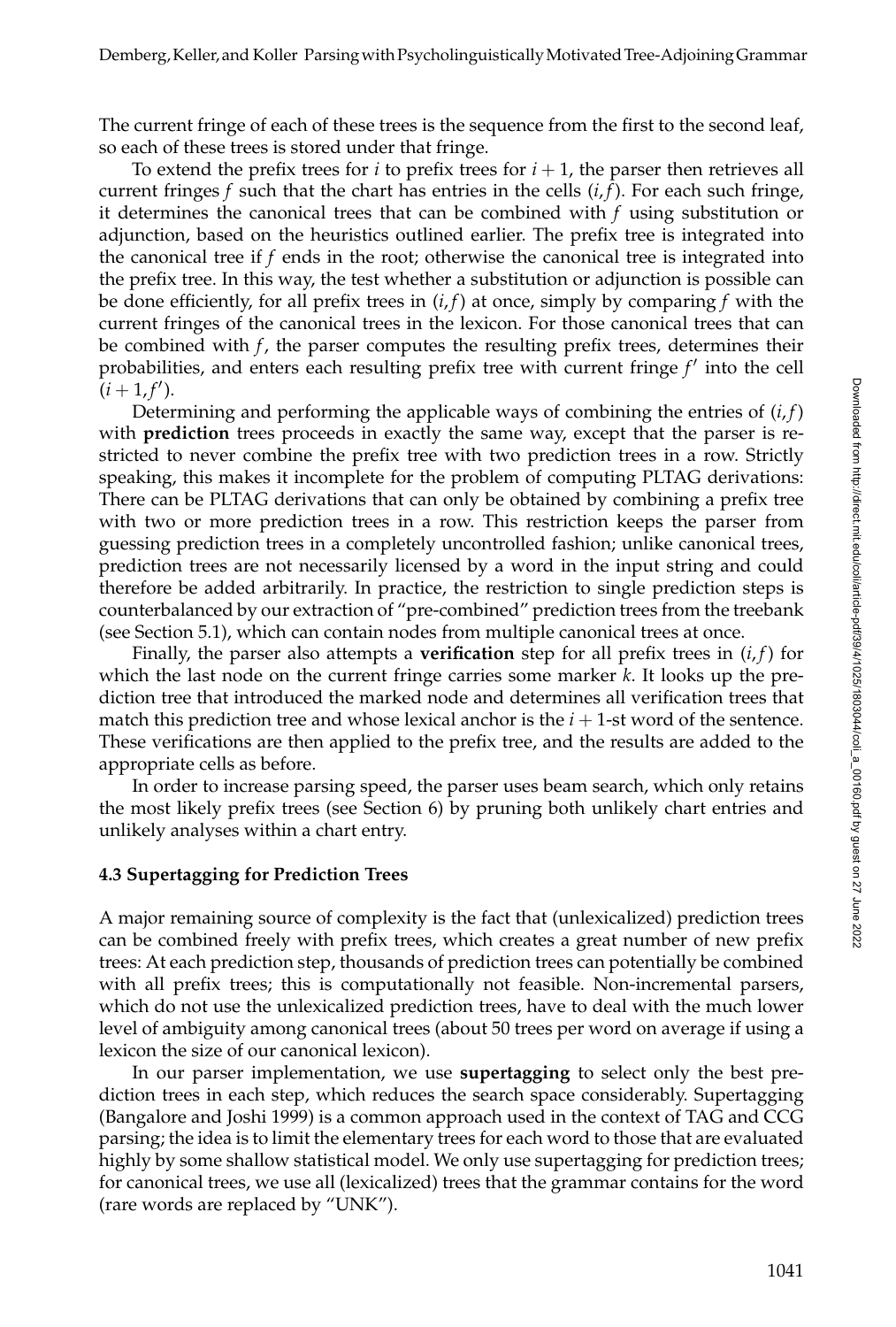Because our parser must run incrementally, the supertagger should not be allowed to have any look-ahead. We found, however, that not having any look-ahead has a detrimental impact on supertagging quality, and subsequently on parsing accuracy. We therefore allow the supertagger a restricted look-ahead. The supertagger estimates the usefulness of a prediction tree  $\tau_{predict}$  based on a current fringe of the prefix tree  $f_p$  and the POS tag of the next word  $t_{w_{i+1}}$ . Note that the parser has at that point already read and fully processed word *wi*, and its task is to choose possible prediction trees for the prediction step just before processing word  $w_{i+1}$ . Knowing the POS tag of that next word  $w_{i+1}$  does not compromise incrementality if the POS tag is determined without any further look-ahead.<sup>3</sup> It does, however, make the interpretation of prediction weaker: Predictions for maintaining a fully connected structure are only made once the identity of the next word is known and its POS tag has been estimated.

The probability model of the supertagger is parametrized as follows:

$$
\sum_{\tau_{predict}} P(\tau_{predict}|f_p, t_{w_{i+1}}) = 1 \tag{11}
$$

where 
$$
P(\tau_{predict}|f_p, t_{w_{i+1}}) = P(\tau_{predict}|f_{predict}, sl_{predict})P(f_{predict}, sl_{predict}|f_p, t_{w_{i+1}})
$$

In order to reduce data sparsity, we independently estimate the probability of a particular prediction tree given its first fringe *fpredict* and category of the leaf node on the spine *slpredict*, and the probability of some tree with first fringe *fpredict* and category of the leaf node on the spine *slpredict* given a prefix tree with current fringe *fp* and estimated POS tag of the next word  $t_{w_{i+1}}$ . A further simplification is that we represent the current fringes *fpredict* and *fp* as an alphabetically ordered set of the categories occurring on it. The reasoning behind this decision is that the order of nodes is less important than the identity of the nodes as possible integration sites. The supertagging model is smoothed with the procedure described by Brants (2000), as it yielded better results than Witten-Bell smoothing (which suffers from data sparsity in the supertagging task). We use one level of back-off where we estimate  $P(f_{predict}, s|_{predict}|f_p, t_{i+1})$  based only on the most likely integration site  $n_p$  instead of the whole fringe  $f_p$ :

$$
\max_{n_p} P(f_{predict}, t_{predict}|n_p, t_{w_{i+1}}) \tag{12}
$$

The reason for backing off to the most probable integration site is that a fringe with more unique categories should not have a lower probability of a particular tree adjoining into it than a fringe containing the same category, but fewer other categories.

### **5. Treebank Conversion and Lexicon Acquisition**

For lexicon induction and parameter estimation, our parsing model requires training data, which we obtain by converting a standard treebank for English into TAG format. The procedures used are based on well-established approaches in the TAG literature (in particular Xia, Palmer, and Joshi 2000); we will therefore only give a brief overview

<sup>3</sup> In the case of the PLTAG parser, we first retrieve the elementary trees for the upcoming lexeme. If the word occurred with more than one POS tag, we choose the POS tag with highest conditional probability given the previous two POS tags.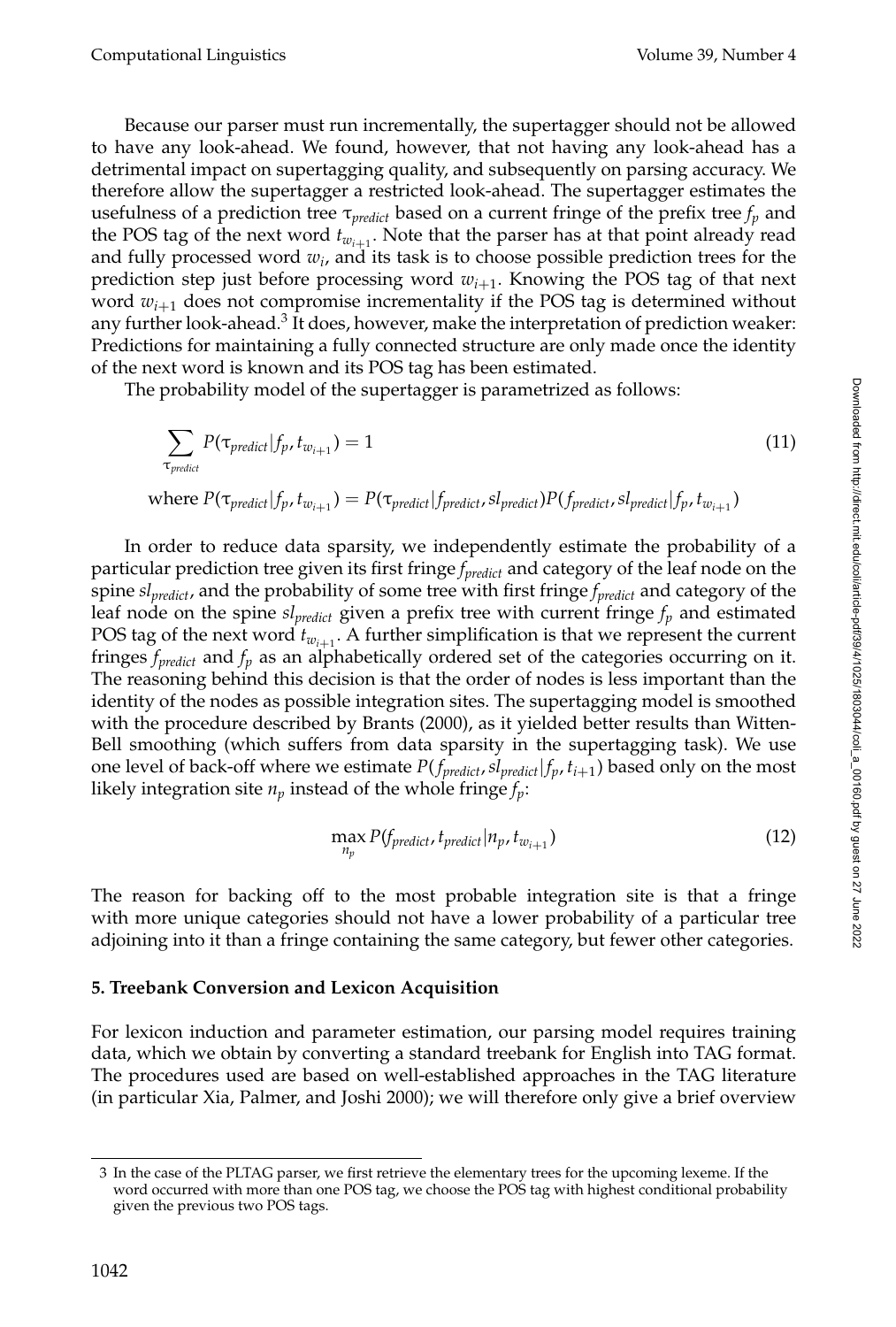of treebank conversion and lexicon induction here; the reader is referred to Demberg-Winterfors (2010) for full details.

Our PLTAG lexicon (both canonical trees and prediction trees) is derived from the Wall Street Journal section of the Penn Treebank, complemented by noun phrase annotation (Vadas and Curran 2007), and Propbank (Palmer, Gildea, and Kingsbury 2003), as well as a slightly modified version of the head percolation table of Magerman (1994). These additional resources are used to determine the elementary trees for a TAG lexicon, following the procedures proposed by Xia, Palmer, and Joshi (2000). This involves first adding noun phrase annotation to the Penn Treebank, and then determining heads with the head percolation table, augmented with more detailed heuristics for noun phrases.<sup>4</sup> As a next step, information from Propbank is used to establish argument and modifier status and to determine which lexical items should be encoded in the same elementary tree (currently, this is restricted to particle verbs like *show up* and some hand-coded constructions in which the first part is predictive of the second part, such as *either . . . or* or *both . . . and*). Then we remove quotation marks, brackets, sentencefinal punctuation, and some of the traces from the Treebank. Finally, we heuristically insert more structure into flat quantifier phrases, adding explicit right branching and additional nodes wherever adjunction is possible. Furthermore, auxiliaries are assigned a special POS tag in order to enable the lexicon induction algorithm to extract them as auxiliary trees. Deviating from the standard TAG analysis, copula verbs are treated in PLTAG as subcategorizing for two NPs and are therefore marked as copula verbs during treebank conversion.

Given the converted trees, which are less flat and contain information about headedness and the argument/modifier distinction, we extract the canonical lexicon by traversing the converted tree from each leaf up towards the root, as long as the top node is the head child of its parent. If a subtree is not the head child of its parent, we extract it as an elementary tree and proceed in this way for each word of the converted tree. Given the argument/modifier distinction, we then create substitution nodes in the parent tree or a root and foot node in the child tree.

#### **5.1 Creating the Prediction Tree Lexicon**

After converting the treebank and extracting the canonical lexicon as described previously, the next step is to generate a prediction tree lexicon. The prediction tree lexicon contains the prediction trees needed to derive the treebank sentences using PLTAG. Remember that prediction trees are usually not lexicalized, and can in principle have any (tree) shape. Only those prediction trees that are verifiable with a canonical tree can yield valid PLTAG derivations, however.

As we explained in Section 3.4, verifiable prediction trees are prediction trees that are identical to canonical TAG trees from the lexicon, except subtrees below and to the right of nodes on the spine may be missing. Other prediction trees are technically allowed in the lexicon, but they can never be used in successful derivations. When building prediction trees from canonical trees by removing subtrees at the bottom and to the right, we must make a choice about what and how many subtrees are removed. This design choice has implications on the granularity of prediction in the parser: For

<sup>4</sup> The head percolation table and the code for the NP heuristics are available at http://www.coli.uni-saarland.de/∼vera/page.php?id=corpora. The PLTAG-converted version of the Penn Treebank is also available from this URL.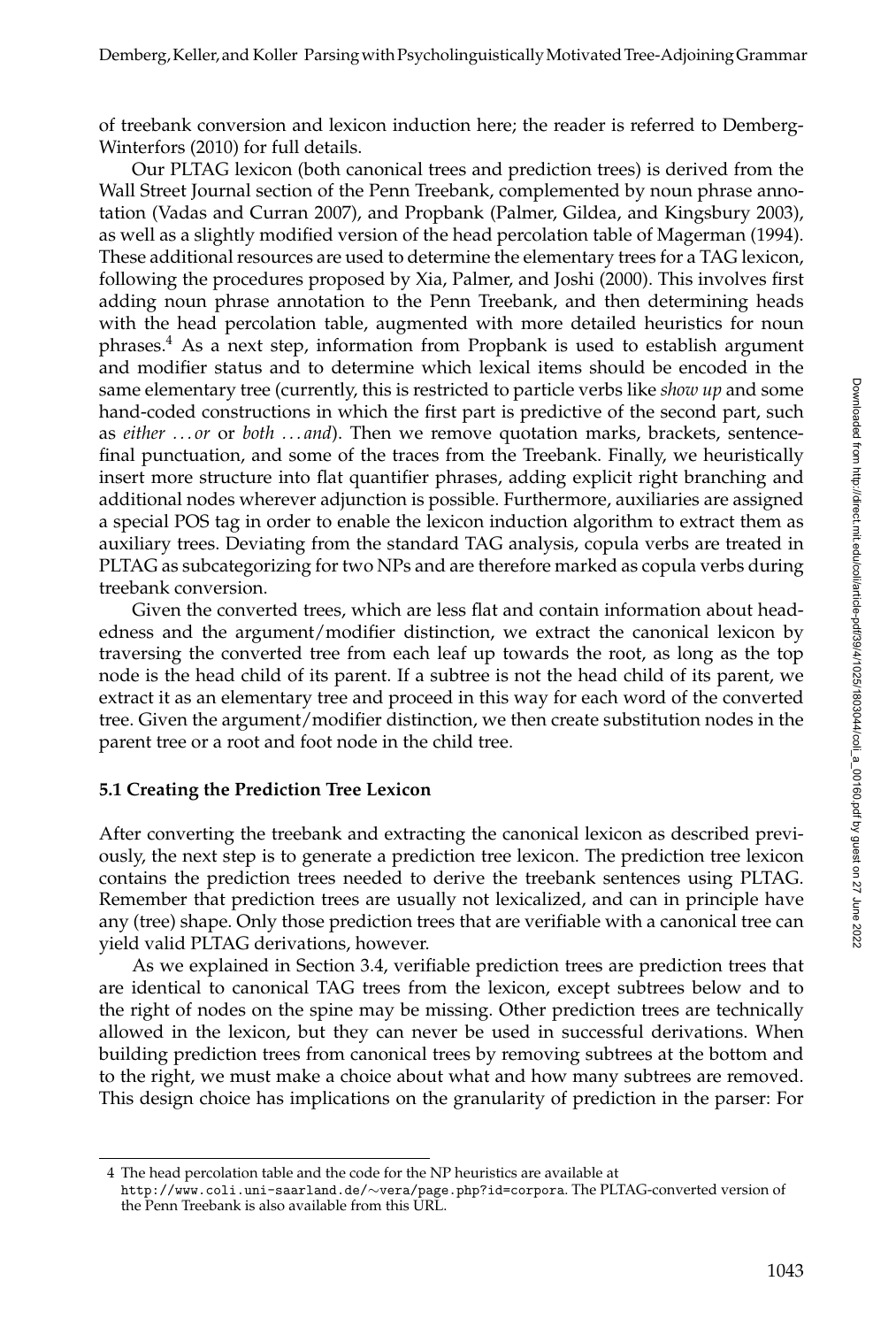example, if substitution sites to the right of the spine are included in a verbal prediction tree, then this amounts to predicting the subcategorization frame of a verb we have not yet seen. As there is not enough psycholinguistic evidence to determine the correct level of granularity of prediction, we decided to take a conservative view, that is, we do not predict any substitution nodes to the right of the spine. Similarly, there is only psycholinguistic evidence for lexical prediction in very constrained contexts, therefore we do not usually predict unary nodes at the bottom of the spine, and only predict lexical anchors for a limited set of constructions, for example, *either . . . or*, which has been explicitly implicated in prediction in experimental studies (see Section 2). For future work, we plan to extend the prediction of lexical anchors to predictable parts of collocations and idioms.

Prediction trees are learned directly from the converted version of the Penn Treebank by calculating the connection path (Mazzei, Lombardo, and Sturt 2007) at each word in a tree. A connection path for words  $w_1 \ldots w_n$  is the minimal amount of structure that is needed to connect all words  $w_1 \ldots w_n$  into the same syntactic tree. We use the connection paths and the knowledge of how the sentence tree can be decomposed into the canonical trees to determine which parts of the structure need to be included in the connection path for  $w_1 \ldots w_n$ , but are not part of any of the elementary trees with anchors  $w_1 \ldots w_n$ . These remaining nodes need to be contained in a prediction tree (see Figure 9, in which prediction trees are necessary for connectedness at words 2 and 4).

The nodes necessary to achieve connectedness can belong to one or more elementary trees with anchors beyond  $w_n$ . Because we restricted our parser to only use one prediction tree per step, we need to generate a "pre-combined" prediction tree whenever nodes originating from more than one elementary tree are needed to achieve connectedness. For example, if we changed the sentence from Figure 9 to *the cunning fox very often lures rabbits*, we would have to predict nodes from both the adverb tree and the verbal tree when processing *very*, resulting in the extraction of a pre-combined prediction tree, as shown in Figure 10. Nodes originating from different elementary trees have distinct markers to indicate which of them should be verified in a single step. In particular, the nodes at the integration site of two prediction trees has two different markers, as its upper and lower half originate from different elementary trees. In our example, the two VP nodes in Figure 10 have different top and bottom indices because the auxiliary prediction tree based on the auxiliary tree for *often* adjoined into VP node of the prediction tree, which is generated from the *lures* elementary tree.



### **Figure 9**

Illustration of connection paths and prediction trees generated from the syntactic tree.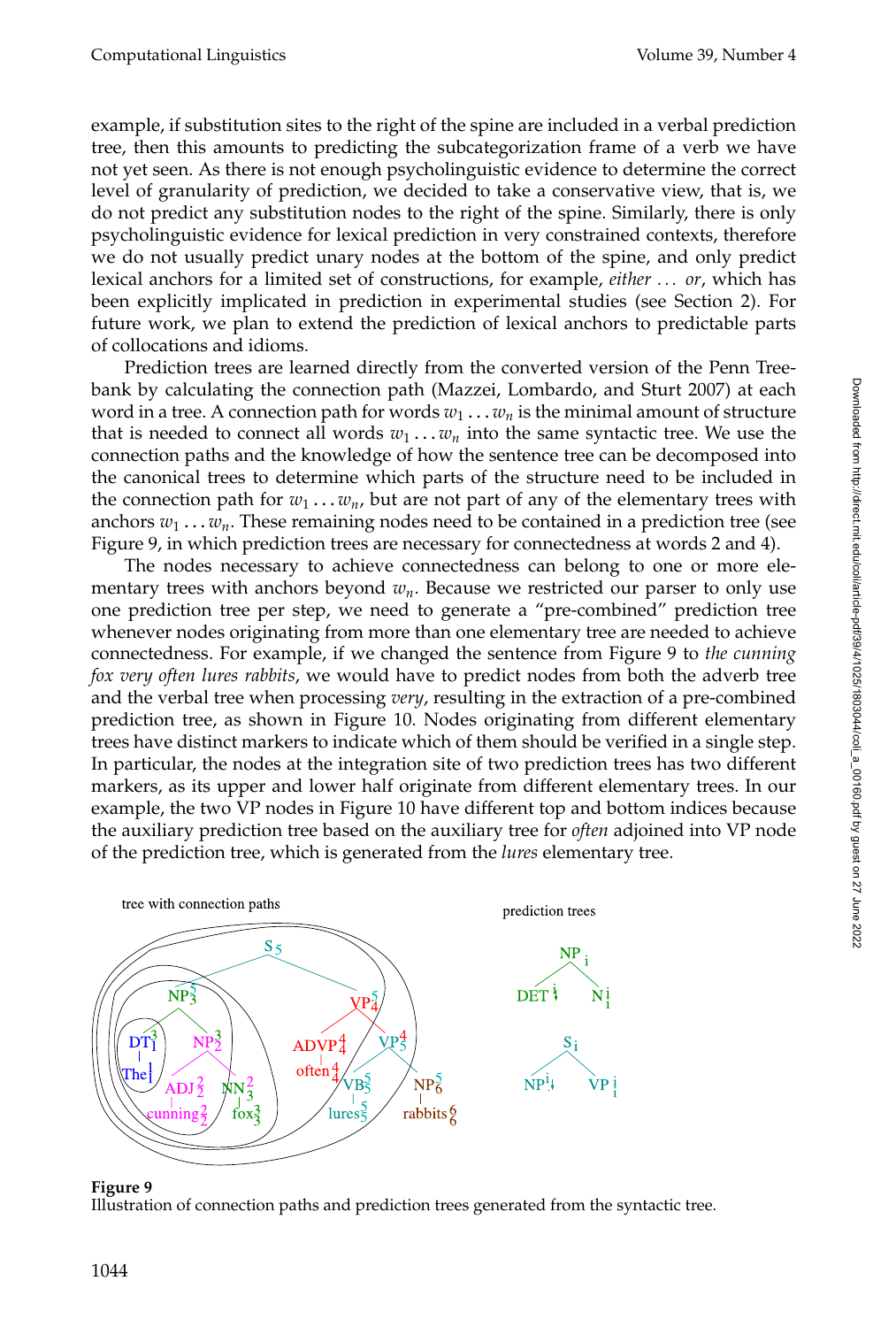

#### **Figure 10**

Lexicon entry for *very* and the precombined prediction tree that would be needed in order to integrate the word *very* with the prefix *the cunning fox*.



#### **Figure 11**

Left recursion: Prefix tree (after integrating *Peter*) needed to parse the sentence *Sarah loves Peter's father's . . . books*.

There are cases where more than two prediction trees will have to be combined, and in principle, due to left recursion, the number of prediction trees that are needed to form a precombined prediction tree is unbounded. Consider the example of parsing the sentences *Sarah loves Peter's books*, *Sarah loves Peter's father's books*, *Sarah loves Peter's father's neighbor's books*, and so on; a schematic example is shown in Figure 11. Before integrating *Peter*, we would need to predict a precombined prediction tree for every possible embedding depth of *Peter*, thus requiring an infinitely large prediction tree lexicon.<sup>5</sup> We therefore restrict our prediction tree lexicon to precombined prediction trees that we have observed during training. This bounds the embedding depth that

<sup>5</sup> Note that such left-recursion examples could be handled in alternative ways, for example, by changing them to right-recursive structures (as suggested in Mazzei 2005). Using right-recursive structures to avoid problems with left-recursion, however, leads to elementary trees that are not well motivated linguistically.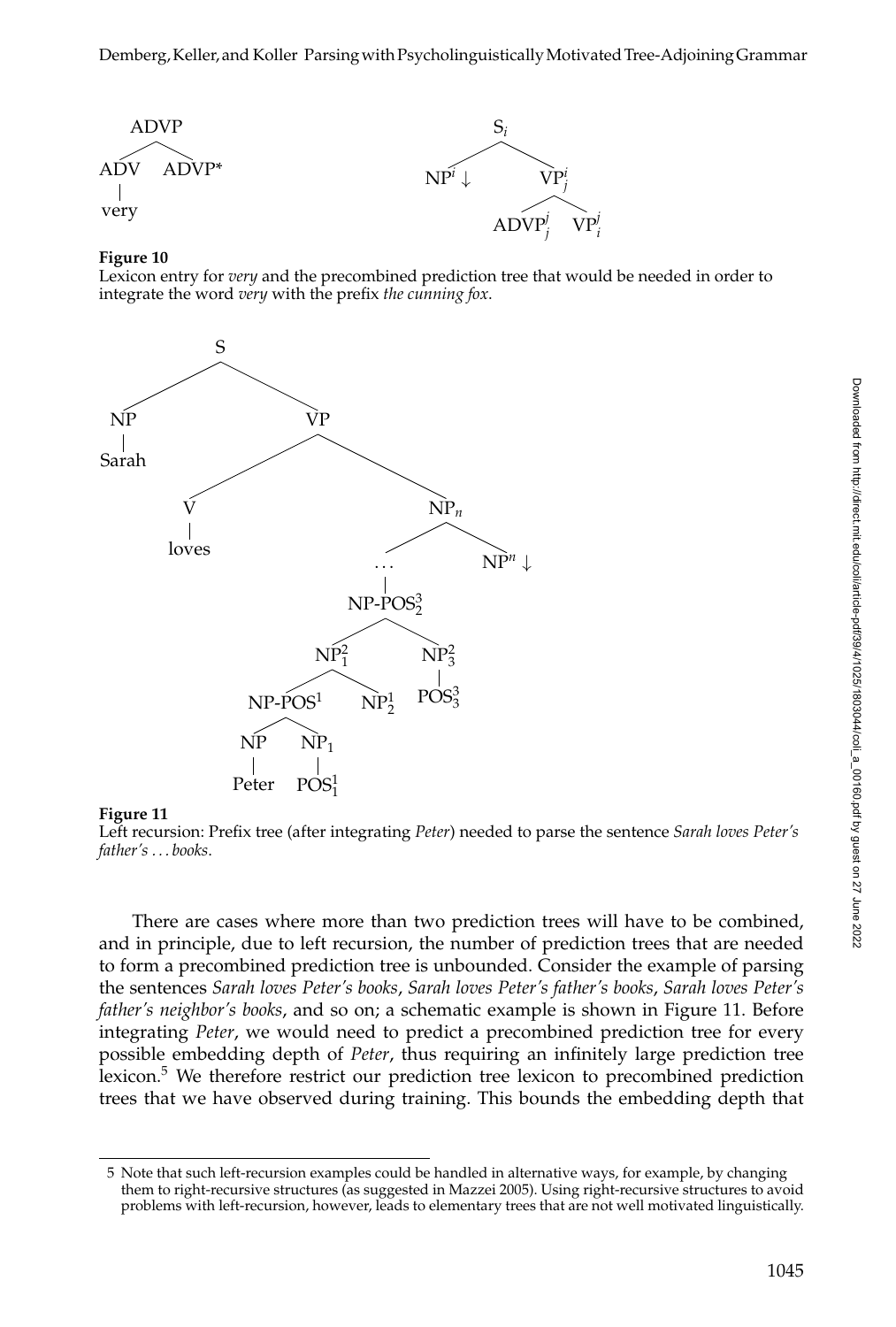the induced grammar can use. The grammar can still reconstruct all derivations in the training corpus incrementally, however.

Note also that the Penn Treebank does not contain any sentence for which more than five prediction trees need to be pre-combined in order to allow for incremental processing—and there were just four instances of such large pre-combined prediction trees; more than 99% of prediction trees extracted from Penn Treebank are based on three or fewer elementary trees.

# **5.2 Lexicon Extraction Statistics**

Our conversion algorithm extracted 6,700 tree templates from Sections 2–21 of the Penn Treebank.<sup>6</sup> The grammars extracted by Chen (2001) and Xia, Palmer, and Joshi (2000) are of similar size: They extracted 3,000–8,600 tree templates, depending on parameters such as number of categories, treatment of traces/null elements, punctuation, head percolation rules, and modifier–argument distinction. Our lexicon is fairly large as it contains traces, null elements, and sentence-internal punctuation. Furthermore, it contains some trees with several anchors, to account for constructions such as for *either . . . or* or particle verbs like *show . . . up*. In such trees with more than one anchor, all but the leftmost anchor are predicted (see Demberg-Winterfors [2010] and Kaeshammer and Demberg [2012] for more details). The size of the prediction tree lexicon we extracted is 2,595 trees.

A smaller grammar was extracted by Chiang (2000) (2,104 tree templates). The smaller lexicon can be attributed to the decision to use sister adjunction instead of normal adjunction. Chiang furthermore removes traces and null elements, and does not extract multi-anchored trees. Smaller lexicons lead to less data sparsity and faster parsing performance, as there is less ambiguity between the elementary trees.

There were some sentences in the Penn Treebank that we could not automatically convert to PLTAG format. This affected about 1.8% of sentences. Failure to convert sentences was due to incorrect annotation in the original treebank, as well as fragmentary or ungrammatical sentences. In 0.4% of cases, conversion failure was due to a modifier occuring between two arguments. Similar rates of unsuccessful conversion have been reported, for example, by Hockenmaier and Steedman (2007).

# **5.3 Features and Parameter Estimation**

As explained in Section 3.6, we approximate the probability distributions for substitution, adjunction, and verification using features of the prefix tree, the elementary tree, and the integration site. These features are shown in Table 1.

The presentation of the features relies on the notation from Sections 3.5 and 3.6. The node  $u_p$  is the node in the prefix tree  $\tau_p$  at which the elementary tree  $\tau_e$  was integrated;  $u_r$  is the root of the elementary tree that introduced  $u_p$ , and head( $u_r$ ) is the head of that node. There are features that use the lexeme at the node head $(u_r)$  directly, if it is a lexical leaf; other features use the syntactic category of the parent of head $(u_r)$ , which will typically be the part-of-speech tag of that word. If *up* was introduced by an unlexicalized prediction tree, head( $u_r$ ) may not be a lexical leaf (an example is the second tree in

<sup>6</sup> A tree template is an elementary tree without its lexical anchor (e.g., [DT the] and [DT a] belong to the same template).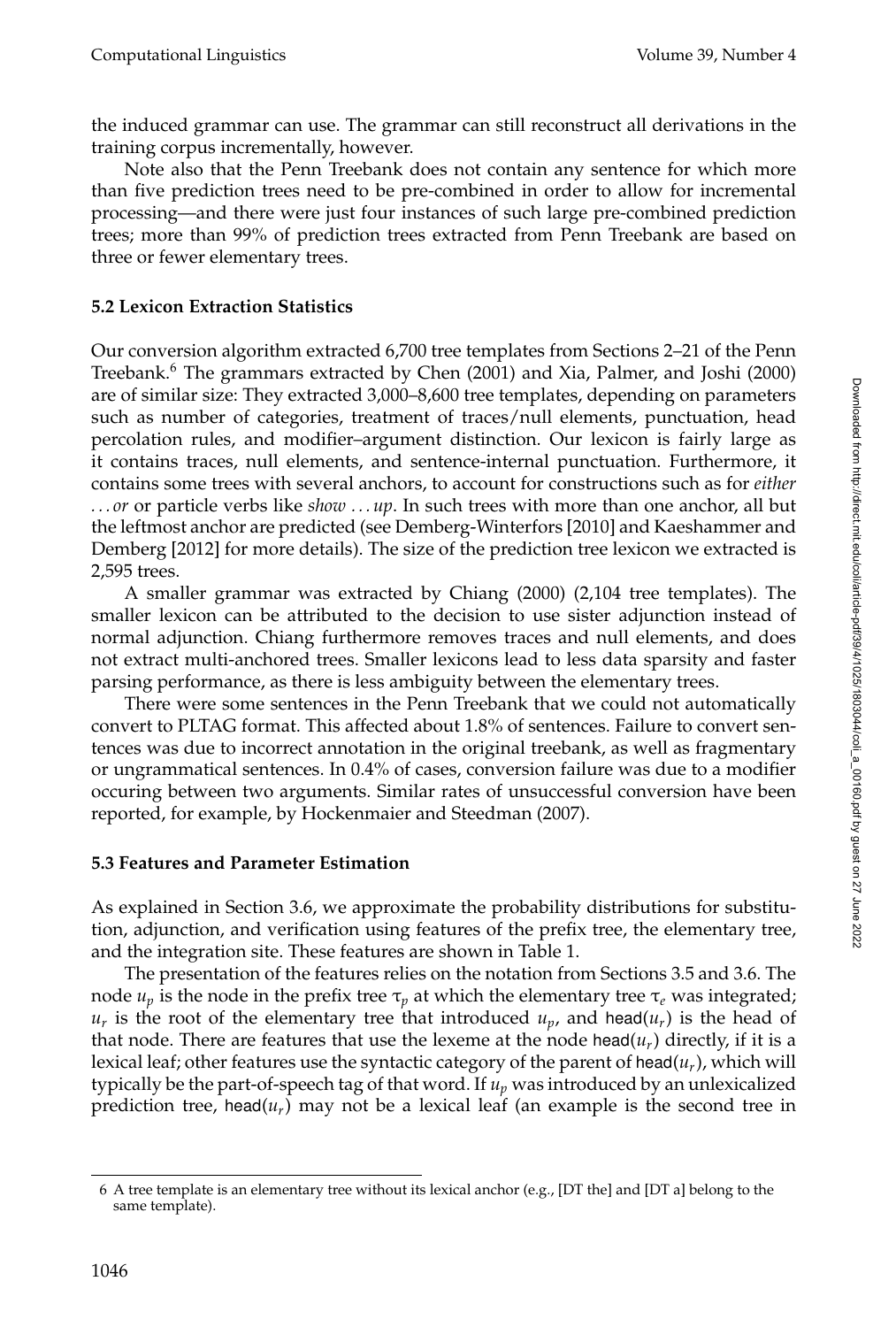### **Table 1**

Features used in the PLTAG parser with back-off levels.

| feature for $P(\text{unlex}(\tau) \tau_p, u_e, u_p)$ (used in subst. and adj.) | 11             |                   |         | $12 \quad 13 \quad 14$   | 15  | 16 |  |
|--------------------------------------------------------------------------------|----------------|-------------------|---------|--------------------------|-----|----|--|
| tree template that contributed $u_n$                                           | +              |                   |         | $\ddot{}$                |     |    |  |
| lexeme of head( $u_r$ )                                                        | $^{+}$         |                   |         |                          |     |    |  |
| syntactic category of head $(u_r)$                                             | $+$            | $+$               | $+$     |                          |     |    |  |
| position of the integration site within its elementary tree                    |                | $+$               | $+$     | $+$                      |     |    |  |
| syntactic category of the integration site                                     | $+$            | $+$               | $+$     | $+$                      | $+$ |    |  |
| is the beginning or end of the current fringe a trace?                         | $+$            | $+$               | $ \,$   | $\overline{\phantom{m}}$ |     |    |  |
| category of the leftmost leaf below $u_p$                                      | $+$            |                   | $+$ $+$ |                          |     |    |  |
| category of the rightmost leaf to the left of $u_p$                            | $+$            |                   |         |                          |     |    |  |
| if adjunction: position of integration site among alternatives                 | $+$            | $+$               | $+$     | $+$                      |     |    |  |
| feature for $P(\text{unlex}(\tau_v) \tau_{predict})$ (used in verification)    | 11             | 12                | -13     |                          |     |    |  |
| tree template of matched prediction tree $\tau_{predict}$                      | $\overline{+}$ | $^{+}$            |         |                          |     |    |  |
| is the beginning or end of the current fringe a trace?                         | $^{+}$         |                   |         |                          |     |    |  |
| feature for $P(\text{anchor}(\tau) \text{unlex}(\tau)$ , head $(u)$ )          | 11             | $12 \overline{ }$ | 13      | 14                       |     |    |  |
| tree template, unlex $(\tau)$                                                  | $^{+}$         | $^{+}$            | $^{+}$  |                          |     |    |  |
| syntactic category of $\tau$ 's anchor node                                    | $+$            | $+$               | $+$     | $^{+}$                   |     |    |  |
| lexeme of head $(u)$                                                           | $^{+}$         |                   |         |                          |     |    |  |
| syntactic category of head $(u)$                                               |                |                   |         |                          |     |    |  |
|                                                                                |                |                   |         |                          |     |    |  |

Figure 4); in this case, we use the syntactic category of head( $u_r$ ) both for the lexeme and the category (in the example, this is "VP").

Two of the features traverse the entire prefix tree to find the leftmost leaf below *up* and the leaf directly to its left. If  $u_p$  dominates the first leaf of the prefix tree, then there is no leaf directly to the left; in this case, the second feature takes a null value. In the case of adjunctions, one feature inspects the position of the integration site among all other nodes in the tree that could have been used as adjunction sites for the same auxiliary tree. This allows us to distinguish high and low attachment.

The probability models are now obtained via maximum likelihood estimation from the training data. Many of the substitution and adjunction events are seen rarely or not at all with their full contexts, which indicates the need for smoothing. We use back-off with deleted interpolation, as detailed in Table 1. The weight for each of these contexts is automatically determined by a variant of Witten-Bell smoothing, which calculates a weight for each of the back-off levels for each context (Witten and Bell 1991). We implemented the version described by Collins (2003). For the verification operation, data sparsity for the probability of the tree template  $\tau_v$  is less of an issue because the probability of a tree template verifying a prediction tree is conditioned only on the identity of the prediction tree and the trace feature.

### **6. Evaluation**

In order to compare the PLTAG parser to other probabilistic parsers, we evaluated parsing accuracy on the Penn Treebank (PTB). We first converted the PTB into a PLTAG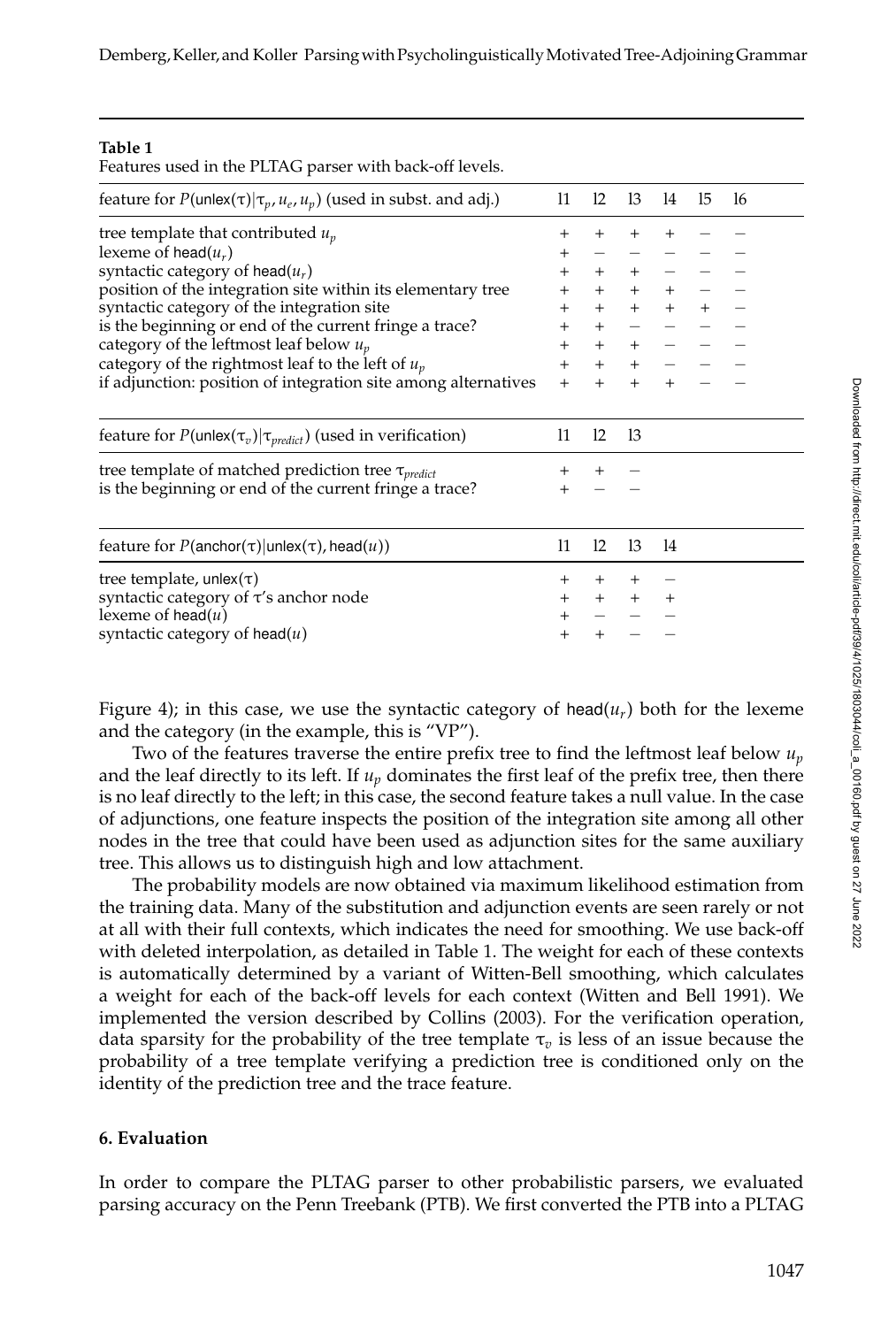treebank as described in Section 5. We then trained the parser on Sections 2–21 of the Penn Treebank and evaluated it on Section 23; only sentences of length 40 or less were used for evaluation. It is important to note that because the parser is trained and evaluated on a converted treebank, its accuracy is not directly comparable to parsers that run directly on the PTB. We will discuss this point in more detail in Section 6.1.

For the results reported here, the beam width of the parser was set such that all analyses whose log probability is less than the log probability of the best analysis minus 8 are removed (our implementation uses the natural logarithm). The beam width was set using the development set (Section 0 of the PTB). Furthermore, only the 250 best analyses in a chart entry are maintained. The supertagger was set to select the best 20 prediction trees at each step.

We found that parsing accuracy is higher when using a probability model that does not factor in the *NONE*-adjunction events (parsing accuracy decreases by about 1.5 percentage points in a model that takes these events into account). We believe that this decrease in parsing performance is due to the low probability of adjunction operations relative to substitution operations, which is a result of the normalization with *NONE* events. The high occurrence of *NONE* adjunctions in our parser is a consequence of the PLTAG conversion procedure, which leads to trees with more nodes overall, and hence many nodes at which no adjunction happens. In what follows we will present results for parsing with the probability model that does not include *NONE*-adjunction.

*Coverage.* We first evaluated the coverage of our PLTAG parser on the test set. The parser found valid parses for 98.09% of the sentences in Section 23 within reasonable memory usage (2 GB RAM). The reason for failing to parse a sentence can be that all valid parses have fallen out of the beam, that an essential prediction tree was not selected by the supertagger, or that no parse can be derived given the PLTAG lexicon acquired during training.

A way of dealing with out-of-coverage sentences is to return a flat structure in which all words are attached directly to the root node (Roark 2001). This way a coverage of 100% is obtained, which facilitates the comparison between parsers. We also give results for such a "full coverage" version of our parser in the following.

*Parsing Accuracy.* Table 2 gives the parsing results for the variants of the PLTAG model that we evaluated. The full PLTAG probability model as described in Section 3.6 achieved an F-score of 79.41 with Witten-Bell smoothing, given the gold-standard POS tags. When gold-standard POS tags are given, the algorithm only retrieves elementary trees for a word which includes the correct POS tag, whereas it retrieves all elementary trees for a word, and hence has a larger search space, when no gold-standard POS tags are given. Without gold-standard POS tags, parsing performance drops to an F-score of

### **Table 2**

Parsing results for the PLTAG parser with gold standard POS tags. Prediction tree oracle = correct prediction tree provided; No gold POS = PLTAG parser with no gold-standard POS tags provided; full cov = flat structure returned for out-of-coverage sentences.

| Model                  | Precision |       |       |       | Recall F-score Coverage F-score (full cov) |
|------------------------|-----------|-------|-------|-------|--------------------------------------------|
| PLTAG parser           | 79.43     | 79.39 | 79.41 | 98.09 | 78.65                                      |
| No gold POS            | 77.57     | 77.24 | 77.41 | 98.09 | 76.64                                      |
| Prediction tree oracle | 81.15     | 81.13 | 81.14 | 96.18 | 80.08                                      |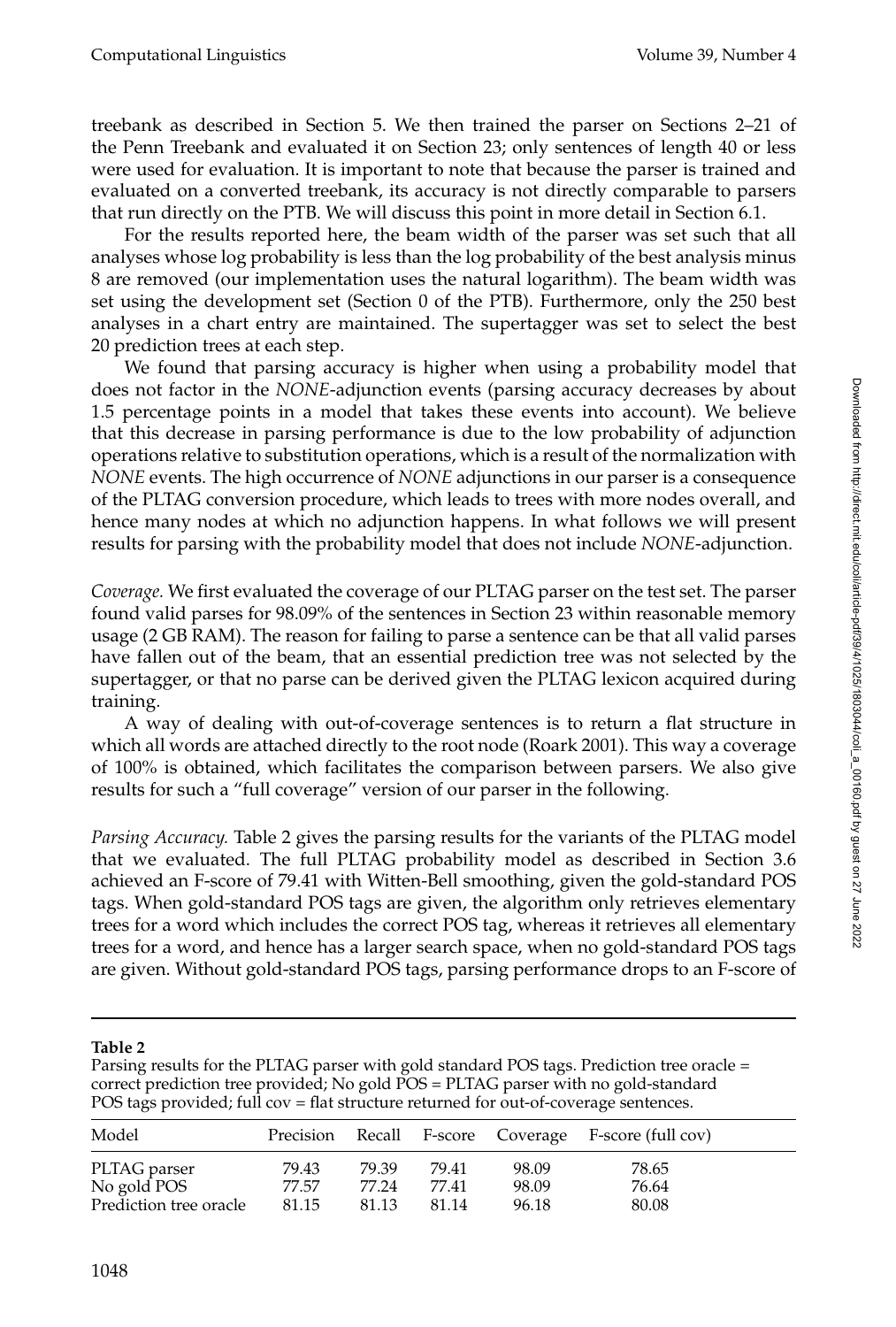77.41. Table 2 also gives the F-scores for the full coverage version of the parser, which are about 0.8 points lower.

*Error Analysis.* An aspect in which our parser fundamentally differs from other parsers is its use of prediction trees. We evaluated the impact of using prediction trees on parsing performance, by running the parser in an oracle scenario where only the correct prediction trees were given (the parser is, however, not forced to use them; the probability model can still assign a low probability to an analysis with the correct prediction tree). Table 2 includes the result for the prediction tree oracle condition. In this condition, we observed an increase of 1.7 points in F-score; the modest improvement indicates that our supertagger selects good prediction trees most of the time. The full coverage version of the oracle parser performs about one point worse than the standard version due to lower coverage in the oracle condition (the lower coverage in the oracle condition is caused by the fact that no other than the correct prediction trees can be used). We also tested the coverage of the prediction tree lexicon on our test data: In order to obtain the correct parse, a prediction tree that the parser has observed less than five times during training is needed in 1.6% of all instances where some prediction tree is needed.

It is important to note that not using the supertagger slows down the parser considerably. In fact, it is not possible to run the parser without the supertagger on a 16 GB RAM machine without making the beam so small that it is no longer useful. In order to nevertheless evaluate the loss in accuracy through supertagging of prediction trees, we ran the parser with and without supertagger on WSJ10, the portion of the test set that includes only sentences of 10 words or less. The F-score on WSJ10 was 85.82 without the supertagger, and 85.18 with the supertagger, indicating that supertagging for prediction trees incurs a small loss in parsing accuracy compared to full parsing.

We then compared for each sentence of the test set the probability of the best analysis with the probability of the correct analysis and found that in 55% of the cases, the probability model assigns a higher probability to an incorrect analysis, meaning that a large proportion of the errors can be attributed to the probability model. In the remaining 45% of cases, the best analysis found by the parser has a lower probability than the correct one. This could be due to an incomplete lexicon, supertagging errors, or the beam being too narrow. We first quantified the loss in parsing accuracy arising from missing lexicon entries: We compared parser performance for a version of the lexicon obtained from the training data and a version of the lexicon that additionally included all trees needed to parse a test sentence. This only improved parsing F-score by 0.5 points.

Supertagging errors are the next potential cause for the parser returning an analysis that has a lower probability than the correct one. Our analysis, however, based on a prediction tree oracle showed that these errors are a fairly minor problem, leading to a decrease of 1.7 points in overall F-score. Therefore, it seems likely that a large proportion of errors is due to the correct analysis falling out of the beam during parsing. Although our beam width is similar to the beam widths used in other parsers, it may be insufficient for a PLTAG parser. The reason for this lies in the strict incrementality: The role of the prediction trees is essentially to list all the possible ways in which words can be combined, whereas parsers that keep unconnected treelets can wait for more evidence before connecting all parts; the space of analyses for a non-incremental parser hence grows more slowly.

To further investigate the performance of the probability model, we evaluated the probability model in terms of attachment decisions. We provided the parser with the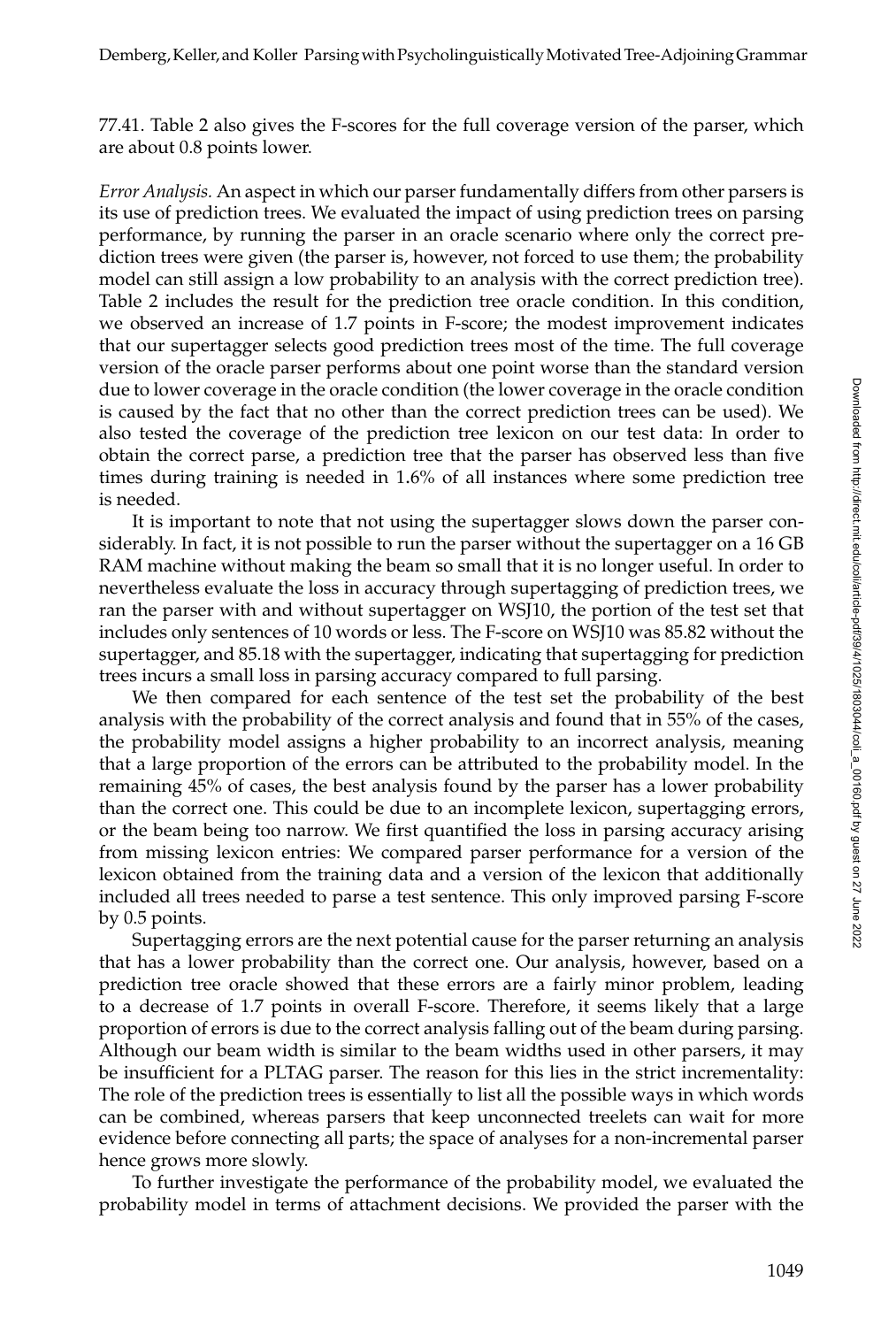

### **Figure 12**

Aggregating different analyses by their current fringe significantly reduces the number of tree combination operations that need to be performed at each word.

correct elementary trees, which amounts to assuming perfect supertagging for all trees (not just for prediction trees). The F-score given perfect supertagging is 93.7%, indicating that the best analysis often does not get the largest probability: in 41% of sentences, an incorrect analysis gets assigned a higher probability than the correct analysis.<sup>7</sup>

*Effectiveness of Chart Parsing.* As described in Section 4.2, partial analyses are aggregated by their current fringes. This significantly reduces the number of tree combinations that have to be calculated at each step, as shown in Figure 12. Aggregation only becomes relevant after the first few words, but then the benefit of aggregating all analyses with the same current fringe becomes substantial, reducing the number of tree combination calculations by 80% on average with the beam search settings described here. The benefit of this strategy can be expected to be even larger with less rigorous pruning.

# **6.1 Comparison to Other Parsers**

The PLTAG parser is trained and evaluated on a version of the Penn Treebank that was first converted to a PLTAG format. This means that our results are not directly comparable to parsers that reproduce the Penn Treebank bracketing, as our parser produces deeper tree structures informed by Propbank and the noun phrase annotation of Vadas and Curran (2007). It is not trivial to convert PLTAG structures back to PTB structures. In lieu of a full conversion, we flattened both our PLTAG structures and the original PTB structures such that a node cannot have a child with the same non-terminal symbol. For an example, see Figure 9, where an NP is a child of another NP, and a VP is the child of another VP. In the flattened representation, the NP under S has the children

<sup>7</sup> Note that this figure is slightly lower than the 45% reported earlier, as the experiment uses perfect lexical trees for parsing, rather than the actual lexicon derived from the training set.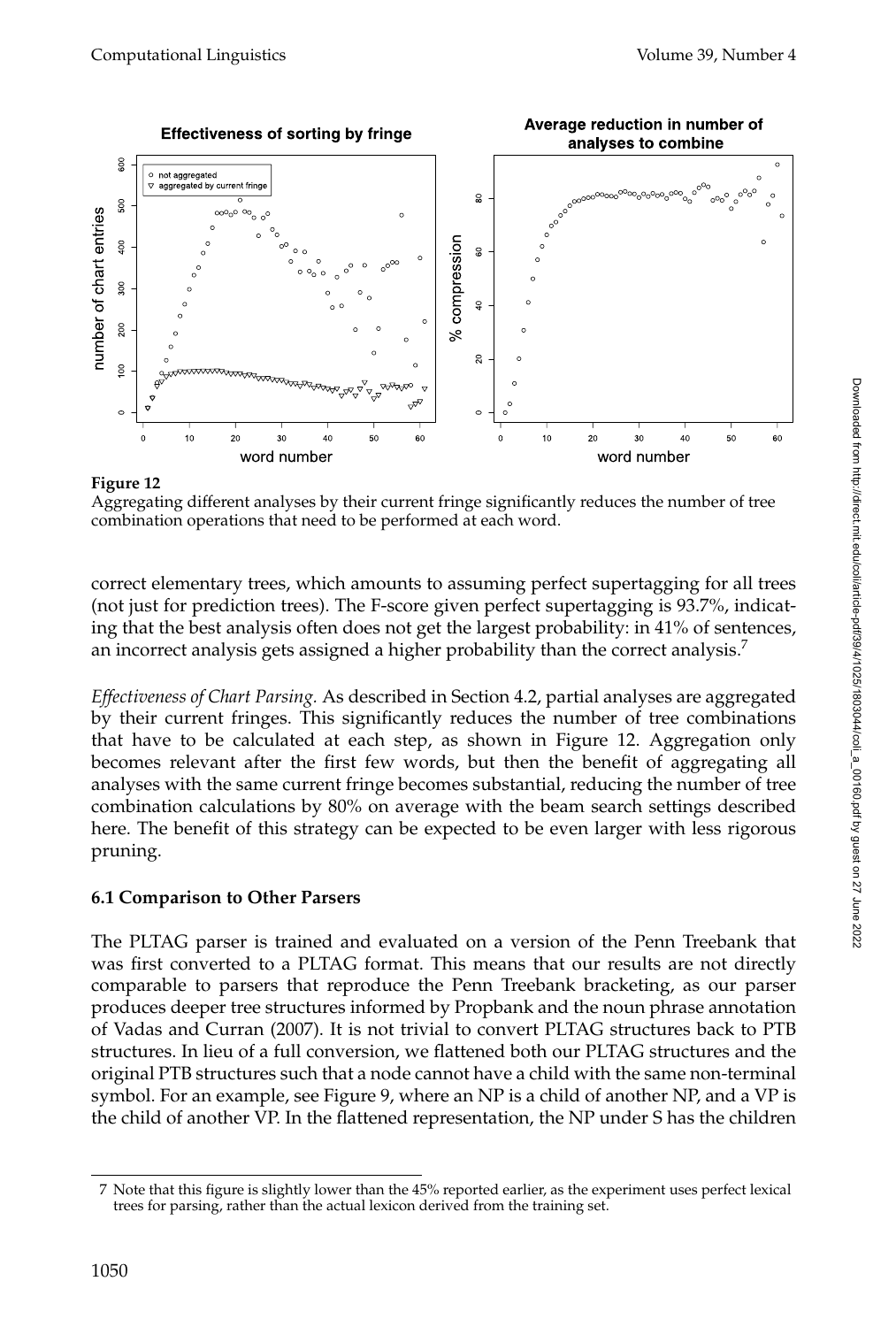DT, ADJ, and NN, and the VP under S has the children ADVP, VB, and NP instead of ADVP and VP. We then evaluated the flattened output of our parser against the flattened version of the original PTB test set (rather than using the PLTAG version of that test set). For comparison, we applied the same procedure to the output of the Charniak parser (chosen to represent a typical PTB parser), that is, we flattened its output and evaluated it against the flattened version of the PTB test set. We found that F-score decreased by two points in both cases.

In the following, we compare to other TAG parsers only; but even these comparisons should be taken with a grain of salt because these still differ in which variant of the formalism they use (Lexicalized TAG, Spinal TAG, Incremental TAG). Table 3 gives the F-scores of existing TAG parsers and compares them along the hierarchy of psycholinguistic requirements (incrementality, connectedness, prediction; see Section 1). The formalism that comes closest to ours in terms of psycholinguistic properties is that of Mazzei, Lombardo, and Sturt (2007), which has not been implemented or evaluated on corpus data, however. Numerically, our results are comparable to those of Kato, Matsubara, and Inagaki (2004). Their parser is incremental and builds connected structures, but makes strong simplifying assumptions, such as failing to distinguish modifiers and arguments. It uses gold POS tags as input and is not lexicalized. The parsers of Chiang (2000) and Shen and Joshi (2005) achieve higher F-scores, but at the cost of not being incremental (Chiang 2000) or not building connected structures (Shen and Joshi 2005). Furthermore, Shen and Joshi use a look-ahead of two words, which significantly weakens their incrementality claim. Note also that their F-score is measured on dependencies rather than labeled bracketing.

#### **6.2 Discussion**

Differences in performance with other TAG parsers are likely due to the incrementality restriction (incremental parsers generally have slightly lower performance), not doing any supertagging for canonical trees, a large lexicon, and data sparsity in the probability model. The latter is due to the large lexicon and the additional parser operation of verification. A further effect of having separate prediction and verification steps is that many bilexical dependencies are lost when prediction trees are integrated. Because prediction trees are not necessarily lexicalized, the statistical model cannot condition them on lexemes. To make up for this, it would be necessary to take into account bilexical dependencies at verification time, but this is not part of the current probability model. An improvement in parsing performance is likely to result from addressing this shortcoming.

#### **Table 3**

Comparison of this work with other TAG parsers.  $impl =$  implemented model; incr = incrementality; con = connectedness;  $pred = prediction$ ;  $F = F-score$ ; Shen and Joshi (2005) evaluate on dependencies and use a look-ahead of two words.

| Model                               | incr  | con | pred | impl |        |  |
|-------------------------------------|-------|-----|------|------|--------|--|
| Mazzei, Lombardo, and Sturt (2007)  |       |     |      |      | n/a    |  |
| This work (gold POS)                |       |     |      |      | 78.65  |  |
| Kato, Matsubara, and Inagaki (2004) |       |     |      |      | 79.65  |  |
| Shen and Joshi (2005)               | $(+)$ |     |      |      | (87.4) |  |
| <b>Chiang (2000)</b>                |       |     |      |      | 86.7   |  |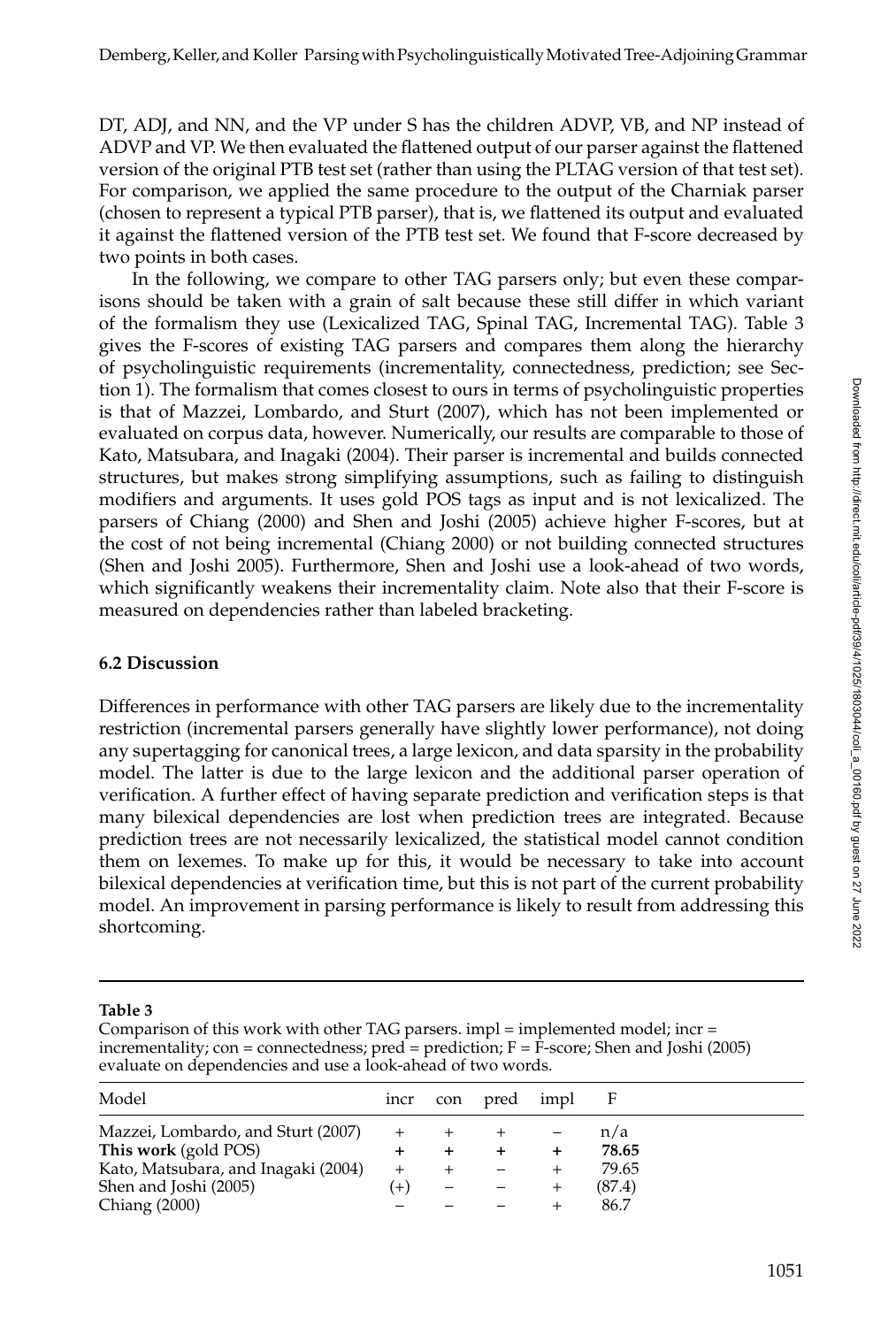### **7. Psycholinguistic Evaluation**

Although we have focused on the computational issues of PLTAG parsing so far, a key motivation behind our incremental parser is to develop a more realistic model of human language processing. A treebank-based evaluation as in the previous section does not directly provide evidence of psycholinguistic validity; however, a parser with good coverage and high parsing accuracy is a prerequisite for an evaluation on eye-tracking corpora, which Keller (2010) argues are the benchmark for models of human sentence processing. In what follows, we report an evaluation study that uses our PLTAG parser to predict human reading times, and compares its performance on this task to a standard model based on surprisal (Hale 2001).

Surprisal assumes that processing difficulty is associated with expectations built up by the sentence processor: A word that is unexpected given its preceding context is harder to process. Mathematically, the amount of surprisal at word *wi* can be formalized as the negative logarithm of the conditional probability of  $w_i$  given the preceding words in the sentence  $w_1 \ldots w_{i-1}$ :

$$
\text{Surprisal}_{w_i} = -\log P(w_i|w_1...w_{i-1})
$$
\n
$$
= -\log \frac{P(w_1...w_i)}{P(w_1...w_{i-1})}
$$
\n
$$
= -\log \sum_{\tau_{pw_1...w_i}} P(\tau_{p_{w_1...w_i}}) + \log \sum_{\tau_{pw_1...w_{i-1}}} P(\tau_{p_{w_1...w_{i-1}}})
$$
\n(13)

Here,  $P(\tau_{p_{w_1...w_i}})$  is the probability of the prefix tree  $\tau_{p_{w_1...w_i}}$  that spans the words  $w_1 \ldots w_i$ . If the surprisal at word  $w_i$  is high, then  $w_i$  should be difficult to process. This manifests itself in elevated reading times, for example, in eye-tracking data (Boston et al. 2008; Demberg and Keller 2008a; Frank 2009).

Surprisal can be estimated in two different ways: as lexical surprisal and structural surprisal, following Demberg and Keller (2008a). We calculated lexical surprisal using the prefix probabilities returned by the incremental probabilistic parser of Roark (2001). Lexical surprisal takes into account the lexical items that make up a sentence prefix, and is thus influenced by word frequency and by the probability of a word being assigned a specific part of speech. This quantity will be referred to as the factor LEXICALSURPRISAL in the following. This can be contrasted with structural surprisal (factor STRUCTURAL-SURPRISAL), which uses unlexicalized parses, and is based only on the probability of the syntactic structures assigned to a sentence prefix. Following Demberg and Keller (2008a), we replaced each word in the training corpus with its part-of-speech tag and then trained the Roark parser on this version of the corpus. The unlexicalized parser obtained this way was run on the Dundee corpus and prefix probabilities were obtained in the usual way to compute unlexicalized surprisal scores.

### **7.1 Estimating Processing Difficulty using PLTAG**

Prediction Theory was proposed by Demberg and Keller (2008b, 2009) as a model of processing difficulty in human parsing based on PLTAG. Prediction Theory, like surprisal, returns word-by-word difficulty scores that can be tested against human reading times. Unlike surprisal, however, Prediction Theory aims to formalize how predictions about upcoming linguistic structure are made by the sentence processor.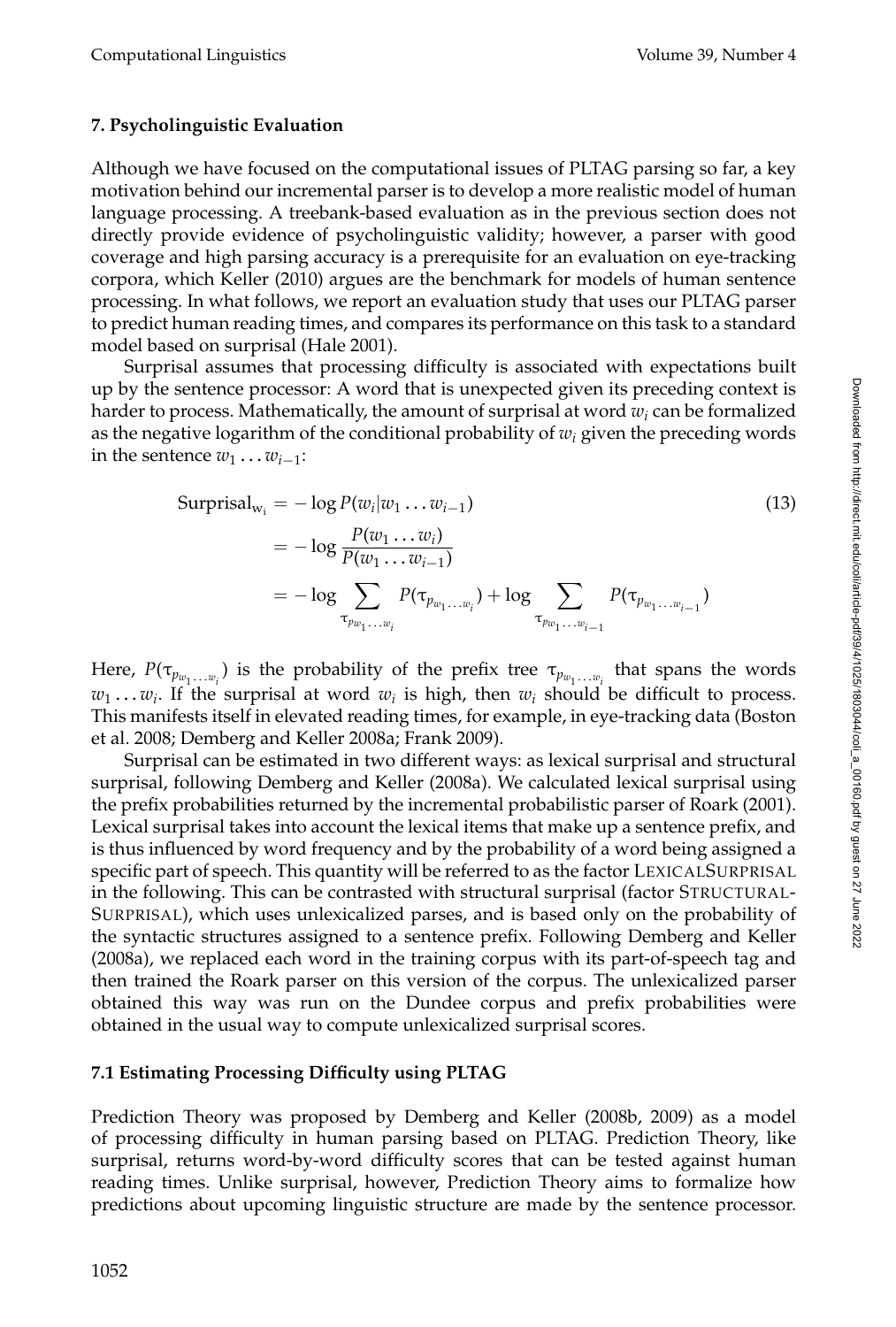To achieve this, it incorporates an explicit prediction and verification process, as well as memory decay.

Prediction Theory estimates of processing difficulty can be obtained straightforwardly from the PLTAG parser presented in this article. The Prediction Theory framework therefore directly addresses the psycholinguistic desiderata of incremental, connected, and predictive processing that we argued for in Section 2. In addition, Prediction Theory incorporates a linking theory that relates model quantities to behavioral data (Demberg and Keller 2009). Specifically, there are two components that account for processing difficulty in Prediction Theory. Firstly, surprisal is used to quantify difficulty in terms of updates to the parser's representation of possible analyses as the sentence unfolds. Surprisal is calculated from the probability distribution over prefix trees spanning the input as defined in Equation (13). This component of the model is equivalent to Hale's surprisal model, except that prefix tree probability are computed using the probabilistic PLTAG parser proposed in this article, rather than a PCFG parser.

The second component of processing difficulty in Prediction Theory is verification cost, which arises when previously predicted structures are checked against what is actually encountered in the input. Verification cost depends on the probability of the original prediction tree τ*predict* that is to be verified, as well as on how much this prediction has decayed in memory:

$$
\text{VerificationCost}_{w_i} = -\log \sum_{\tau_{predict}} P(\tau_{predict})^{(1-d^{t-1}\tau_{predict})} \tag{14}
$$

Here, *t* is the time at which the verification takes place and  $t_{\tau_{predict}}$  is the time at which τ*predict* was last accessed. For simplicity, we assume that *t* is the index associated with  $w_i$ , that is,  $t = i$  (more sophisticated approaches that take into account word length are possible). By analogy, *t*τ*predict* is the index of the word that was processed when τ*predict* was retrieved from the prediction tree lexicon and integrated into the prefix tree. The decay constant *d* is a parameter of the model, which we set to 0.9 (the results reported subsequently are stable across a large range of values of *d*).

The motivation for the verification cost component of Prediction Theory comes from a large body of psycholinguistic evidence that shows that human sentence processing incurs processing difficulty when new material has to be integrated into an existing representation (for a review of this evidence, see Gibson [2000]; Lewis and Vasishth [2005]). Integration cost occurs when the processor integrates a syntactic argument with the head that the argument depends on (e.g., an NP argument is integrated with a verbal head that has already been processed). The cost of this integration (e.g., measured as elevated reading time) has been shown to depend on the type of integration and on the distance between the argument and its head (see Gibson [1998], and much subsequent work). Prediction Theory verification cost models this in terms of prediction difficulty (i.e., the probability of the predicted element) and memory decay (i.e., distance between prediction and verification). In the following analyses, Prediction Theory scores are represented by the factor PREDICTIONTHEORY, and are computed as the sum of the surprisal in Equation (13) and the verification cost in Equation (14).

To summarize, the central aim of Prediction Theory is to unify two types of processing difficulty: The cost of updating syntactic representations (surprisal) and the cost of integrating predicted structure (verification cost). These two components have so far been observed and modeled separately in the psycholinguistic literature (Demberg and Keller 2008a; Staub 2010). Given its unifying nature, Prediction Theory can be expected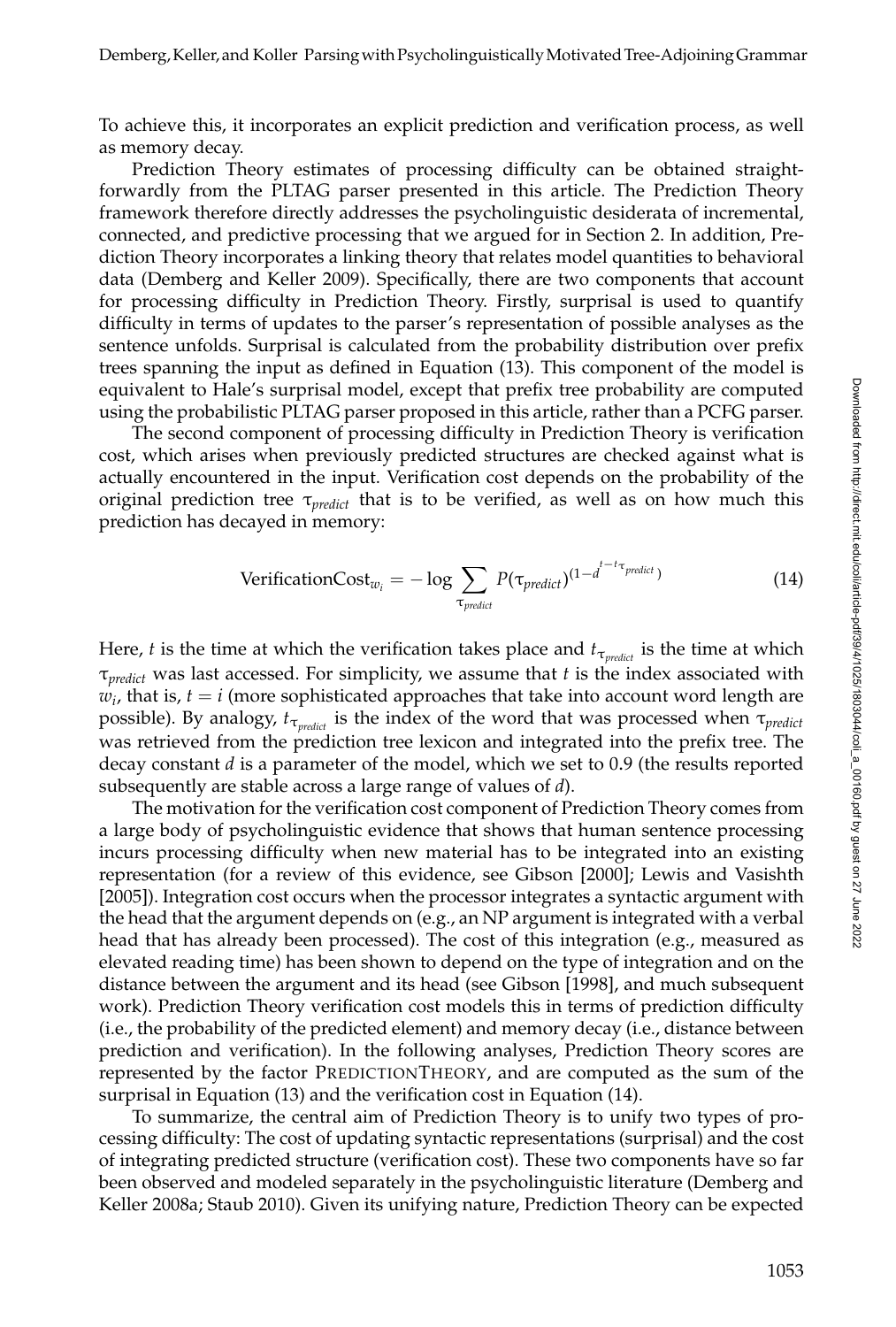to capture a wider range of experimental results than surprisal alone. In the following, we will test this claim by evaluating Prediction Theory on the reading times in the Dundee eye-tracking corpus.

# **7.2 Method**

In order to test whether Prediction Theory or surprisal scores correlate with reading times we use linear mixed effects (LME) models (Pinheiro and Bates [2000]). These models can be thought of as a generalization of linear regression that allows the inclusion of random factors (such as participants or items) as well as fixed factors (e.g., word frequency or surprisal). The fixed factors can be discrete (such as whether the previous word was fixated) or continuous (such as word frequency). When reporting mixed models, we normally give the estimates of the coefficients  $β$  of the fixed factors included in the model; these can be interpreted as the weights of the factors in the model (though only coefficients of factors on the same scale can be compared directly). In addition, each coefficient is associated with a standard error (SE), which expresses the amount of variation in the estimate of that coefficient, and a t-value, which indicates whether the coefficient is significantly different from zero. For the model as a whole, we can measure the log-likelihood, which is an indicator of how well the model fits the data. Two models can be compared by testing whether their log-likelihood values are significantly different.

All predictors in our LME models were centered (i.e., the mean value of the predictor was subtracted from each instance) to reduce collinearity. We treat participants as a random factor, which means that our models contain an intercept term for each participant, representing the individual differences in the rates at which they read. Furthermore, we include a random slope for the predictor of interest (Prediction Theory and surprisal difficulty, respectively), essentially accounting for idiosyncrasies of a participant with respect to the predictor of interest, such that only the part of the variance that is common to all participants and can be attributed to that predictor.<sup>8</sup>

We built the models by initially including all predictors as fixed factors, as well as all binary interactions between them. To obtain a minimal model, we then performed stepwise removal of fixed factors that did not significantly improve model fit (based on a  $\chi^2$ -test comparing model log-likelihoods), starting with the factor that improved model fit least. This procedure ensures that a model is obtained that achieves the best fit to the data with the minimum number of predictors. In the following, results tables give the coefficients and significance levels for those predictors that remained in the minimal models. No model selection was performed on the random effect structure, which always included PARTICIPANT as random intercept, as well as random slopes under PARTICIPANT for factors of theoretical interest (LEXICALSURPRISAL, STRUCTURAL-SURPRISAL, PREDICTIONTHEORY).<sup>9</sup>

Before fitting LME models, we applied outlier removal: We computed the mean reading time (over all items and participants), and then removed all data points that deviated more than two standard deviations from the mean. This led to a loss of roughly

<sup>8</sup> Other random factors that are appropriate for our analyses are word and sentence; due to the large number of instances for these factors, however, we were not able to include them: The model fitting algorithm we used (implemented in the R package LME4) does not converge for such large models.

<sup>9</sup> Model selection on random effects has been shown in simulation studies to be anti-conservative (Barr et al. 2013). Note that the models reported here are updated in this respect compared to the results in Demberg-Winterfors (2010).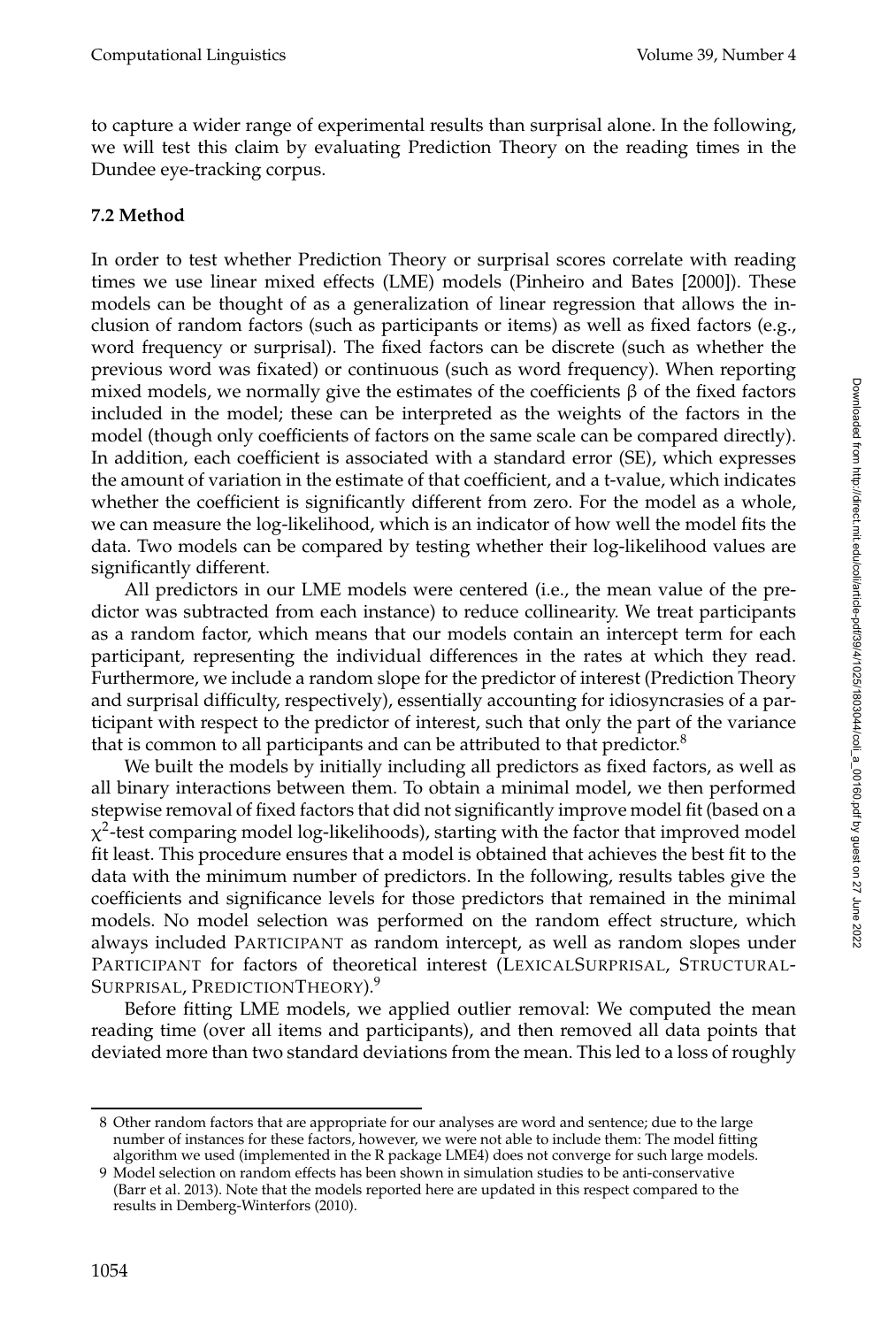4% of data points. Outliers can strongly influence the results of analyses on the Dundee corpus, as Roland et al. (2012) show. Furthermore, this way of trimming the data also reduces the long tail of the reading time distribution, resulting in a distribution that is closer to normal.

*Data.* For our psycholinguistic evaluation, we used the English portion of the Dundee eye-tracking corpus (Kennedy and Pynte 2005), which contains 20 texts taken from *The Independent* newspaper. The corpus consists of 51,502 tokens and 9,776 types in total. It is annotated with the eye-movement records of 10 English native speakers, who each read the whole corpus. The eye-tracking data was preprocessed following the methodology described by Demberg and Keller (2008a). From this data, a range of reading time measures can be computed for each word in the corpus. Here, we will only discuss firstpass times (other measures give similar results). First-pass times are defined as the sum of the duration of fixations from first entering the word from the left to leaving it (only cases where no later words have been fixated are counted). Our statistical analyses are based on actual reading times, and so we only included words that were not skipped. Furthermore, all data points for which one of the values used in the regression is missing (e.g., launch distance is not available for data points that are the first fixation on a line or after track loss; Prediction Theory scores are not available for sentences that could not be parsed, about 1.5% of data) are discarded for regression analysis. The resulting data set for first pass times consisted of 159,378 data points.

### **7.3 Results and Discussion**

The simplest evaluation is to fit an LME model in which the measure of interest is included as a single predictor for observed reading times (including in the model also a random intercept per subject and a random slope for LEXICALSURPRISAL or PREDICTIONTHEORY, respectively, under subject). Under this approach, we find that both LEXICALSURPRISAL and PREDICTIONTHEORY are significant positive predictors of first pass reading times (β = 4.9; t > 9; p < 0.001 and β = 7.8; t > 9; and p < 0.001, respectively). PREDICTIONTHEORY provides better fit than LEXICALSURPRISAL, as evidenced by the significantly larger log likelihood of the model. STRUCTURALSURPRISAL is not a significant predictor of reading times in such a model (and the log likelihood of a model including STRUCTURALSURPRISAL is even lower).

It is possible, however, that the effect of a single predictor of interest can be explained away by simpler predictors that are not of theoretical relevance, but are highly correlated with reading times. Therefore, we fitted full models that included predictors that relate to properties of the word, like word length in characters (WORDLENGTH), word frequency in log scale (WORDFREQUENCY), as well as word position in the sentence (WORDNOINSENTENCE). In order to account for spill-over effects, where processing difficulty on one word influences processing difficulty on the next word, we also include the frequency of the previous word (PREVWORDFREQ) and a binary flag indicating whether the previous word was fixated (PREVWORDFIXATED). Furthermore, we include predictors that relate to the reading process, such as the launch distance of the eye-movement in characters (LAUNCHDISTANCE), the squared relative landing position of a fixation on a word in characters (LANDINGPOSITION), and bigram probability (BIGRAMPROB), which can be regarded as a simple version of surprisal. In addition, we included the binary interactions between these predictors. We found that the interaction between word length and word frequency (WORDLENGTH:FREQUENCY), as well as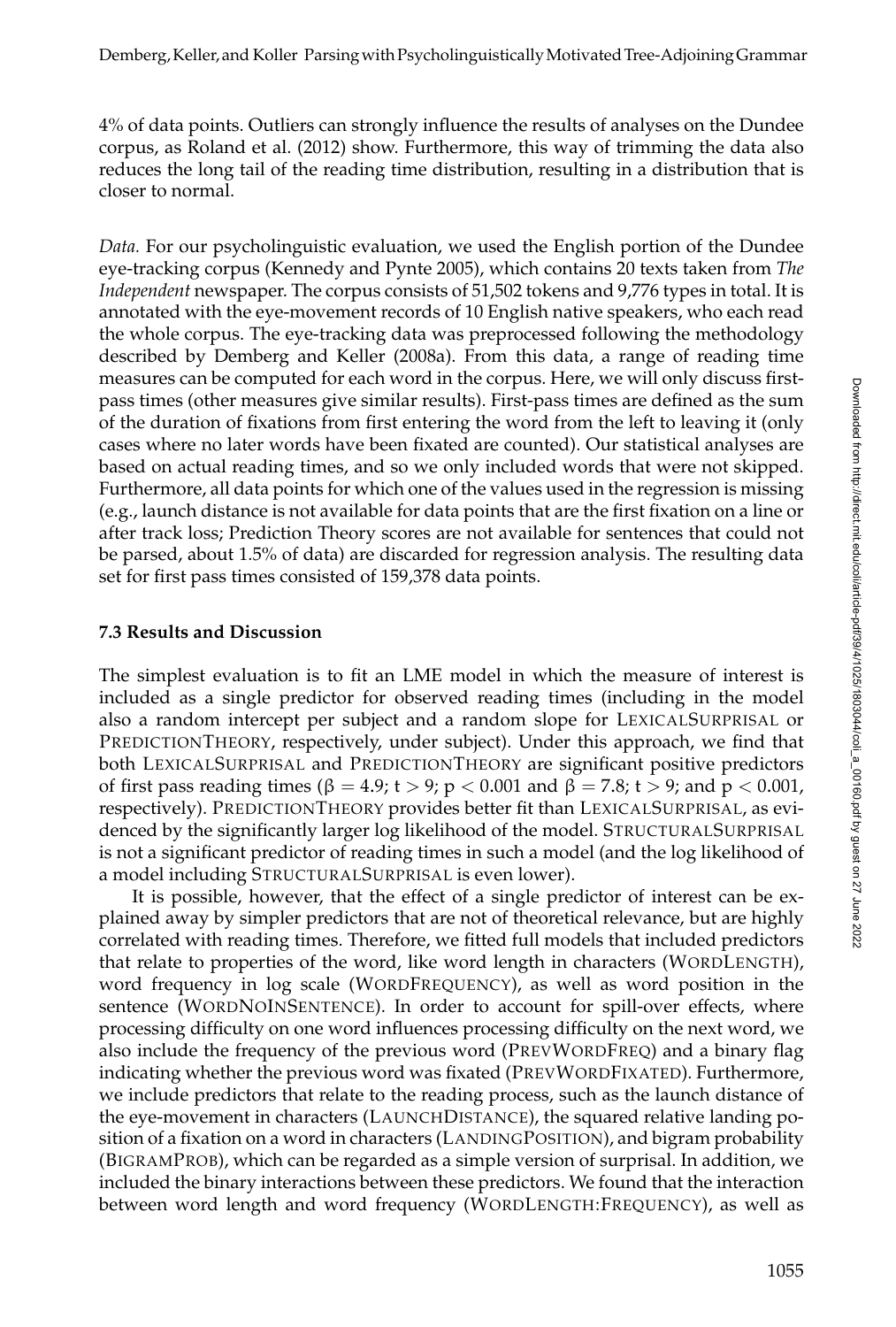between word length and landing position (WORDLENGTH:LANDINGPOS) significantly improved model fit.

Some of these predictors are correlated with the measures of interest, leading to collinearity in the models which cannot be removed by centering. Specifically PREDIC-TIONTHEORY is correlated with WORDLENGTH, WORDFREQUENCY, BIGRAMPROB, and PREVWORDFREQ after centering. We therefore residualize PREDICTIONTHEORY against these predictors. The residualized predictor RESIDPREDICTIONTHEORY then only accounts for that part of the prediction theory score that cannot be explained in terms of word frequency, bigram probability, and so forth. In analogy with this, we obtained RESIDLEXICALSURPRISAL by residualizing lexical surprisal against WORDLENGTH, WORDFREQUENCY, and BIGRAMPROB. RESIDBIGRAMPROB was residualized with respect to WORDFREQUENCY, and RESIDSTRUCTURALSURPRISAL was residualized against BIGRAMPROB. All remaining correlations are smaller than 0.06, indicating an acceptably low level of collinearity. All models reported in Table 4 include random slopes for the predictor of interest. Whenever possible (no failure to reach convergence or indicated otherwise through increased correlation in fixed effects which points to an overspecification in random slopes), we also added a random slope for WORDLENGTH.

Table 4 gives the final LME models for first pass times for the predictors of interest: RESIDPREDICTTHEORY (residualized prediction theory score), RESIDLEXICAL-SURPRISAL (residualized Roark lexical surprisal), and RESIDSTRUCTSURPRISAL (residualized Roark structural surprisal). We also ran separate models with the two components of prediction theory: RESIDPLTAGSURPRISAL (residualized PLTAG surprisal), and PLTAGVERIFICATION (PLTAG verification cost; not residualization necessary). The relevant scores were obtained by computing only the surprisal scores or only the verification cost scores as defined by Prediction Theory, according to Equations (13) and (14).

The results in Table 4 indicate that only residualized Prediction Theory is a significant positive predictor of reading times. Both types of Roark lexical surprisal fail to reach significance.<sup>10</sup> Model comparison reveals that all models reported in Table 4, with the exception of the model including Roark lexicalized surprisal, significantly improve model fit over a baseline model that does not include them.<sup>11</sup>

In the analysis of the two components of prediction theory, PLTAG surprisal and PLTAG verification cost, we can see that the surprisal component is responsible for the effect of Prediction Theory. PLTAG verification cost is not a significant predictor on its own, which can be attributed to the fact that most verification cost values are zero, as no verification takes place at most words. Effectively, therefore, verification cost does not make predictions for the bulk of the words in the corpus, which explains why no significant effect is observed overall. A similar observation has previously been reported for integration cost (Gibson 1998; conceptually related to verification cost) on the Dundee data (Demberg and Keller 2008a). It is important to note, though, that adding verification cost to the baseline LME model increases model fit significantly, which provides some evidence for effectiveness of the verification cost component.

<sup>10</sup> The result for Roark structural surprisal differs from that reported by Demberg and Keller (2008a) and Demberg-Winterfors (2010). This can be attributed to the different outlier removal and more conservative treatment of random effects in the present article.

<sup>11</sup> Surprisal has subsequently been reported to be a significant predictor of Dundee reading time by Fossum and Levy (2012), who used a context-free grammar induced using the state-split model of Petrov and Klein (2007) in combination with a standard probabilistic Earley parser to compute surprisal estimates.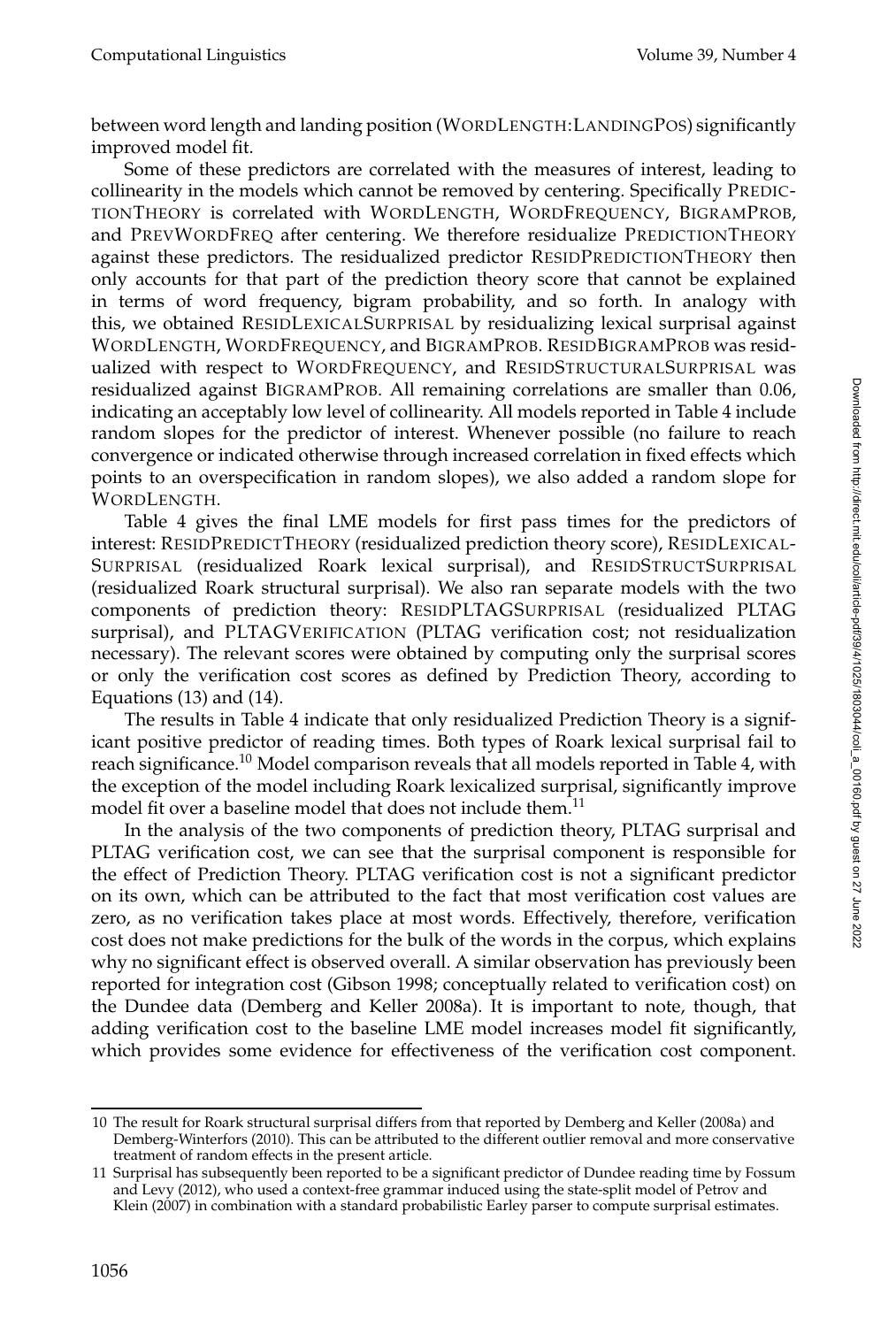### **Table 4**

Linear mixed effects models of first-pass time for predictors of theoretical interest: Prediction Theory cost, PLTAG surprisal, PLTAG verification cost, Roark lexical surprisal, and Roark structural surprisal, each residualized against low-level predictors (see text for details). Random intercepts of participant and random slopes under participants for the predictors of interest were also included.  $β =$  coefficient; SE = standard error;  $t =$  significance value. Note that the SE values for PLTAG surprisal and verification cost are almost identical to those of Prediction Theory and have been omitted.

|                                                                       |          |            | <b>Prediction Theory</b> |          | PLTAG Surprisal | PLTAG Verif. Cost |             |  |
|-----------------------------------------------------------------------|----------|------------|--------------------------|----------|-----------------|-------------------|-------------|--|
| Predictor                                                             | β        | SE         | t                        | β        | t               | β                 | t           |  |
| <b>INTERCEPT</b>                                                      | 230.65   | 6.038      | 38.20***                 | 230.62   | 37.95***        | 230.76            | 37.98***    |  |
| <b>WORDLENGTH</b>                                                     | 3.77     | 0.798      | $4.73***$                | 3.91     | 32.94***        | 3.95              | $33.31***$  |  |
| <b>WORDFREQUENCY</b>                                                  | $-9.54$  | 0.214      | $-44.57***$              | $-9.59$  | $-44.64***$     | $-9.59$           | $-44.60***$ |  |
| PREVWORDFREO                                                          | $-3.81$  | 0.151      | $-25.16***$              | $-3.86$  | $-25.39***$     | $-3.87$           | $-25.45***$ |  |
| PREVWORDFIXATED                                                       | $-19.32$ | 0.532      | $-36.26***$              | $-19.35$ | $-36.22***$     | $-19.34$          | $-36.19***$ |  |
| <b>LAUNCHDISTANCE</b>                                                 | $-2.32$  | 0.063      | $-36.63***$              | $-2.38$  | $-37.45***$     | $-2.38$           | $-37.38***$ |  |
| <b>LANDINGPOSITION</b>                                                | $-28.20$ | 0.662      | $-42.59***$              | $-28.23$ | $-42.58***$     | $-28.23$          | $-42.58***$ |  |
| <b>WORDNOINSENTENCE</b>                                               | $-0.12$  | 0.017      | $-6.90***$               | $-0.12$  | $-6.88***$      | $-0.11$           | $-6.60***$  |  |
| <b>RESIDBIGRAMPROB</b>                                                | $-2.86$  | 0.187      | $-15.32***$              | $-2.86$  | $-15.25***$     | $-2.82$           | $-15.02***$ |  |
| WORDLEN: WORDFREO                                                     | $-0.82$  | 0.066      | $-12.39***$              | $-0.74$  | $-11.19***$     | $-0.68$           | $-10.56***$ |  |
| <b>WORDLEN:LANDPOS</b>                                                | $-13.03$ | 0.255      | $-50.99***$              | $-13.05$ | $-51.04***$     | $-13.05$          | $-51.06***$ |  |
| <b>RESIDPREDICTTHEORY</b><br>RESIDPLTAGSURPRISAL<br>PLTAGVERIFICATION |          | 0.34 0.155 | $2.22*$                  | 0.37     | $2.27*$         | $-2.87$           | $-1.61$     |  |
|                                                                       |          |            |                          |          |                 |                   |             |  |

 $*<sub>p</sub> < 0.05$ ,  $*<sub>p</sub> < 0.01$ ,  $**<sub>p</sub> < 0.001$ .

|                                    |          | Lexical Surprisal |             | Structural Surprisal |       |             |  |
|------------------------------------|----------|-------------------|-------------|----------------------|-------|-------------|--|
| Predictor                          | ß        | <b>SE</b>         | t           | β                    | SE    | t           |  |
| <b>INTERCEPT</b>                   | 230.77   | 6.078             | $37.96***$  | 230.73               | 6.075 | 37.98***    |  |
| WORDLENGTH                         | 3.95     | 0.118             | $33.30***$  | 3.95                 | 0.118 | $33.32***$  |  |
| <b>WORDFREQUENCY</b>               | $-9.54$  | 0.214             | $-44.46***$ | $-9.57$              | 0.214 | $-44.60***$ |  |
| PREVWORDFREO                       | $-3.87$  | 0.152             | $-25.46***$ | $-3.82$              | 0.153 | $-24.88***$ |  |
| <b>PREVWORDFIXATED</b>             | $-19.33$ | 0.534             | $-36.18***$ | $-19.35$             | 0.534 | $-36.22***$ |  |
| <b>LAUNCHDISTANCE</b>              | $-2.38$  | 0.063             | $-37.42***$ | $-2.38$              | 0.063 | $-37.43***$ |  |
| <b>LANDINGPOSITION</b>             | $-28.24$ | 0.663             | $-42.58***$ | $-28.23$             | 0.663 | $-42.58***$ |  |
| <b>WORDNOINSENTENCE</b>            | $-0.11$  | 0.017             | $-6.69***$  | $-0.11$              | 0.017 | $-6.68***$  |  |
| <b>RESIDBIGRAMPROB</b>             | $-2.83$  | 0.187             | $-15.08***$ | $-2.79$              | 0.189 | $-14.75***$ |  |
| <b>WORDLEN: WORDFREO</b>           | $-0.67$  | 0.065             | $-10.34***$ | $-0.69$              | 0.064 | $-10.81***$ |  |
| <b>WORDLEN: LANDPOS</b>            | $-13.05$ | 0.255             | $-51.06***$ | $-13.05$             | 0.255 | $-51.04***$ |  |
| RESIDLEXICALSURPRISAL <sup>‡</sup> | $-0.12$  | 0.075             | $-1.64$     |                      |       |             |  |
| <b>RESIDSTRUCTSURPRISAL</b>        |          |                   |             | 0.25                 | 0.209 | 1.24        |  |

\*p  $<$  0.05, \*\*p  $<$  0.01, \*\*\*p  $<$  0.001. <sup>‡</sup>Inclusion does not significantly improve model fit.

Furthermore, verification cost is able to explain experimental evidence that cannot be accounted for by surprisal alone, such as the relative clause asymmetry (Demberg and Keller 2009); see also Section 7.4.

To summarize, our implementation of the PLTAG incremental parsing algorithm allowed us to carry out a crucial test of Prediction Theory, that is, an evaluation using the naturally occurring reading data that the Dundee eye-tracking corpus provides. Due to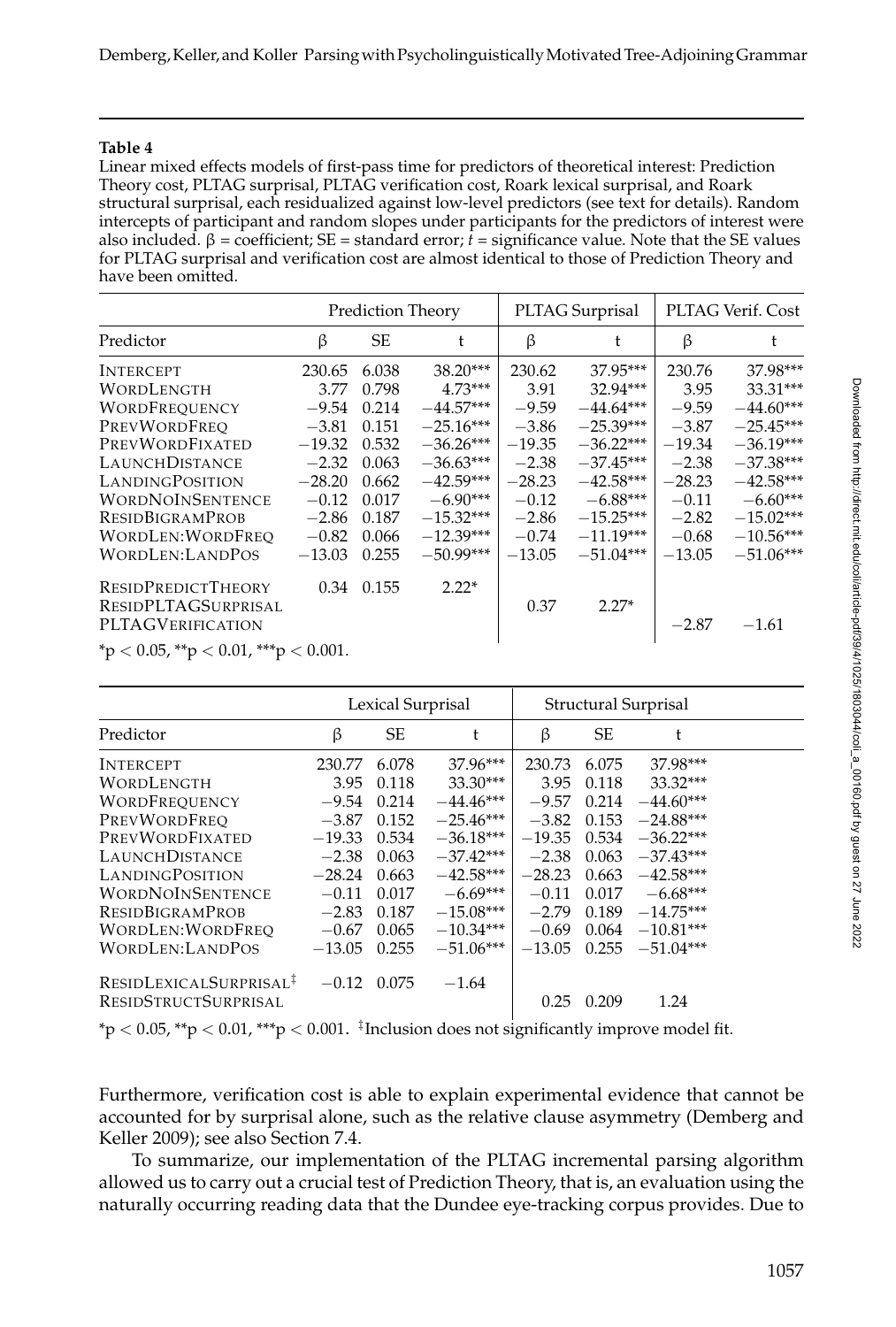the good coverage of the PLTAG parser, Prediction Theory estimates could be calculated for all but 1.5% of data points. Based on these estimates, we were able to show that Prediction Theory provides a better fit to the Dundee reading time data than a rival theory, namely, lexical and structural surprisal, as estimated using Roark's incremental parser.

As we have argued in Section 2, we cannot easily compare Prediction Theory to sentence processing models other than surprisal, as these are typically formalized but not implemented (e.g., Mazzei, Lombardo, and Sturt 2007) or only small-scale implementations based on restricted data sets are available (e.g., McRae, Spivey-Knowlton, and Tanenhaus 1998; Lewis and Vasishth 2005).

# **7.4 Other Experimental Results**

In previous work, Prediction Theory difficulty scores estimated using PLTAG have been shown to successfully account for individual experimental results in psycholinguistics. Demberg and Keller (2009) showed that Prediction Theory can account for the relative clause asymmetry (Gibson 1998), that is, the fact that subject relative clauses are easier to process than object relative clauses. Prediction Theory provides an explanation for this fact in terms of higher verification cost for object relative clauses. Demberg and Keller (2009) also show that Prediction Theory successfully models the *either . . . or* effect (Staub and Clifton 2006): Coordinate structures involving *either* are easier to process than ones involving just *or*. Prediction Theory explains this in terms of the lexicon entry for *either*, which introduces a prediction tree for the whole coordinate structure.

# **8. Conclusion**

This article presented a probabilistic parser for PLTAG, a psycholinguistically motivated version of TAG. Our parser is incremental, builds fully connected structures (partial structures contain no unattached nodes), and models prediction, that is, the anticipation of upcoming syntactic material that is an important feature of human sentence processing. We proposed an efficient implementation of our parser based on fringes—data structures that indicate which nodes in a partial tree are available for the application of parsing rules. We trained our parser on a TAG-transformed version of the Penn Treebank and we showed that it achieves broad coverage (98.09%) and an F-score of 79.41 (with gold-standard POS tags) for TAG structure recovery.

We argued that broad coverage and competitive parsing accuracy are essential properties when it comes to testing a psycholinguistic model on realistic data, including the eye-tracking corpora which have recently become the gold-standard for psycholinguistic evaluation (e.g., Boston et al. 2008; Demberg and Keller 2008a; Frank 2009; Mitchell et al. 2010). We showed how our PLTAG parser underpins a theory of human sentence processing, Prediction Theory, and used Prediction Theory to derive estimates of human reading times. An evaluation on the Dundee eye-tracking corpus showed that Prediction Theory estimates achieve a better fit with human reading times than standard surprisal estimates computed using Roark's incremental parser.

# **Appendix A: A Parsing Schema for PLTAG**

In this appendix, we supplement the presentation of the parsing algorithm in Section 4 with a parsing schema that spells out in detail what parsing rules the parser applies. We present this schema in two steps. First, we explain a simplified version of the parsing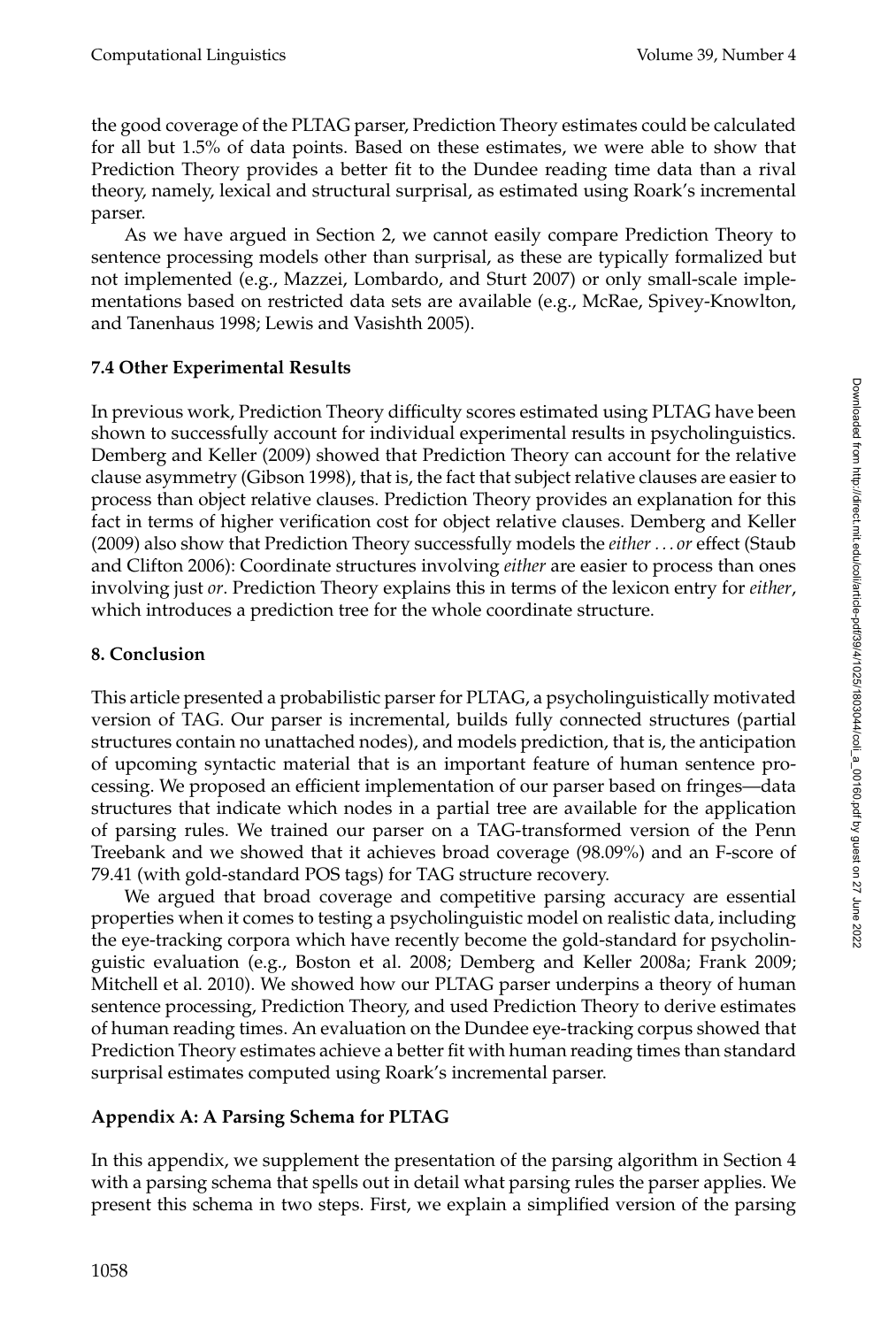schema in Section A.1. This simplified scheme handles the different ways in which substitution and adjunction can be applied, but treats prediction trees like any other elementary tree. We then extend the parsing schema in Section A.2 to handle prediction trees correctly by adding markers to nodes when they are introduced, and removing the markers through applications of the Verification rule.

#### **A.1 Parsing without Prediction Markers**

The parsing schema manipulates parsing items that consist of a depth-first, left-to-right traversal of (prefix or elementary) trees, written as a sequence of downward or upward visits to the nodes of the tree, as explained in Section 4.1. The beginning of the current fringe—that is, the position just before the downward visit of the root or just before the upward visit of a leaf—is marked in the parsing items with a dot, •. For instance, we represent the prefix tree on the left of Figure 6 in the parsing item  $S^+a^+ \cdot a^- B \downarrow^+ B \downarrow^ C \downarrow^+ C \downarrow^- S^-$ . Because the parser proceeds incrementally, we know that all fringes of a prefix tree before the current one can no longer be modified by processing later words. This means that the **past fringes**, that is, the part of the node sequence before the dot, will remain fixed until parsing finishes.

We use this notation to write the rules of the PLTAG parser as parsing schemata (Shieber, Schabes, and Pereira 1995) that manipulate dotted strings of downward or upward node visits. We will first set aside the management of markers, and focus on substitution and adjunction. A parsing schema for these operations is shown in Figure A.1. We write  $f^+(f^-)$  to indicate that  $f$  must be a possibly empty string of

$$
\frac{f_0 \bullet f_1^- f_2^+ \mathsf{a}^+ \mathsf{a}^- f_3}{f_0 f_1^- f_2^+ \mathsf{a}^+ \bullet \mathsf{a}^- f_3}
$$
Scan 
$$
\frac{f \text{ is node sequence of an elementary tree}}{\bullet f}
$$
Init

 $f_0 \bullet f_1^- f_2^+ A \downarrow^+ A \downarrow^- f_3$   $A^+ g_1^+ g_2 A^$  $f_0$  •  $f_1^- f_2^+ A^+ g_1^+ g_2 A^- f_3$  SubstDown (if right tree canonical:  $g_1$  must be of form  $g_3$ a)

A<sup>+</sup>*f*<sub>0</sub> • *f*<sub>1</sub><sup>−</sup>A<sup>−</sup> *g*<sub>1</sub><sup>+</sup>A ↓<sup>+</sup> A ↓<sup>-</sup> *g*<sub>2</sub>  $\frac{G_1}{g_1A+f_0 \bullet f_1^-A-g_2}$  SubstUp (if right tree canonical:  $g_2$  must be of form  $g_3^-g_4^+a^+$ )

$$
\frac{f_0 A^+ f_1 \bullet f_2^- A^- f_3 \qquad A^+ g_1^+ A^{+} + A^{+} g_2 A^-}{f_0 A^+ g_1^+ A^+ f_1 \bullet f_2^- A^+ g_2 A^- f_3}
$$
AdjDownR

(if right tree canonical:  $g_2$  must be of form  $g_3^+g_4^-g_5^+a^+$ )

 $f_0 \bullet f_1^- f_2^+ A^+ f_3 A^- f_4$   $A^+ g_1 A^+ A^+ g_2^- A^ \frac{62}{f_0 \cdot f_1^2 f_2^2 + A^2 g_1 A^2 f_3 A^- g_2^- A^- f_4}$  AdjDownL

(if right tree canonical:  $g_1$  must be of form  $g_3^+$ **a**<sup>+</sup>)

$$
\frac{A^{+} f_{0} \cdot f_{1}^{-} f_{2}^{+} A \cdot A \cdot f_{3} A^{-}}{g_{1} A^{+} f_{0} \cdot f_{1}^{-} f_{2}^{+} A^{+} g_{2} A^{-} f_{3} A^{-}} g_{3}
$$
AdjUp

(if right tree canonical:  $g_1$  must be positive)

#### **Figure A.1**

Provisional rules for incremental parsing with PLTAG (without markers).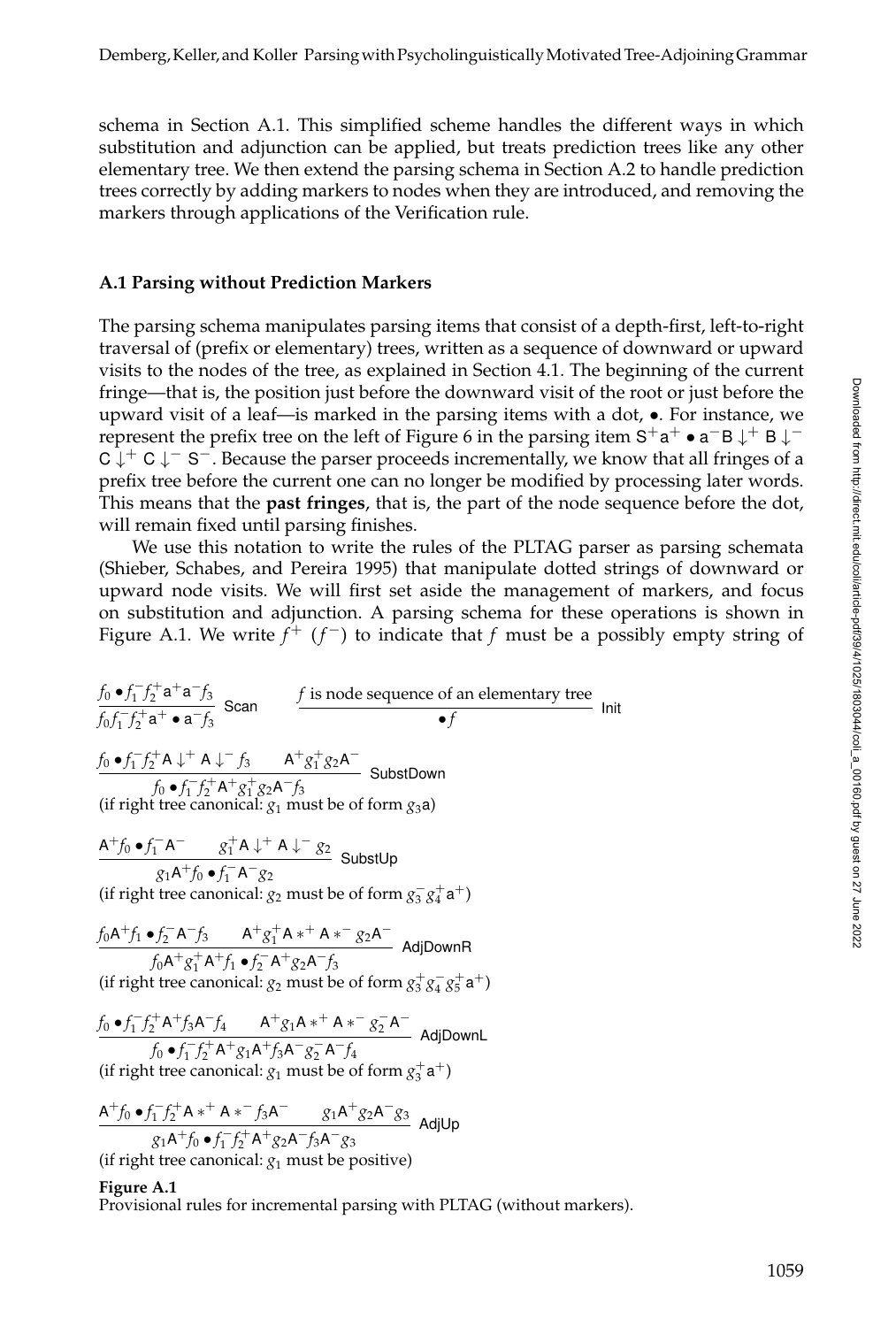downward (upward) node visits; a stands for a visit to a node labeled with the terminal symbol a; and  $A \downarrow$  and A $*$  represent visits to substitution and foot nodes. Notice that parse items are sequences of upward or downward node visits.

Any parse starts by an application of the Init rule, which initializes the prefix tree with a single elementary tree (represented by its node sequence *f*). Because we have not yet read any input, we place the dot before *f*. At any point at which the end of the current fringe (i.e., the next leaf of the prefix tree after the dot) is a terminal symbol a (usually right after a Subst or Adj rule has been applied), we can use the Scan rule to move the dot to just after the downward visit of a. The parse terminates successfully once we derive an item of the form  $w \cdot f^-$  which contains all words in the input string; that is, an item in which all that remains to do for the depth-first search is to return to the root along the right frontier of the prefix tree.

The main work of the parsing algorithm is carried out by the five parsing rules for substitution and adjunction, which are illustrated in Figure A.2. Each of these rules has two premises; the left premise is the prefix tree and the right premise an elementary tree with which it is to be combined. Both substitution and adjunction rules are available in an Up and a Down version: Down is the case where the elementary tree is substituted or adjoined into the prefix tree, and Up the reverse. There are two versions of AdjDown depending on whether the foot node of the auxiliary tree is the leftmost or the rightmost leaf.

Consider the SubstDown operation, which substitutes the elementary tree into some substitution node *u* with label *A* of the prefix tree (again, see Figure A.2 for an illustration). Because we parse incrementally, this operation can only be applied if the substitution node is the next leaf of the prefix tree after the dot: Once we substitute into a node, we will never have another chance to substitute or adjoin into a node to its left. The fact that  $u$  is the next leaf is reflected in SubstDown by requiring that  $f_1$  must consist only of upward traversals of edges of the prefix tree, and  $f_2$  only of downward traversals. Furthermore, if the elementary tree is canonical, then we require that its first leaf is a lexical anchor by insisting that  $g_1$  (the initial sequence of downward traversals to the first leaf) ends in a. Under these conditions, SubstDown manipulates the string of node visits as PLTAG's substitution operation requires.

The other parsing rules enforce and exploit the incremental derivation process in analogous ways. The AdjDown rules exist in two versions because auxiliary trees with a rightmost foot node must be read *before* the adjunction site is first visited, that is, before the dot is moved past its downward occurrence. On the other hand, auxiliary trees with a leftmost foot node must be read *after* the first visit to the adjunction site. As a general rule, after applying a Subst or Adj rule whose right-hand premise is a canonical tree, the string immediately after the dot will be of the form  $f_1^- f_2^+ a^+$ . The Scan rule will move the dot over this substring, in preparation for the reading of the next word.

# **A.2 Complete Parsing Rules**

The rules in Figure A.1 gloss over the fact that elementary trees in PLTAG may be prediction trees, whose upper and lower node halves may carry markers. The two halves of a node in a prefix tree may therefore carry markers as well, possibly from two different prediction trees. In general, node labels may be of the form  $A_l^k$ .

Figure A.3 shows an extended version of these rules that takes the markers into account. We extend the notation for node visits in the following way. A visit that carries a superscript, for example, A*<sup>k</sup>* , must be to a node whose upper half carries the marker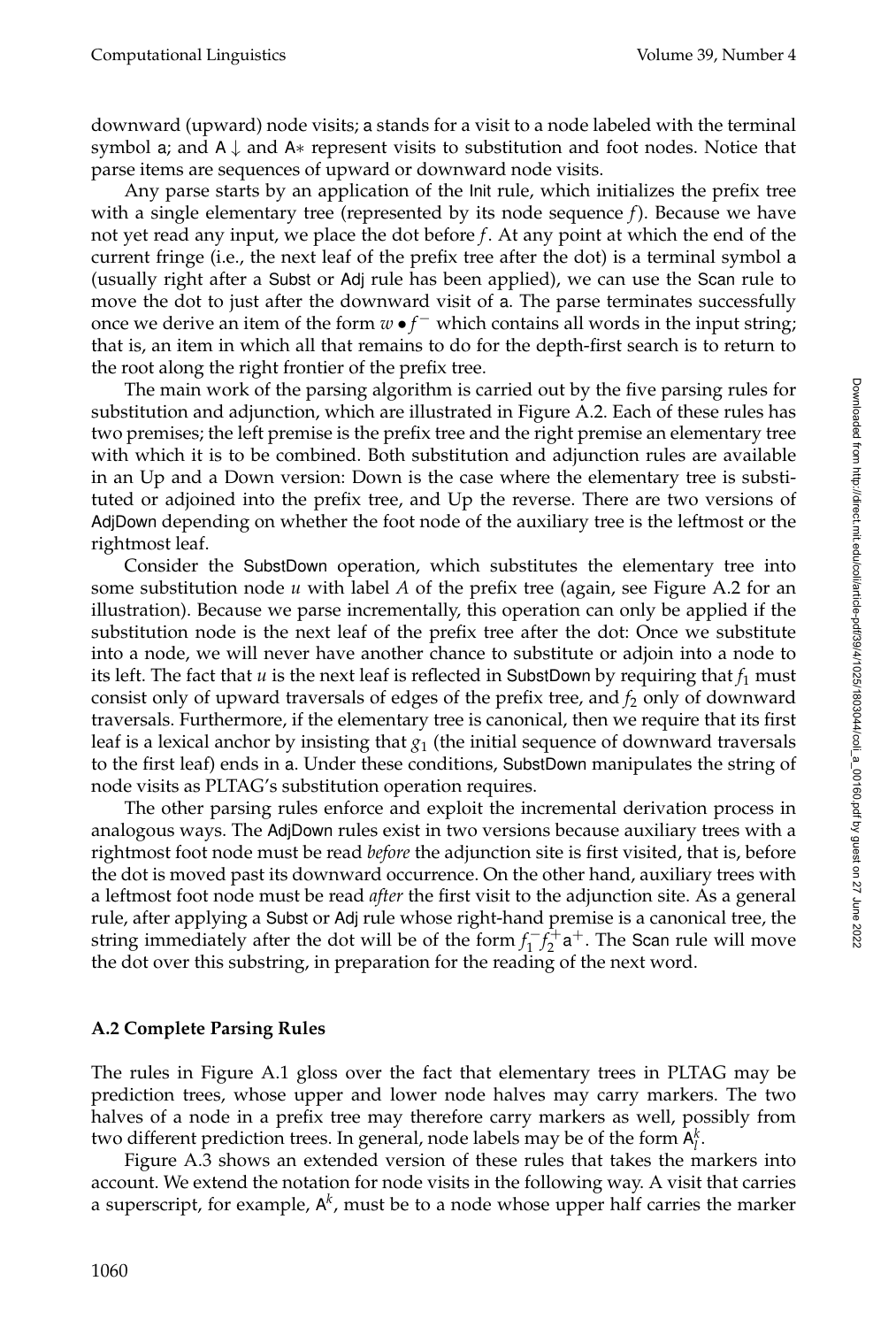

**Figure A.2** Illustration of the parsing rules in Figure A.1.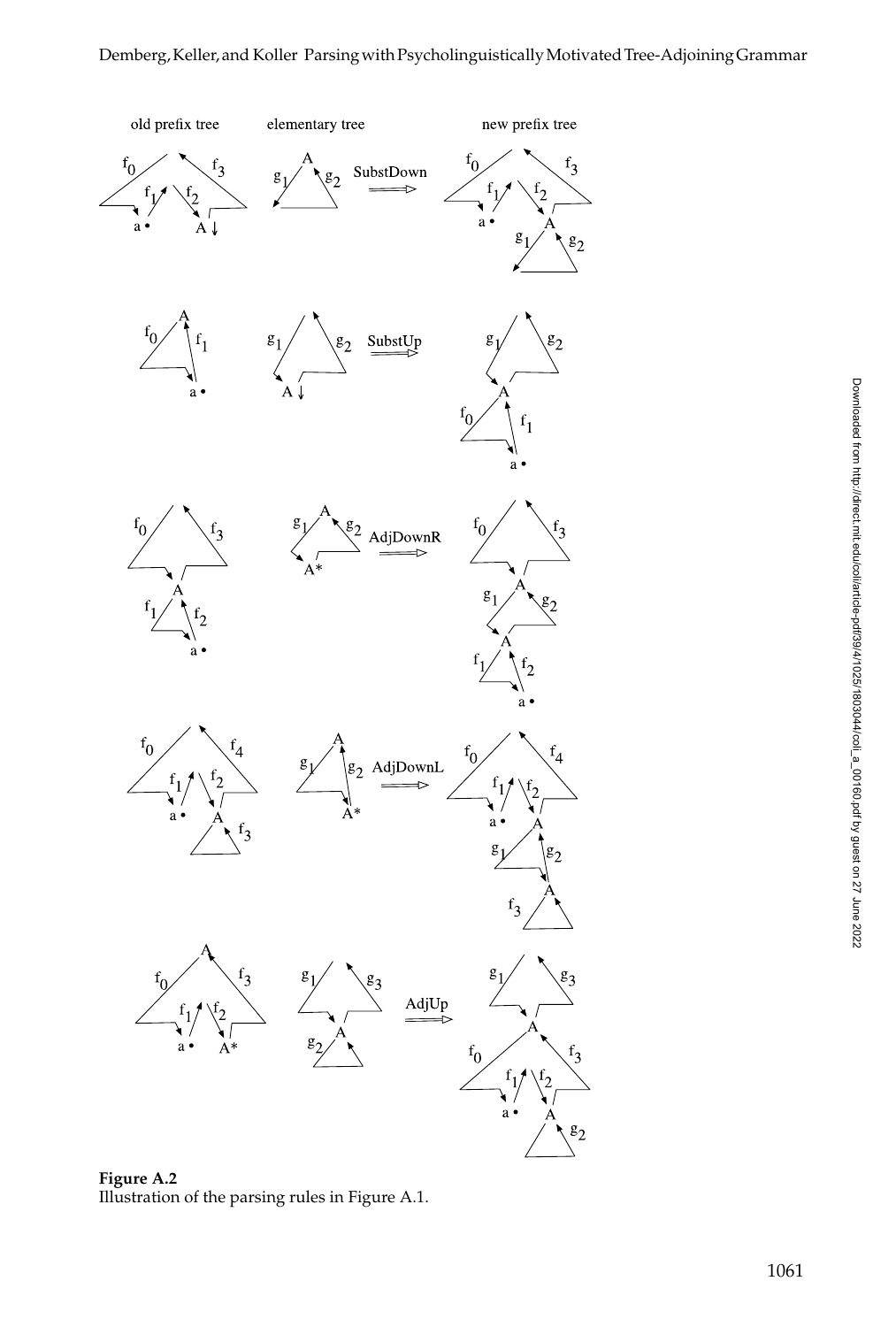$$
\frac{f_0 \bullet f_1^- f_2^+ \mathsf{a}^+ \mathsf{a}^- f_3}{f_0 f_1^- f_2^+ \mathsf{a}^+ \mathsf{a}^- f_3}
$$
Scan 
$$
\frac{f \text{ is node sequence of an elementary tree}}{f}
$$
Init

$$
\frac{f_0 \bullet f_1^- f_2^+ A \downarrow^{(k),+} A \downarrow^{(k),-} f_3 A_{(l)}^+ g_1^+ g_2 A_{(l)}^-}{f_0 \bullet f_1^- f_2^+ A_{(l)}^{(k)+} g_1^+ g_2 A_{(l)}^{(k)-} f_3} \text{SubstDown}
$$

(if right tree canonical:  $g_1$  must be of form  $g_3$ a)

$$
\frac{A_{(l)}^+ f_0 \bullet f_1^- A_{(l)}^-}{g_1 A_{(l)}^{(k)+} f_0 \bullet f_1^- A_{(l)}^{(k)+}} \frac{g_1^+ A \downarrow^{(k),-} A \downarrow^{(k),-}}{g_2}
$$
SubstUp

(if right tree canonical:  $g_2$  must be of form  $g_3^-g_4^+a^+$ )

$$
\frac{f_0 A_{(l)}^{(k)+} f_1 \bullet f_2^- A_{(l)}^{(k)-} f_3 \qquad A_{(m)}^+ g_1^+ A *^{(m),+} A *^{(m),-} g_2 A_{(m)}^-}{f_0 A_{(m)}^{(k)+} g_1^+ A_{(l)}^{(m)+} f_1 \bullet f_2^- A_{(l)}^{(m)+} g_2 A_{(m)}^{(k)-} f_3} \qquad \text{AdjDownR}
$$
\n
$$
\text{AijDownR}
$$
\n
$$
\text{AijDownR}
$$

(if right tree canonical:  $g_2$  must be of form  $g_3^+g_4^-g_5^+$ a<sup>+</sup>)

$$
\frac{f_0 \bullet f_1^- f_2^+ A_{(l)}^{(k)} f_3 A_{(l)}^{(k)} f_4 \qquad A_{(m)}^+ g_1 A \ast^{(m),+} A \ast^{(m),-} g_2^- A_{(m)}^-}{f_0 \bullet f_1^- f_2^+ A_{(m)}^{(k)} g_1 A_{(l)}^{(m)} + f_3 A_{(m)}^{(m)} - g_2^- A_{(m)}^{(k)} f_4}
$$
AdjDownL

(if right tree canonical:  $g_1$  must be of form  $g_3^+$ **a**<sup>+</sup>)

$$
\frac{A_{(k)}^+ f_0 \bullet f_1^- f_2^+ A *^{(k),+} A *^{(k),-} f_3 A_{(k)}^-}{g_1 A_{(k)}^{(l)+} f_0 \bullet f_1^- f_2^+ A_{(l)}^{(k)+} g_2 A_{(l)}^{(l)-} f_3 A_{(k)}^{(l)-} g_3} \text{ AdjUp}
$$

(if right tree canonical:  $g_1$  must be positive)

$$
\frac{f_0 \bullet f_1^- f_2^+ \mathsf{A}_k^{(k)+} \mathsf{A}_k^{(k)-} f_3}{\text{verify}(f_0 \bullet f_1^- f_2^+ \mathsf{A}_k^{(k)+}, g_1 \mathsf{A}^+)
$$
 82 *extend*( $\mathsf{A}_k^{(k)-} f_3, \mathsf{A}^- g_3$ ) Verify(k)

**Figure A.3**

Incremental parsing rules for PLTAG.

*k*. To generalize over cases with and without markers, we may write the superscript in parentheses, for example, A<sup>(k)</sup>, to match a visit to a node that may or may not have a marker on the upper half. If any such node visit in the premise of the rule does have a marker, then all other uses of the superscript  $(k)$  in the premises and conclusion of the rule must also carry this marker. The use of subscripts A*<sup>l</sup>* and A(*l*) for lower markers is analogous.

The Subst and Adj rules pass markers onto the result item appropriately; note that the upper and lower markers of a node into which another tree is adjoined are split over two nodes in the result. The Scan rule does not allow a to carry markers. This is intentional: Trees with two lexical anchors (such as the one for *either . . . or*) may contain predicted lexical nodes, which may not be processed by Scan as read before they have been verified.

Furthermore, the revised rule schema includes the rule Verify(*k*), which removes all occurrences of the marker *k* from the prefix tree by performing a verification operation. Verify(*k*) can be applied if the current fringe ends in a visit to some node *u* with lower marker *k*. It cuts the node visit sequence for the prefix tree  $\tau$  into two parts: the string up to the downward visit to *u*, and the string starting at the upward visit. The first part consists of the region of the prefix tree to the left of the node, plus the downward visits to the spine of  $u$ , that is, the nodes on the path from the root to  $u$ . We call this part  $F_1$  for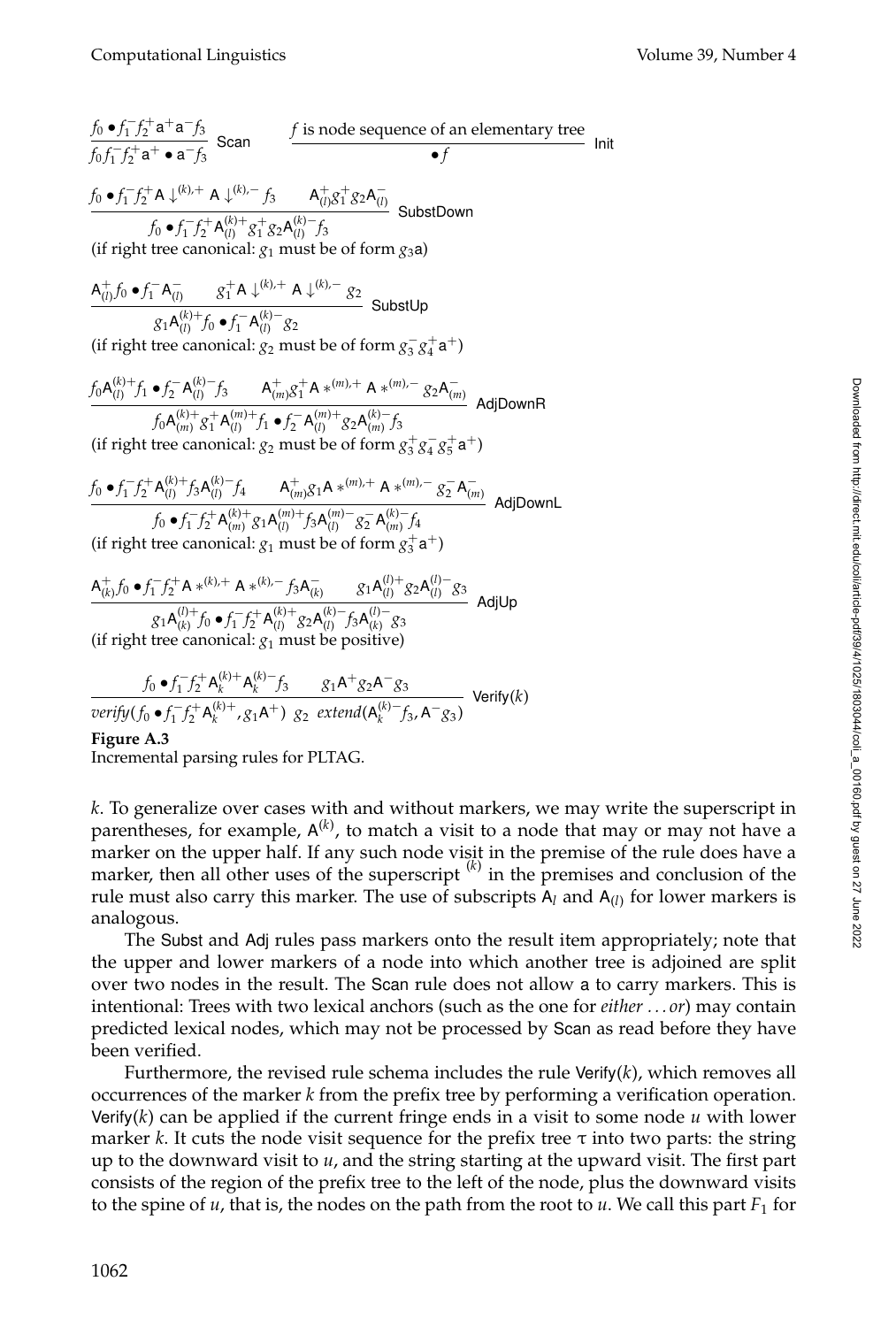brevity. The second part  $F_2$  consists of the nodes to the right of  $u$  and the upward visits to the spine. Verify(*k*) chooses a verification tree  $\tau_v$  that contains a visit to a node  $u'$  that has the same label as *u*, and splits it into the part  $G_1 = g_1 A^+$  up to the downward visit of *u'*, the part  $G_2 = A^-g_3$  starting at the upward visit of *u'*, and the part  $g_2$  between these two visits.

Verify(*k*) then attempts to compute an admissible correspondence and performs a verification step by calling the functions *verify* and *extend*. The function *verify* tries to establish a correspondence between the *k*-marked node visits in  $F_1$  and the node visits in *G*1. If such a correspondence exists, it is unique and can be found in linear time by matching the tree structure of the *k*-marked nodes in  $\tau$  against the nodes in  $\tau_n$ . If such a correspondence cannot be found, *verify* fails; otherwise, it returns *F*<sup>1</sup> with all *k*-markers removed.

The function *extend* performs the same task for the  $F_2$  and  $G_2$ , that is, the "right" parts of  $\tau$  and  $\tau_v$ , except that  $G_2$  may now contain complete subtrees that are not present in *F*2. Just like *verify*, *extend* looks for the unique correspondence between the *k*-marked node visits on  $F_2$  and the node visits in  $G_2$  in linear time. If such a correspondence exists, *extend* adds the unmatched subtrees in  $G_2$  to the correspondents of their parent nodes in  $F_2$  and removes all *k*-markers from  $F_2$ . Verify(*k*) then obtains the node visit sequence for the result of the verification operation by concatenating  $\text{verify}(F_1, G_1)$  with  $g_2$  (i.e., the nodes below *u'*) and *extend*( $F_2$ ,  $G_2$ ).

### **Acknowledgments**

Portions of this work have benefited from presentations at the 2008 Architectures and Mechanisms for Sentence Processing Conference and at the 2008 CUNY Sentence Processing Conferences. We are grateful to and Aravind Joshi, Roger Levy, Mark Steedman, Patrick Sturt, and the four anonymous reviewers for feedback. This research was supported by EPSRC research grant EP/C546830/1: Prediction in Human Parsing.

### **References**

- Altmann, Gerry T. M. and Yuki Kamide. 1999. Incremental interpretation at verbs: Restricting the domain of subsequent reference. *Cognition*, 73:247–264.
- Aoshima, Sachiko, Masaya Yoshida, and Colin Phillips. 2009. Incremental processing of coreference and binding in Japanese. *Syntax*, 12:93–134.
- Arai, Manabu and Frank Keller. 2013. The use of verb-specific information for prediction in sentence processing. *Language and Cognitive Processes*, 28:525–560.
- Bangalore, Srinivas and Aravind K. Joshi. 1999. Supertagging: an approach to almost parsing. *Computational Linguistics*, 25:237–265.
- Barr, Dale J., Roger Levy, Christoph Scheepers, and Harry J. Tily. 2013.

Random effects structure for confirmatory hypothesis testing: Keep it maximal. *Journal of Memory and Language*, 68(3):255–278.

- Beuck, Niels, Arne Köhn, and Wolfgang Menzel. 2011. Incremental parsing and the evaluation of partial dependency analyses. In *Proceedings of the 1st International Conference on Dependency Linguistics*, pages 290–299, Barcelona.
- Boston, Marisa Ferrara, John Hale, Reinhold Kliegl, Umesh Patil, and Shravan Vasishth. 2008. Parsing costs as predictors of reading difficulty: An evaluation using the Potsdam Sentence Corpus. *Journal of Eye Movement Research*, 2(1):1–12.
- Brants, Thorsten. 2000. TnT—A statistical part-of-speech tagger. In *Proceedings of the 6th Conference on Applied Natural Language Processing*, pages 224–231, Seattle, WA.
- Chen, John. 2001. *Towards Efficient Statistical Parsing using Lexicalized Grammatical Information*. Ph.D. thesis, University of Delaware.
- Chiang, David. 2000. Statistical parsing with an automatically-extracted tree adjoining grammar. In *Proceedings of the 38th Annual Meeting on Association for Computational Linguistics*, pages 456–463, Hong Kong.
- Collins, Michael. 2003. Head-driven statistical models for natural language parsing. *Computational Linguistics*, 29(4):589–637.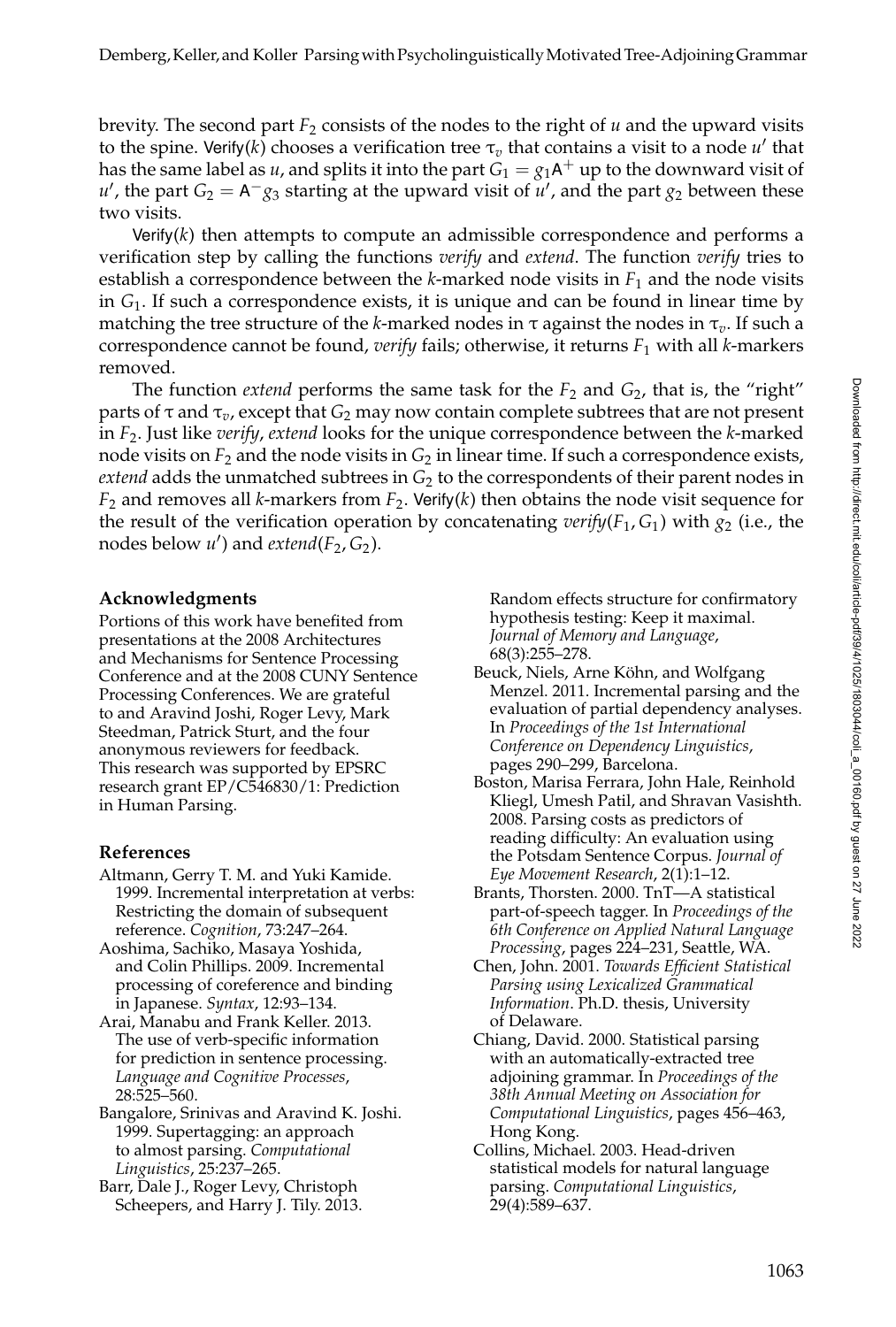- Collins, Michael and Brian Roark. 2004. Incremental parsing with the perceptron algorithm. In *Proceedings of the 42nd Annual Meeting on Association for Computational Linguistics*, pages 111–120, Barcelona.
- Demberg, Vera. 2012. Incremental derivations in CCG. In *Proceedings of the 11th International Workshop on Tree Adjoining Grammars and Related Formalisms (TAG+11)*, pages 198–206, Paris.
- Demberg, Vera and Frank Keller. 2008a. Data from eye-tracking corpora as evidence for theories of syntactic processing complexity. *Cognition*, 109:193–210.
- Demberg, Vera and Frank Keller. 2008b. A psycholinguistically motivated version of TAG. In *Proceedings of the 9th International Workshop on Tree Adjoining Grammars and Related Formalisms (TAG+9)*, 8 pages, Tübingen.
- Demberg, Vera and Frank Keller. 2009. A computational model of prediction in human parsing: Unifying locality and surprisal effects. In *Proceedings of the 29th Annual Meeting of the Cognitive Science Society*, pages 1,888–1,893, Amsterdam.
- Demberg-Winterfors, Vera. 2010. *A Broad-Coverage Model of Prediction in Human Sentence Processing*. Ph.D. thesis, University of Edinburgh.
- Fossum, Victoria and Roger Levy. 2012. Syntactic vs. hierarchical models of human incremental sentence processing. In *Proceedings of the 3rd Workshop on Cognitive Modeling and Computational Linguistics*, pages 61–69, Montreal.
- Frank, Stefan L. 2009. Surprisal-based comparison between a symbolic and a connectionist model of sentence processing. In Niels Taatgen and Hedderik van Rijn, editors, *Proceedings of the 31st Annual Conference of the Cognitive Science Society*, pages 1,139–1,144, Amsterdam.
- Gibson, Edward. 1998. Linguistic complexity: Locality of syntactic dependencies. *Cognition 68*, pages 1–76.
- Gibson, Edward. 2000. Dependency locality theory: A distance-based theory of linguistic complexity. In Alec Marantz, Yasushi Miyashita, and Wayne O'Neil, editors, *Image, Language, Brain: Papers from the First Mind Articulation Project Symposium*. MIT Press, Cambridge, MA, pages 95–126.
- Hale, John. 2001. A probabilistic Earley parser as a psycholinguistic model. In *Proceedings of the 2nd Conference of the*

*North American Chapter of the Association for Computational Linguistics*, volume 2, pages 159–166, Pittsburgh, PA.

- Hockenmaier, Julia and Mark Steedman. 2007. CCGbank: A corpus of CCG derivations and dependency structures extracted from the Penn Treebank. *Computational Linguistics*, 33(3):355–396.
- Joshi, Aravind K., Leon Levy, and M. Takahashi. 1975. Tree adjunct grammars. *Journal of the Computer and System Sciences*, 10(1):136–163.
- Joshi, Aravind K. and Yves Schabes. 1992. Tree adjoining grammars and lexicalized grammars. In Maurice Nivat and Andreas Podelski, editors, *Tree Automata and Languages*. North-Holland, Amsterdam, pages 409–432.
- Kamide, Yuki, Christoph Scheepers, and Gerry T. M. Altmann. 2003. Integration of syntactic and semantic information in predictive processing: Cross-linguistic evidence from German and English. *Journal of Psycholinguistic Research*, 32:37–55.
- Kashammer, Miriam and Vera Demberg. 2012. German and English treebanks and lexica for tree-adjoining grammars. In *Proceedings of the 8th International Conference on Language Resources and Evaluation*, pages 1,880–1,887, Istanbul.
- Kato, Yoshihide, Shigeki Matsubara, and Yasuyoshi Inagaki. 2004. Stochastically evaluating the validity of partial parse trees in incremental parsing. In *Proceedings of the ACL Workshop Incremental Parsing*, pages 9–15, Barcelona.
- Keller, Frank. 2010. Cognitively plausible models of human language processing. In *Proceedings of the 48th Annual Meeting of the Association for Computational Linguistics: Short Papers*, pages 60–67, Uppsala.
- Kennedy, Alan and Joel Pynte. 2005. Parafoveal-on-foveal effects in normal reading. *Vision Research*, 45:153–168.
- Konieczny, Lars. 2000. Locality and parsing complexity. *Journal of Psycholinguistic Research*, 29(6):627–645.
- Lewis, Richard L. and Shravan Vasishth. 2005. An activation-based model of sentence processing as skilled memory retrieval. *Cognitive Science*, 29:1–45.
- Magerman, David M. 1994. *Natural language parsing as statistical pattern recognition*. Ph.D. thesis, Stanford University.
- Mazzei, Alessandro. 2005. *Formal and empirical issues of applying dynamics to Tree Adjoining Grammars*. Ph.D. thesis, Universita di Torino. `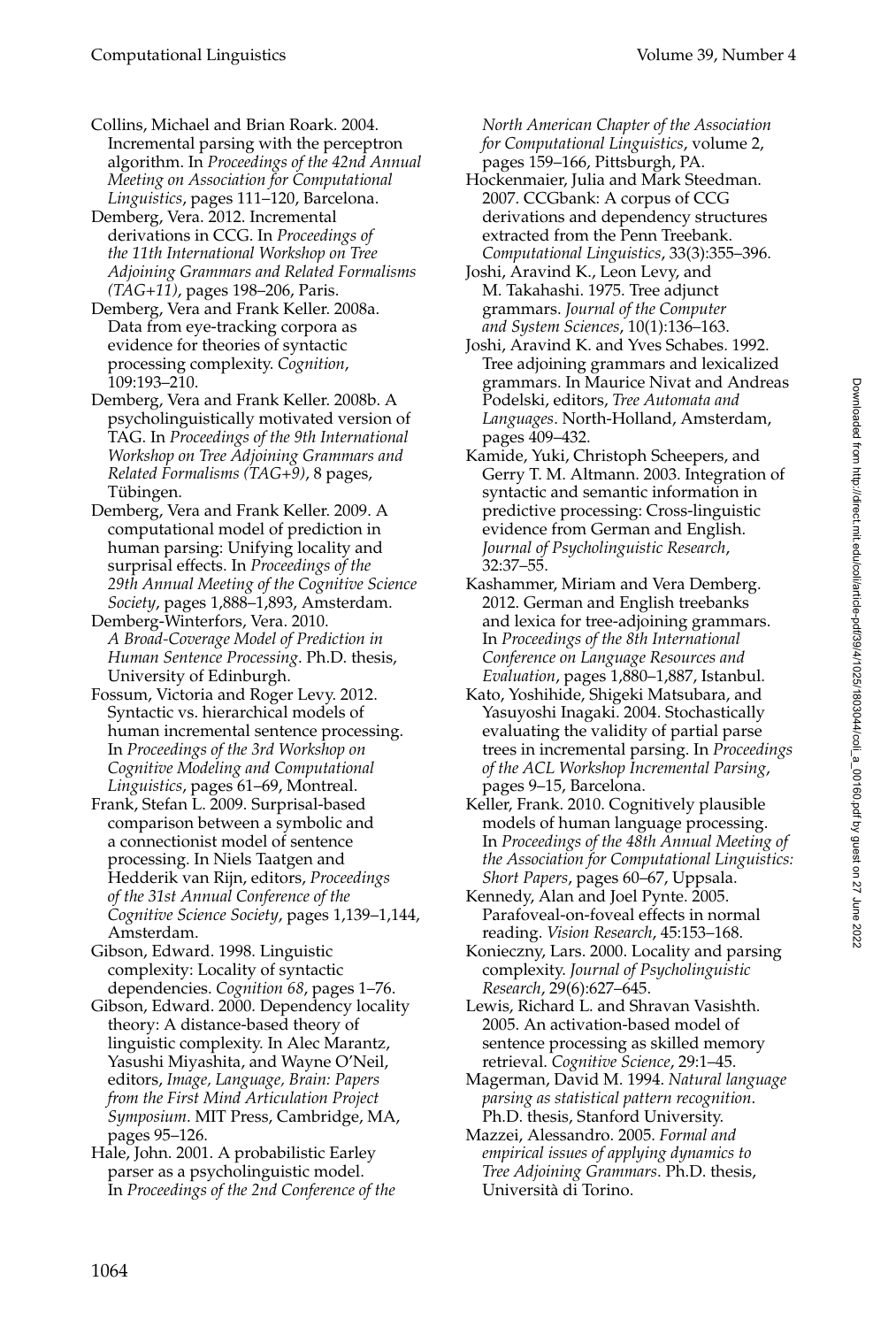- Mazzei, Alessandro, Vincenzo Lombardo, and Patrick Sturt. 2007. Dynamic TAG and lexical dependencies. *Research on Language and Computation*, 5:309–332.
- McRae, Ken, Michael J. Spivey-Knowlton, and Michael K. Tanenhaus. 1998. Modeling the influence of thematic fit (and other constraints) in on-line sentence comprehension. *Journal of Memory and Language*, 38(3):283–312.
- Mitchell, Jeff, Mirella Lapata, Vera Demberg, and Frank Keller. 2010. Syntactic and semantic factors in processing difficulty: An integrated measure. In *Proceedings of the 48th Annual Meeting of the Association for Computational Linguistics*, pages 196–206, Uppsala.
- Nivre, Joakim. 2004. Incrementality in deterministic dependency parsing. In *Proceedings of the ACL Workshop on Incremental Parsing*, pages 50–57, Barcelona.
- Palmer, Martha, Dan Gildea, and Paul Kingsbury. 2003. The Proposition Bank: an annotated corpus of semantic roles. *Computational Linguistics*, 31(1):71–106.

Petrov, Slav and Dan Klein. 2007. Improved inference for unlexicalized parsing. In *Proceedings of the Human Language Technology Conference of the North American Chapter of the Association for Computational Linguistics*, pages 404–411, Rochester, NY.

- Pinheiro, José C. and Douglas M. Bates. 2000. *Mixed-Effects Models in S and S-PLUS*. Springer, New York.
- Resnik, Philip. 1992a. Left-corner parsing and psychological plausibility. In *Proceedings of the 15th International Conference on Computational Linguistics*, pages 191–197, Nantes.
- Resnik, Philip. 1992b. Probabilistic tree-adjoining grammar as a framework for statistical natural language processing. In *Proceedings of the 15th International Conference on Computational Linguistics*, pages 418–424, Nantes.
- Roark, Brian. 2001. Probabilistic top–down parsing and language modeling. *Computational Linguistics*, 27(2):249–276.
- Roark, Brian, Asaf Bachrach, Carlos Cardenas, and Christophe Pallier. 2009. Deriving lexical and syntactic expectation-based measures for psycholinguistic modeling via incremental top-down parsing. In *Proceedings of the Conference on Empirical Methods in Natural Language Processing*, pages 324–333, Singapore.
- Roland, Douglas, Gail Mauner, Carolyn O'Meara, and Hongoak Yun. 2012. Discourse expectations and relative clause processing. *Journal of Memory and Language*, 66(3):479–508.
- Schuler, William, Samir AbdelRahman, Tim Miller, and Lane Schwartz. 2010. Broad-coverage parsing using human-like memory constraints. *Computational Linguistics*, 36(1):1–30.
- Shen, Libin and Aravind K. Joshi. 2005. Incremental LTAG parsing. In *Proceedings of the Conference on Human Language Technology and Empirical Methods in Natural Language Processing*, pages 811–818, Vancouver.
- Shieber, Stuart M., Yves Schabes, and Fernando C. N. Pereira. 1995. Principles and implementation of deductive parsing. *Journal of Logic Programming*,  $\overline{24(1-2)}$ :3-36.
- Staub, Adrian. 2010. Eye movements and processing difficulty in object relative clauses. *Cognition*, 116:71–86.
- Staub, Adrian and Charles Clifton. 2006. Syntactic prediction in language comprehension: Evidence from either . . . or. *Journal of Experimental Psychology: Learning, Memory, and Cognition*, 32:425–436.
- Steedman, Mark. 2000. *The Syntactic Process*. MIT Press, Cambridge, MA.
- Sturt, Patrick and Vincenzo Lombardo. 2005. Processing coordinate structures: Incrementality and connectedness. *Cognitive Science*, 29:291–305.
- Tanenhaus, Michael K., Michael J. Spivey-Knowlton, Kathleen M. Eberhard, and Julie C. Sedivy. 1995. Integration of visual and linguistic information in spoken language comprehension. *Science*, 268:1,632–1,634.
- Thompson, Henry S., Mike Dixon, and John Lamping. 1991. Compose-reduce parsing. In *Proceedings of the 29th Annual Meeting on Association for Computational Linguistics*, pages 87–97, Berkeley, CA.
- Vadas, David and James Curran. 2007. Adding noun phrase structure to the Penn Treebank. In *Proceedings of the 45th Annual Meeting of the Association of Computational Linguistics*, pages 240–247, Prague.
- Vijay-Shanker, K. and Aravind K. Joshi. 1988. Feature structures based tree adjoining grammars. In *Proceedings of the 12th International Conference on Computational Linguistics*, pages 714–719, Morristown, NJ.